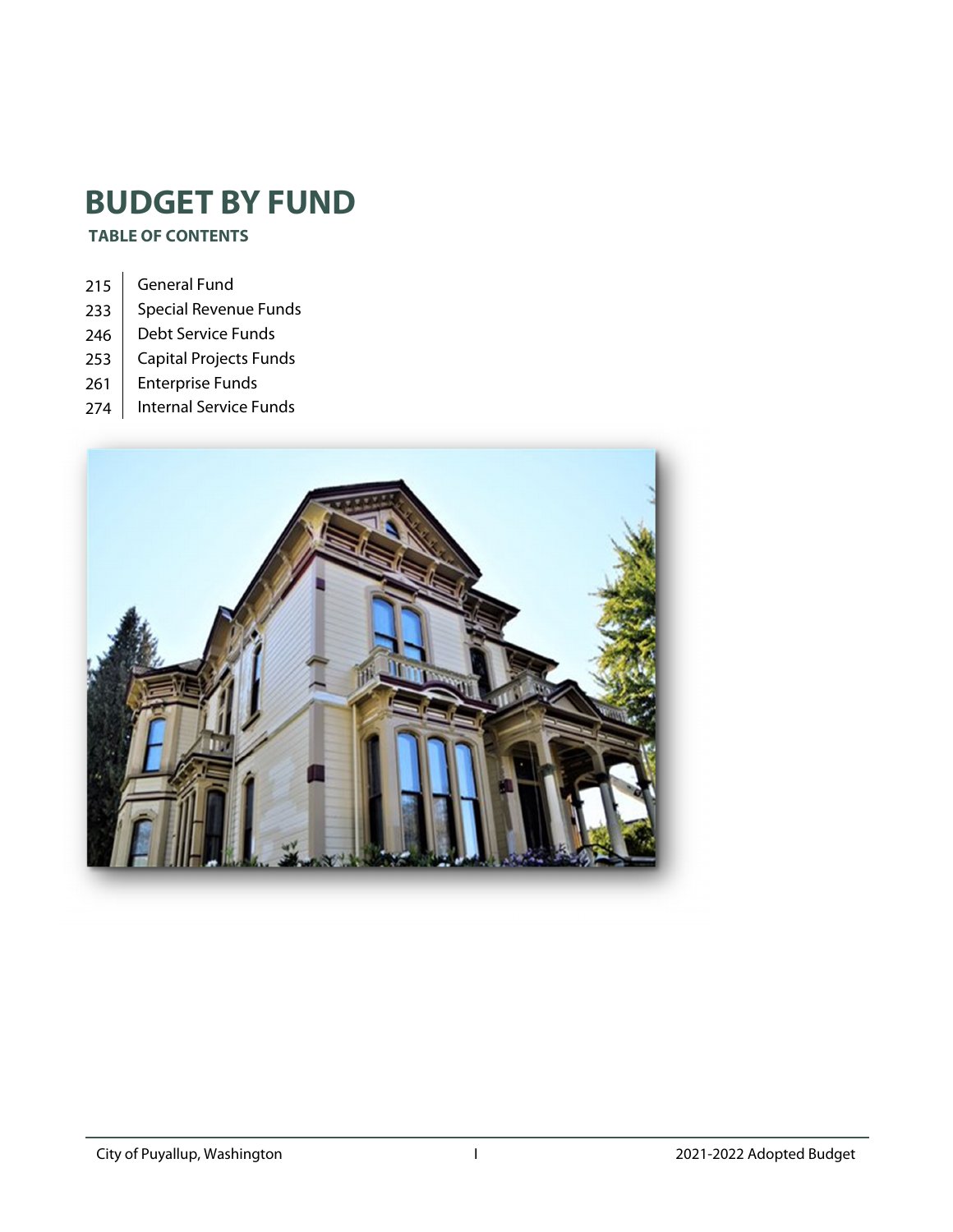# <span id="page-1-0"></span>General Fund - All Departments

|       | <b>REVENUES</b>                      | 2019 Actual | 2020 Budget | <b>2020 Prel YE</b> | 2021 Budget | 2022 Budget |
|-------|--------------------------------------|-------------|-------------|---------------------|-------------|-------------|
| 311   | <b>General Property Taxes</b>        | 8,955,946   | 9,178,350   | 9,221,862           | 9,370,130   | 9,563,830   |
| 313   | <b>Retail Sales And Use Taxes</b>    | 24,306,820  | 23,445,440  | 23,521,752          | 24,495,870  | 25,230,300  |
| 314   | <b>Interfund Taxes</b>               | 1,891,633   | 1,832,020   | 1,960,452           | 1,836,610   | 1,873,330   |
| 316   | <b>Business and Occupation Taxes</b> | 3,358,101   | 3,152,970   | 2,160,004           | 3,216,560   | 3,275,890   |
| 317   | <b>Excise Taxes</b>                  | 191,140     | 135,580     | 89,678              | 152,990     | 152,990     |
| 319   | Penalties Interest Del Taxes         | 2,199       | 1,080       | 131                 | 1,080       | 1,080       |
| 320   | <b>Licenses and Permits</b>          | 2,495       | 2,440       | 1,675               | 2,440       | 2,440       |
| 321   | <b>Business Licenses and Permits</b> | 1,076,226   | 968,470     | 1,202,613           | 1,049,810   | 1,049,810   |
| 322   | <b>Other Licenses and Permits</b>    | 836,110     | 1,022,170   | 873,953             | 836,110     | 836,110     |
| 330   | Intergovt Revenues                   | 2,287       | 11,000      | 0                   | 0           | 0           |
| 331   | <b>Direct Federal Grants</b>         | 30,057      | 20,970      | 23,840              | 16,760      | 16,760      |
| 333   | <b>Indirect Federal Grants</b>       | 79,310      | 2,395,694   | 2,247,320           | 0           | $\Omega$    |
| 334   | <b>State Grants</b>                  | 54,531      | 122,345     | 11,676              | 2,620       | 2,620       |
| 336   | <b>State Entitlements</b>            | 1,276,709   | 1,078,260   | 1,258,412           | 1,093,600   | 1,120,800   |
| 337   | <b>Interlocal Grants</b>             | 915         | 3,000       | 11,451              | 0           | 0           |
| 338   | Intergovernmental Services           | 770,011     | 722,070     | 705,909             | 553,290     | 562,500     |
| 340   | <b>Charges for Service</b>           | 0           | 0           | 4,640               | 0           | $\mathbf 0$ |
| 341   | <b>General Government Services</b>   | 27,517      | 27,370      | 12,412              | 25,460      | 25,460      |
| 342   | <b>Public Safety Services</b>        | 716,611     | 549,330     | 502,847             | 521,030     | 521,030     |
| 343   | <b>Utilities and Environment</b>     | 1,374,694   | 1,261,688   | 1,035,895           | 1,147,740   | 1,147,740   |
| 345   | <b>Economic Environment Services</b> | 707,122     | 928,330     | 719,496             | 676,560     | 676,560     |
| 347   | <b>Culture and Recreation Svcs</b>   | 682,848     | 694,780     | 160,452             | 653,980     | 653,980     |
| 357   | <b>Criminal Costs</b>                | 3,565,317   | 3,441,930   | 2,967,054           | 3,396,530   | 3,481,440   |
| 359   | Non Court Fines and Forfeits         | 31,426      | 36,870      | 3,534               | 17,880      | 18,330      |
| 361   | Interest and Other Earnings          | 169,101     | 32,650      | 124,231             | 78,230      | 78,230      |
| 362   | <b>Rents Leases and Concessions</b>  | 391,850     | 364,930     | 320,389             | 362,810     | 370,020     |
| 367   | <b>Contr Donations Private</b>       | 20,652      | 16,440      | 7,648               | 0           | 0           |
| 369   | Other                                | 94,762      | 1,028,090   | 81,410              | 36,400      | 36,400      |
| 397   | <b>Transfers In</b>                  | 235,474     | 137,750     | 153,413             | 20,000      | 20,000      |
|       | <b>Total Revenues</b>                | 50,851,865  | 52,612,017  | 49,384,148          | 49,564,490  | 50,717,650  |
|       | <b>EXPENDITURES</b>                  |             |             |                     |             |             |
|       | <b>Summary by Object</b>             | 2019 Actual | 2020 Budget | <b>2020 Prel YE</b> | 2021 Budget | 2022 Budget |
| $50*$ | <b>Reclasses and Cost Alloc</b>      | (7,835,612) | (8,246,445) | (7, 105, 947)       | (7,439,190) | (7,628,720) |
| $51*$ | Salaries and Wages                   | 21,728,943  | 22,907,114  | 21,049,669          | 23,382,960  | 24,268,531  |
| $52*$ | Personnel Benefits                   | 10,172,136  | 11,267,226  | 10,413,453          | 11,466,880  | 11,938,290  |
| $53*$ | <b>Supplies</b>                      | 1,634,006   | 2,317,207   | 1,582,598           | 1,640,830   | 1,650,300   |
| $54*$ | Services                             | 5,465,954   | 7,687,985   | 5,314,218           | 5,855,740   | 5,885,630   |
| $55*$ | <b>Intergovernmental Services</b>    | 1,761,587   | 1,999,490   | 2,000,803           | 1,892,120   | 1,892,120   |
| $56*$ | <b>Capital Outlay</b>                | 149,424     | 195,640     | 34,360              | 22,000      | 0           |
| 59*   | <b>Other Financial Uses</b>          | 17,444,379  | 17,199,780  | 15,749,334          | 12,909,490  | 12,532,940  |
|       | <b>Total Expenditures By Object</b>  | 50,520,817  | 55,327,997  | 49,038,487          | 49,730,830  | 50,539,091  |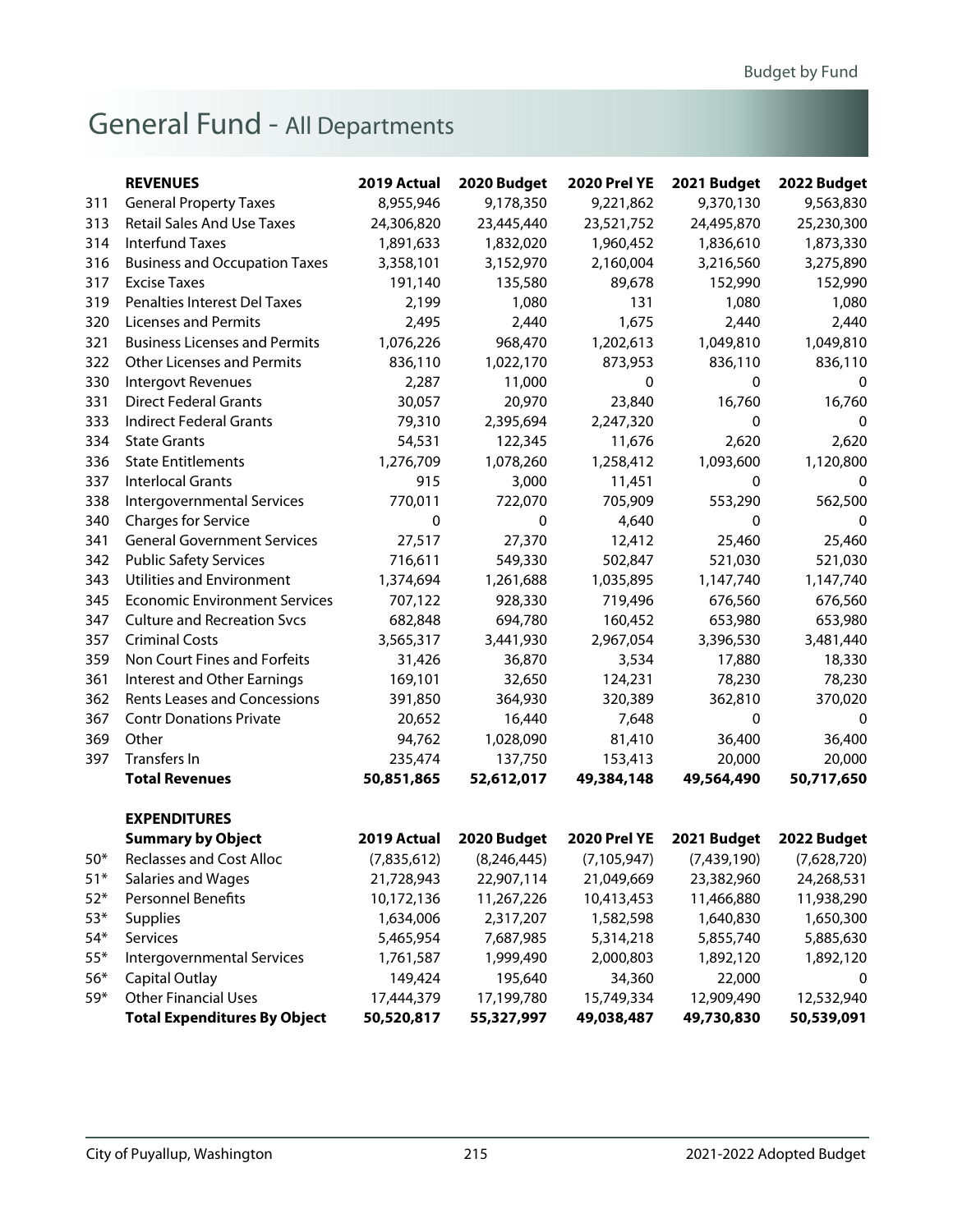# General Fund - All Departments

|     | <b>EXPENDITURES</b>                   | 2019 Actual | 2020 Budget   | <b>2020 Prel YE</b> | 2021 Budget | 2022 Budget  |
|-----|---------------------------------------|-------------|---------------|---------------------|-------------|--------------|
| 500 | <b>Reclasses and Cost Alloc</b>       | (7,835,612) | (8, 246, 445) | (7, 105, 947)       | (7,439,190) | (7,628,720)  |
|     |                                       |             |               |                     |             |              |
| 510 | Salaries and Wages                    | 21,728,943  | 22,907,114    | 21,049,669          | 23,382,960  | 24,268,531   |
| 520 | <b>Personnel Benefits</b>             | 10,172,136  | 11,267,226    | 10,413,453          | 11,466,880  | 11,938,290   |
|     | <b>Total Salaries &amp; Benefits</b>  | 31,901,079  | 34,174,340    | 31,463,122          | 34,849,840  | 36,206,821   |
|     |                                       |             |               |                     |             |              |
| 531 | <b>Office and Operating Supplies</b>  | 920,532     | 1,277,843     | 899,196             | 1,023,280   | 1,026,430    |
| 532 | <b>Fuel For Consumption</b>           | 6,304       | 5,100         | 1,414               | 5,100       | 5,100        |
| 534 | Items Purchased For Resale            | 215,975     | 139,400       | 72,718              | 88,400      | 88,400       |
| 535 | <b>Small Tools Minor Equipment</b>    | 491,195     | 894,864       | 609,269             | 524,050     | 530,370      |
| 541 | <b>Professional Services</b>          | 3,647,687   | 4,253,712     | 3,191,589           | 3,747,730   | 3,773,490    |
| 542 | Communication                         | 48,365      | 72,150        | 37,263              | 67,050      | 67,050       |
| 543 | <b>Travel Miles Meals Lodge</b>       | 63,849      | 251,480       | 59,343              | 72,630      | 72,630       |
| 544 | Advertising                           | 31,051      | 36,370        | 30,180              | 36,370      | 36,370       |
| 545 | <b>Operating Rentals and Leases</b>   | 266,189     | 216,620       | 267,920             | 281,400     | 281,400      |
| 547 | <b>Public Utility Service</b>         | 734,518     | 648,030       | 661,394             | 727,320     | 727,320      |
| 548 | <b>Repairs and Maintenance</b>        | 86,455      | 197,570       | 52,226              | 197,570     | 197,570      |
| 549 | Miscellaneous                         | 587,841     | 2,012,053     | 1,014,301           | 725,670     | 729,800      |
| 551 | <b>Intergov Charges Prof Services</b> | 1,761,587   | 1,999,490     | 2,000,803           | 1,892,120   | 1,892,120    |
|     | <b>Total Other Expenditures</b>       | 8,861,547   | 12,004,682    | 8,897,618           | 9,388,690   | 9,428,050    |
| 563 | Other Improvements Non Bldg           | 17,288      | 9,640         | 0                   | 0           | $\mathbf 0$  |
| 564 | Machinery and Equipment               | 132,136     | 186,000       | 34,360              | 22,000      | $\mathbf{0}$ |
|     | <b>Total Capital and Debt</b>         | 149,424     | 195,640       | 34,360              | 22,000      | 0            |
|     |                                       |             |               |                     |             |              |
| 591 | <b>Interfund Professional Service</b> | 2,130,562   | 2,295,777     | 1,979,910           | 2,225,240   | 2,248,330    |
| 592 | <b>Interfund Communications</b>       | 278,425     | 286,770       | 286,770             | 453,510     | 190,070      |
| 593 | Interfund Supplies                    | 283,349     | 270,270       | 225,554             | 283,360     | 283,360      |
| 594 | <b>Interfund Capital Outlays</b>      | 1,085,790   | 1,147,830     | 0                   | 717,950     | 717,950      |
| 596 | Interfund Insurance Services          | 1,043,490   | 1,142,730     | 1,142,730           | 1,262,030   | 1,262,030    |
| 597 | Transfers Out **                      | 9,029,086   | 8,593,843     | 8,659,435           | 4,623,300   | 4,487,100    |
| 598 | Interfund Repairs and Maint           | 3,593,677   | 3,462,560     | 3,454,935           | 3,344,100   | 3,344,100    |
|     | <b>Total Other Financial Uses</b>     | 17,444,379  | 17,199,780    | 15,749,334          | 12,909,490  | 12,532,940   |
|     |                                       |             |               |                     |             |              |
|     | <b>Total Expenditures</b>             | 50,520,817  | 55,327,997    | 49,038,487          | 49,730,830  | 50,539,091   |
|     | <b>Net Operating Income</b>           | 331,048     | (2,715,980)   | 345,661             | (166, 340)  | 178,560      |
| 280 | <b>Beginning Cash Balance</b>         | 9,956,269   | 10,287,317    | 7,571,337           | 7,916,998   | 7,750,658    |
| 900 | <b>Ending Cash Balance</b>            | 10,287,317  | 7,571,337     | 7,916,998           | 7,750,658   | 7,929,218    |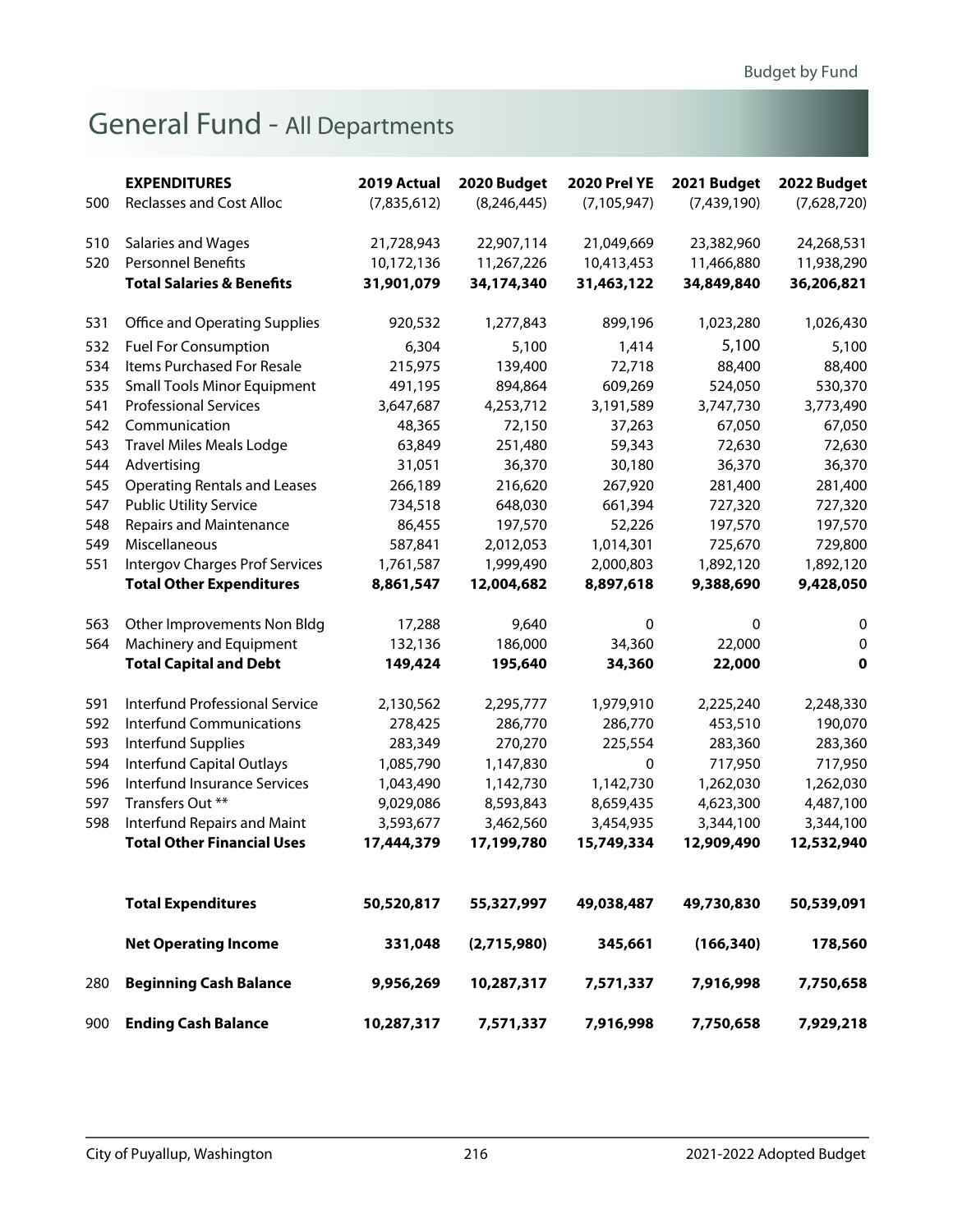|       | <b>REVENUES</b>                      | 2019 Actual | 2020 Budget | <b>2020 Prel YE</b> | 2021 Budget  | 2022 Budget |
|-------|--------------------------------------|-------------|-------------|---------------------|--------------|-------------|
| 311   | <b>General Property Taxes</b>        | 8,955,946   | 9,178,350   | 9,221,862           | 9,370,130    | 9,563,830   |
| 313   | <b>Retail Sales And Use Taxes</b>    | 23,490,135  | 22,677,570  | 22,694,195          | 23,701,430   | 24,412,030  |
| 314   | <b>Interfund Taxes</b>               | 1,891,633   | 1,832,020   | 1,960,452           | 1,836,610    | 1,873,330   |
| 316   | <b>Business and Occupation Taxes</b> | 3,358,101   | 3,152,970   | 2,160,004           | 3,216,560    | 3,275,890   |
| 317   | <b>Excise Taxes</b>                  | 191,140     | 135,580     | 89,678              | 152,990      | 152,990     |
| 319   | <b>Penalties Interest Del Taxes</b>  | 2,199       | 1,080       | 131                 | 1,080        | 1,080       |
| 320   | <b>Licenses and Permits</b>          | 2,495       | 2,440       | 1,675               | 2,440        | 2,440       |
| 321   | <b>Business Licenses and Permits</b> | 1,063,848   | 957,180     | 1,195,322           | 1,039,500    | 1,039,500   |
| 333   | <b>Indirect Federal Grants</b>       | $\Omega$    | 2,131,633   | 2,068,971           | $\Omega$     | 0           |
| 336   | <b>State Entitlements</b>            | 1,053,654   | 1,020,080   | 1,032,173           | 1,033,680    | 1,059,530   |
| 337   | <b>Interlocal Grants</b>             | 915         | 0           | 740                 | $\mathbf{0}$ | 0           |
| 341   | <b>General Government Services</b>   | 800         | 620         | 324                 | 480          | 480         |
| 361   | Interest and Other Earnings          | 169,101     | 32,650      | 124,231             | 78,230       | 78,230      |
| 362   | <b>Rents Leases and Concessions</b>  | 231,666     | 239,570     | 242,441             | 226,040      | 230,510     |
| 367   | <b>Contr Donations Private</b>       | $\Omega$    | 0           | 250                 | 0            | $\Omega$    |
| 369   | Other                                | 61,575      | 1,019,610   | 21,878              | 21,100       | 21,100      |
| 397   | Transfers In                         | 17,584      | 57,750      | 73,413              | $\mathbf{0}$ | 0           |
|       | <b>Total Revenues</b>                | 40,490,793  | 42,439,103  | 40,887,740          | 40,680,270   | 41,710,940  |
|       | <b>EXPENDITURES</b>                  |             |             |                     |              |             |
|       | <b>Summary by Object</b>             | 2019 Actual | 2020 Budget | <b>2020 Prel YE</b> | 2021 Budget  | 2022 Budget |
| $50*$ | <b>Reclasses and Cost Alloc</b>      | (853,045)   | (837, 744)  | (836, 310)          | (426, 550)   | (428, 110)  |
| $51*$ | Salaries and Wages                   | 0           | 95,000      | 0                   | 100,000      | 100,000     |
| $52*$ | <b>Personnel Benefits</b>            | 0           | 0           | 97                  | 0            | 0           |
| $53*$ | <b>Supplies</b>                      | 583         | 535,540     | 602,967             | 0            | 0           |
| $54*$ | Services                             | 1,077,329   | 2,578,413   | 1,945,085           | 1,136,200    | 1,136,200   |
| $55*$ | Intergovernmental Services           | 40,620      | 147,600     | 190,969             | 40,230       | 40,230      |
| $56*$ | <b>Capital Outlay</b>                | 17,584      | 25,000      | $\Omega$            | $\Omega$     | 0           |
| $59*$ | <b>Other Financial Uses</b>          | 9,017,038   | 8,582,093   | 8,523,410           | 4,629,130    | 4,492,930   |
|       | <b>Total Expenditures By Object</b>  | 9,300,109   | 11,125,902  | 10,426,217          | 5,479,010    | 5,341,250   |





**Expenditures by Object excluding Reimbursements** 

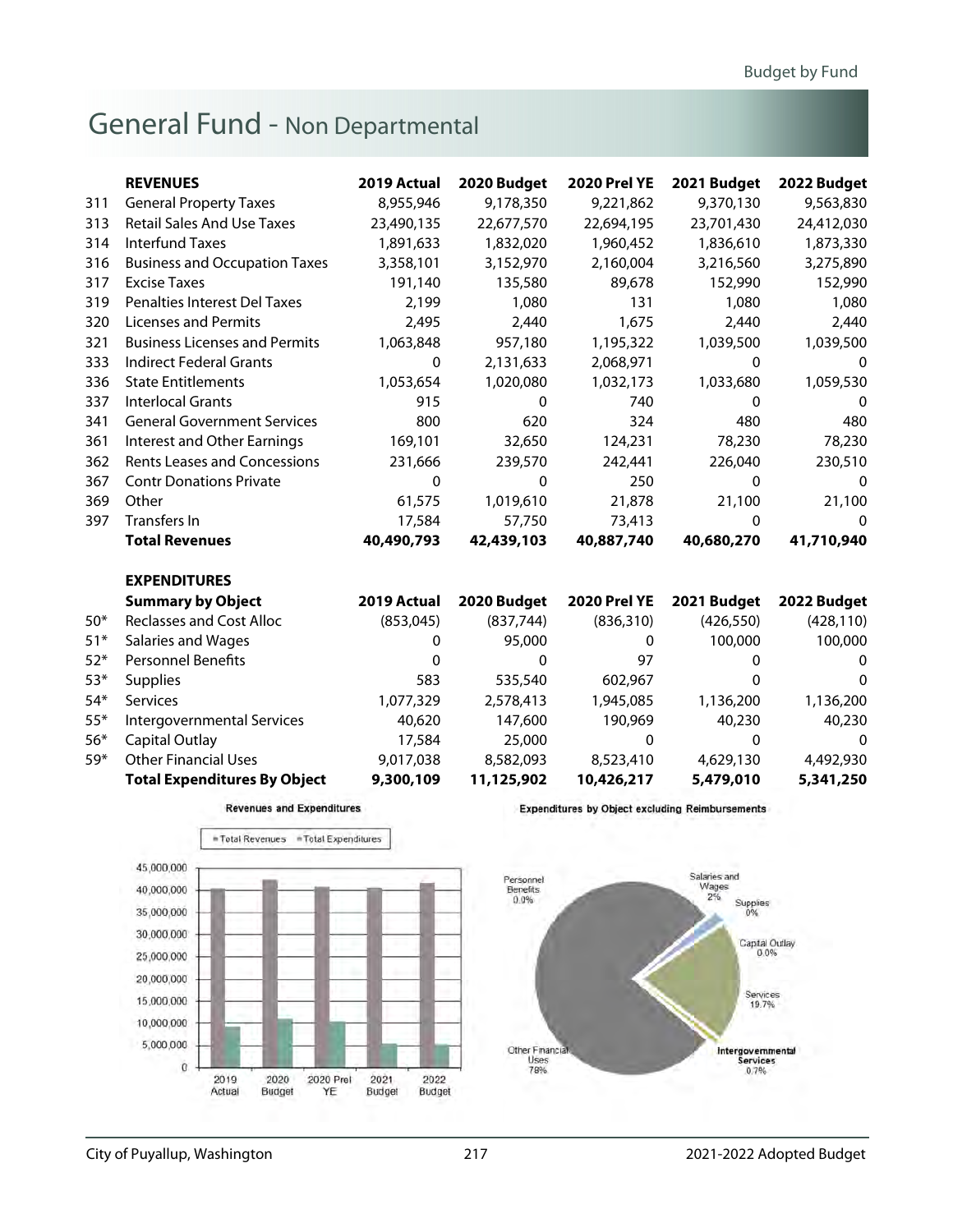|     | <b>EXPENDITURES</b>                   | 2019 Actual | 2020 Budget | <b>2020 Prel YE</b> | 2021 Budget  | 2022 Budget  |
|-----|---------------------------------------|-------------|-------------|---------------------|--------------|--------------|
| 500 | <b>Reclasses and Cost Alloc</b>       | (853,045)   | (837, 744)  | (836, 310)          | (426, 550)   | (428, 110)   |
| 510 | Salaries and Wages                    | 0           | 95,000      | $\mathbf{0}$        | 100,000      | 100,000      |
| 520 | <b>Personnel Benefits</b>             | 0           | 0           | 97                  | $\mathbf{0}$ | 0            |
|     | <b>Total Salaries &amp; Benefits</b>  | $\mathbf 0$ | 95,000      | 97                  | 100,000      | 100,000      |
| 531 | <b>Office and Operating Supplies</b>  | 33          | 243,420     | 241,346             | 0            | 0            |
| 534 | Items Purchased For Resale            | 550         | 0           | 0                   | 0            | 0            |
| 535 | <b>Small Tools Minor Equipment</b>    | 0           | 292,120     | 361,621             | 0            | $\mathbf{0}$ |
| 541 | <b>Professional Services</b>          | 699,106     | 722,810     | 957,053             | 680,910      | 680,910      |
| 542 | Communication                         | 36,140      | 54,250      | 26,328              | 51,150       | 51,150       |
| 543 | <b>Travel Miles Meals Lodge</b>       | 0           | 161,280     | 68,958              | 0            | 0            |
| 544 | Advertising                           | $\Omega$    | $\Omega$    | 258                 | $\mathbf{0}$ | $\mathbf{0}$ |
| 545 | <b>Operating Rentals and Leases</b>   | 3,195       | 3,500       | 14,924              | 3,500        | 3,500        |
| 548 | <b>Repairs and Maintenance</b>        | $\Omega$    | $\Omega$    | 8,243               | $\mathbf 0$  | 0            |
| 549 | Miscellaneous                         | 338,888     | 1,636,573   | 869,322             | 400,640      | 400,640      |
| 551 | <b>Intergov Charges Prof Services</b> | 40,620      | 147,600     | 190,969             | 40,230       | 40,230       |
|     | <b>Total Other Expenditures</b>       | 1,118,531   | 3,261,553   | 2,739,021           | 1,176,430    | 1,176,430    |
| 564 | Machinery and Equipment               | 17,584      | 25,000      | 0                   | 0            | 0            |
|     | <b>Total Capital and Debt</b>         | 17,584      | 25,000      | 0                   | 0            | $\mathbf 0$  |
| 591 | <b>Interfund Professional Service</b> | 2,750       | 5,300       | 1,400               | 5,300        | 5,300        |
| 593 | Interfund Supplies                    | 525         | 510         | 155                 | 530          | 530          |
| 597 | <b>Transfers Out</b>                  | 9,013,763   | 8,576,283   | 8,521,855           | 4,623,300    | 4,487,100    |
|     | <b>Total Other Financial Uses</b>     | 9,017,038   | 8,582,093   | 8,523,410           | 4,629,130    | 4,492,930    |
|     | <b>Total Expenditures</b>             | 9,300,109   | 11,125,902  | 10,426,217          | 5,479,010    | 5,341,250    |
|     | <b>Contributions - Othr Prgrams</b>   | 31,190,685  | 31,313,201  | 30,461,523          | 35,201,260   | 36,369,690   |

510 Contingency

542 Postage for all departments was moved to Non-Departmental in 2017 and is processed in-house

549 2020 Homeless Encampment Cleanup \$15,910, Community Requests \$183,500, memberships \$146,700 Daffodil Float \$5,150. WSU & Pierce College Appreciation Events \$20,600

551 PC Contract-Alcoholism \$10,330, Puget Sound Air Pollution Control \$29,110

564 2019 & 2020 Art Purchases for \$25,000 each - Transfers In from Motel Tax Fund

597 Transfers Out for Capital & Debt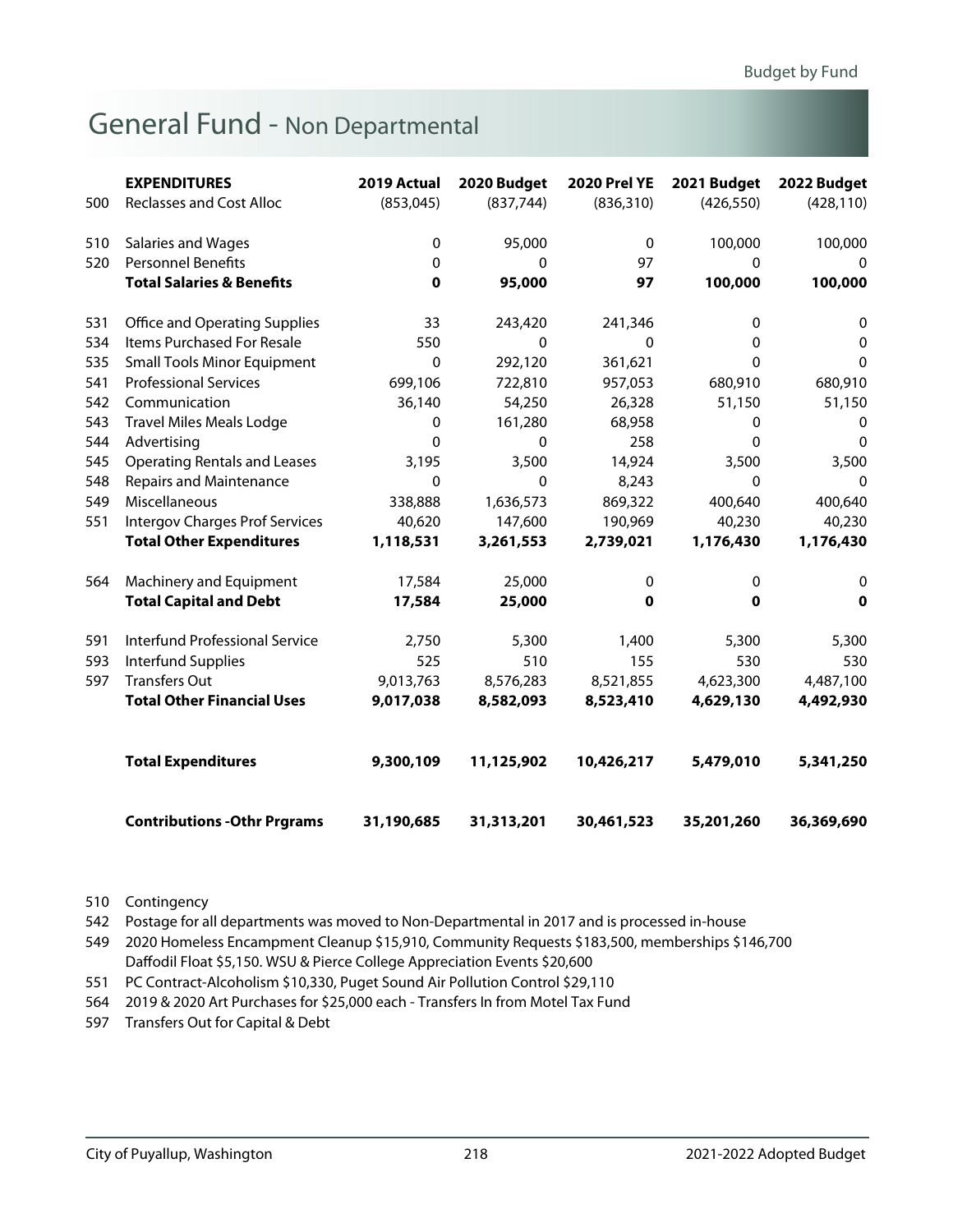### **CITY MEMBERSHIPS**

| <b>Memberships</b>                        | <b>Required</b><br><b>By Law</b> | 2018<br>Actual | 2019<br>Actual | 2020<br><b>Budget</b> | 2021<br><b>Budget</b> | 2022<br><b>Budget</b> |
|-------------------------------------------|----------------------------------|----------------|----------------|-----------------------|-----------------------|-----------------------|
| AWC Annual Service Fee                    | No                               | 28,903         | 29,855         | 30,750                | 30,750                | 30,750                |
| Minority Business/Women                   | Yes                              |                | 250            | 260                   | 260                   | 260                   |
| <b>PS Regional Council</b>                | No.                              | 13,461         | 13,814         | 14,320                | 14,320                | 14,320                |
| PC Regional Council                       | No.                              | 1,028          | 1,028          | 1.060                 | 1.060                 | 1,060                 |
| National League of Cities                 | No.                              |                | 3,356          | 3,580                 | 3,580                 | 3,580                 |
| <b>Rainier Communications Comm</b>        | No.                              | 58,678         | 55,454         | 57,290                | 57,290                | 57,290                |
| PC Contract - Alcoholism                  | Yes                              | 10,322         | 11,686         | 10,330                | 10,330                | 10,330                |
| <b>Puget Sound Air Pollution Contract</b> | Yes                              | 28,385         | 28,934         | 29,110                | 29,900                | 29,900                |
| <b>TOTAL</b>                              |                                  | 140,777        | 144,378        | 146,700               | 147,490               | 147,490               |

**Association of Washington Cities (AWC)** is a private, non-profit, non-partisan corporation that represents Washington's cities and towns before the state legislature, the state executive branch, and with regulatory agencies. AWC maintains 100% participation from Washington's 281 cities and towns. AWC focuses on legislative representation, educational training, publications and resources, technical assistance in personnel and labor relations, energy, transportation, budgeting, planning, risk management and employee wellness, and member programs, such as municipal liability and property insurance, employee drug and alcohol testing, and employee benefits.

**Office of Minority & Women's Business Enterprises:** WAC 326-02-034(1) The City must contribute to the costs of the state's certification program for minority and women's business enterprises.

**Puget Sound Regional Council** is a regional planning organization. Under state and federal mandates and an Interlocal Agreement signed by all members, the Regional Council conducts and supports state and federal planning, compliance and certification programs which enable members to obtain state and federal funding.

RCW 36.70A.010 The legislature finds that uncoordinated and unplanned growth, together with a lack of common goals expressing the public's interest in the conservation and the wise use of our lands, pose a threat to the environment, sustainable economic development, and the health, safety, and high quality of life enjoyed by residents of this state. It is in the public interest that citizens, communities, local governments, and the private sector cooperate and coordinate with one another in comprehensive land use planning. Further, the legislature finds that it is in the public interest that economic development programs be shared with communities experiencing insufficient economic growth.

RCW 36.70A.100 The comprehensive plan of each county or city that is adopted pursuant to RCW 36.70A.040 shall be coordinated with, and consistent with, the comprehensive plans adopted pursuant to RCW 36.70A.040 of other counties or cities with which the county or city has, in part, common borders or related regional issues.

**Pierce County Regional Council** is created to promote intergovernmental cooperation on issues of broad concern, and to assure coordination, consistency, and compliance in the implementation of State law covering growth management, comprehensive planning, and transportation planning by county government and the cities and towns within Pierce County. It is the successor agency to the Growth Management Steering Committee and serves as the formal, multigovernment link to the Puget Sound Regional Council.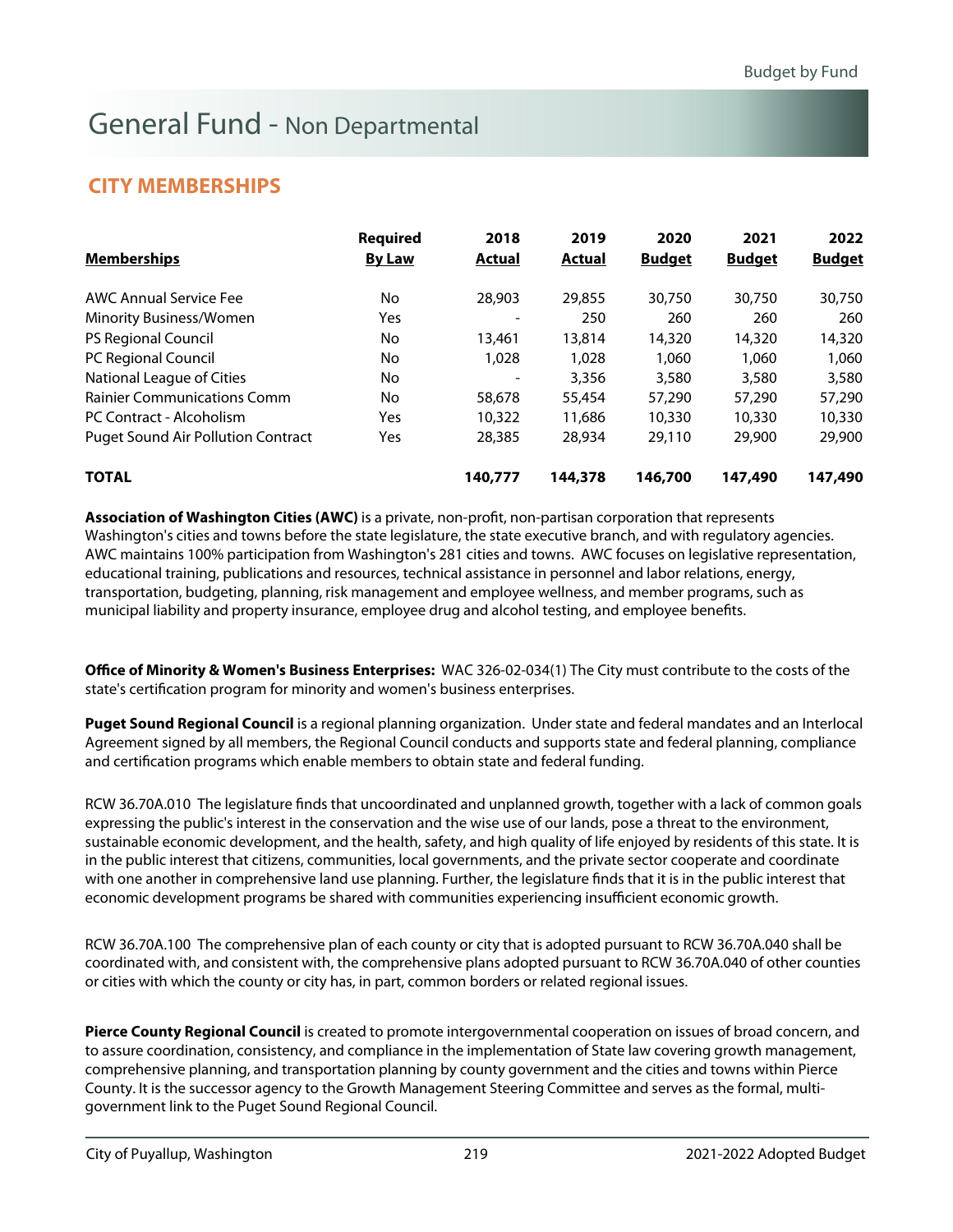### **CITY MEMBERSHIPS (continued)**

**National League of Cities (NLC)** is an American advocacy organization representing 19,000 cities, towns, and villages, and encompassing 49 state municipal leagues. They provide training to municipal officials, hold conferences, lobby and provide assistance to cities in educational issues. NLC is made up of six Centers: Research and Innovation; Federal Relations; Public Affairs and Member Relations; Enterprise Programs; Conferences, Education and Training; and the Institute for Youth, Education and Families. They also sponsor our Low Cost Prescription Program, which has been utilized by 461 users, purchasing 1,034 prescriptions, saving \$13,696.92 since May 2009.

**Rainier Communications Commission (RCC)**, a cooperative effort among the majority of cities and towns in Pierce County and the County of Pierce to identify telecommunications issues and to advise member jurisdictions. The production arm of RCC is PCTV. They video tape, edit, and cablecast our council meetings for approximately \$45,000 annually.

**Pierce County Contract-Alcoholism**: RCW 70.96A.087 provides that to be eligible for receiving a share of liquor taxes and profits, each city, town, or county must devote no less than two percent of its share of liquor taxes and profits to support programs for treatment of substance abuse and other drug addictions. Programs must be approved by the board authorized by RCW 70.96A.300 and the Secretary of the Department of Social and Health Services. The City pays 2% of Liquor Taxes and Profits to Pierce County for the treatment of alcoholism.

**Puget Sound Clean Air Agency**: Air Quality Management in the Puget Sound Region pursuant to RCW 70.94.93 Washington State Clean Air Act.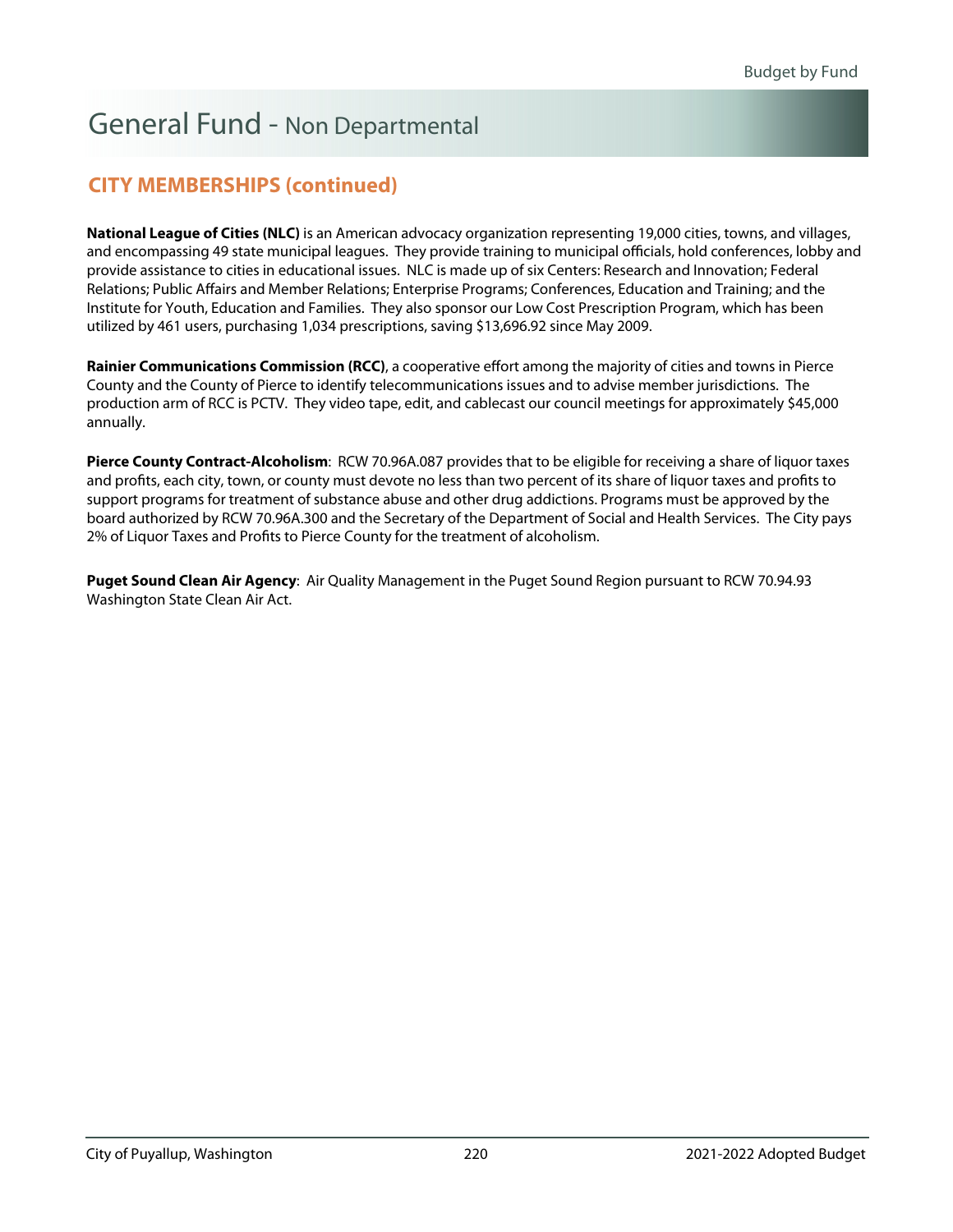### **Community Funding Advisory Committee Recommendations**

| Program                                                            |         | 2021 Request 2021 Adopted |
|--------------------------------------------------------------------|---------|---------------------------|
| <b>All Saints Community Services</b>                               | 5,000   | 4,500                     |
| Communities in Schools of Puyallup                                 | 15,000  | 7,500                     |
| <b>Emergency Food Network</b>                                      | 10,000  |                           |
| <b>Helping Hand House</b>                                          | 145,000 | 105,000                   |
| Mi Casa LLC (Affordable Housing)                                   | 25,000  | 15,000                    |
| MultiCare – Good Samaritan DV                                      | 12,000  | 12,000                    |
| Nourish Pierce County (Allocated to Pierce College Food Bank Only) | 2,000   | 500                       |
| Pierce College Foundation                                          | 5,000   | 3,500                     |
| Puyallup Food Bank                                                 | 15,000  | 9,000                     |
| The Salvation Army                                                 | 60,000  |                           |
| Rebuilding Hope! Sexual Assault Center for PC                      | 10,000  |                           |
| <b>St. Francis House</b>                                           | 20,000  | 20,000                    |
| <b>Total of Funds Requested for 2021</b>                           | 324,000 | 177,000                   |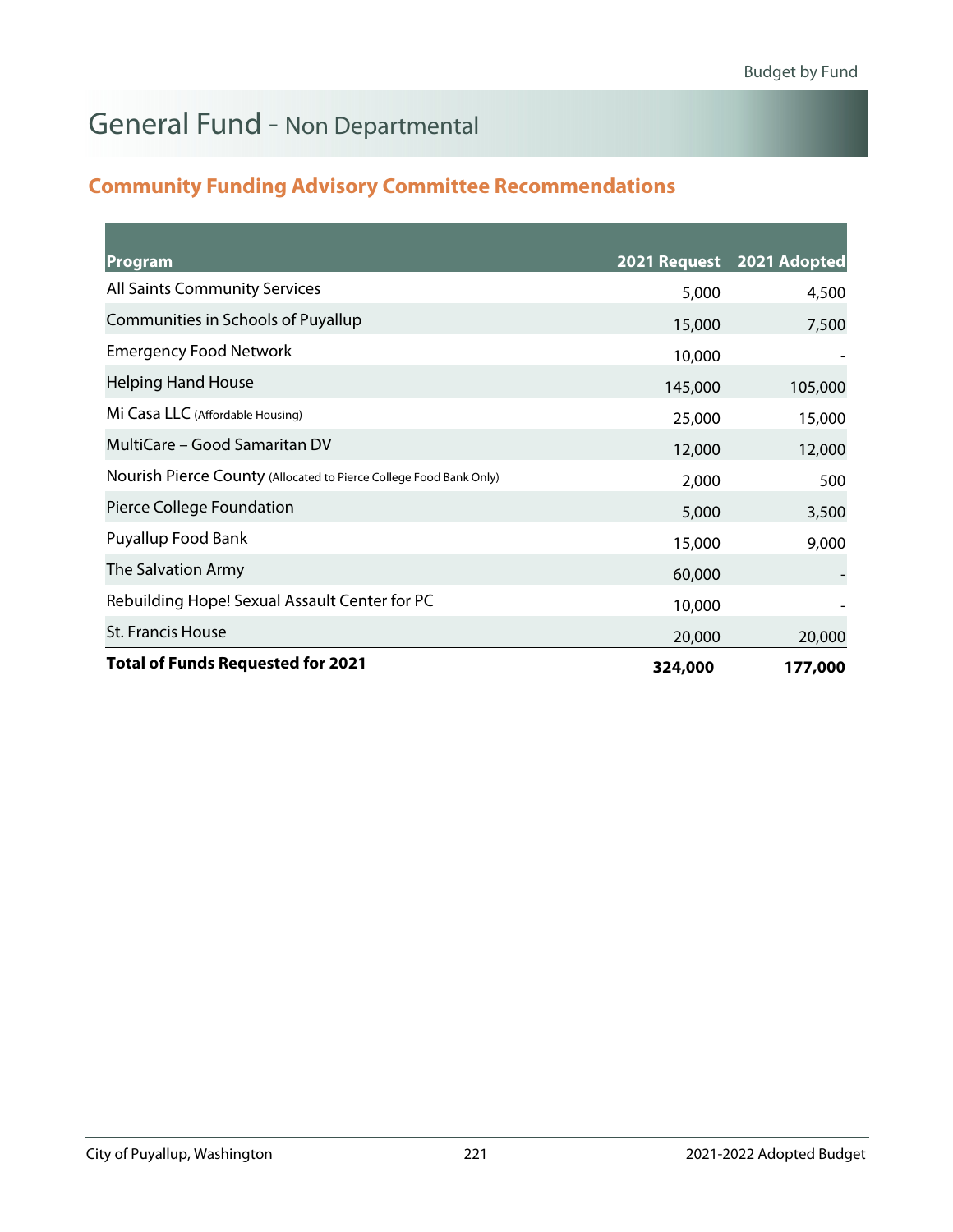### **Community Funding History**

|                                                     | 2016          | 2017          | 2018          | 2019          | 2020          |
|-----------------------------------------------------|---------------|---------------|---------------|---------------|---------------|
|                                                     | <b>Actual</b> | <b>Actual</b> | <b>Budget</b> | <b>Budget</b> | <b>Budget</b> |
| <b>Individual Service Providers:</b>                |               |               |               |               |               |
| <b>Family Justice Foundation/Dating Violence</b>    |               |               | 5,000         |               |               |
| Lindquist Dental Clinic for Children                |               |               |               |               | 3,500         |
| Multicare/Good Samaritan Behavioral Health          |               |               |               |               | 12,000        |
| Multicare/Good Samaritan Domestic Violence          | 15,000        | 15,000        | 15,000        | 15,000        |               |
| Nourish Pierce County (formerly FISH Food Banks PC) |               | 2,000         | 2,000         |               | 500           |
| Puyallup Area Aging in Community Committee****      |               |               | 3,000         |               | 2,500         |
| <b>Puyallup Communities in Schools</b>              | 4,000         | 4,000         | 4,000         | 10,000        | 7,500         |
| Puyallup Nazarene Church Food Bank                  | 1,000         | 2,500         | 4,000         | 4,000         |               |
| Pierce College Foundation                           |               |               |               |               | 3,500         |
| <b>Salvation Army Puyallup Corps</b>                |               |               | 4,000         |               |               |
| The Rescue Mission *                                |               |               | 4,000         |               |               |
| YMCA-Youth Investment Center****                    |               | 4,000         | 4,000         |               | 8,000         |
| <b>Helping Hand House</b>                           | 60,500        | 60,000        | 55,000        |               |               |
| Open Hearth Ministries **                           |               |               |               | 100,000       | 105,000       |
| All Saints Community Services                       | 4,000         | 5,000         | 4,000         | 5,000         | 4,500         |
| <b>Exodus Housing</b>                               | 16,000        | 9,000         | 5,000         |               |               |
| St. Francis House                                   | 6,500         | 7,500         | 7,000         |               |               |
| Rent & Utility Assistance***                        |               |               |               | 30,000        | 30,000        |
| Puyallup Food Bank                                  | 8,000         | 9,000         | 8,000         | 10,000        | 9,000         |
| The Rescue Mission *                                | 4,000         |               |               |               |               |
| Homeward Bound in Puyallup:                         |               |               |               |               |               |
| Open Hearth Ministries **                           | 25,000        | 26,000        | 26,000        |               |               |
| Rent & Utility Assistance***                        | 30,000        | 30,000        | 30,000        |               |               |
| TOTAL                                               | 174,000       | 174,000       | 180,000       | 174,000       | 186,000       |

\* The Rescue Mission left the Service Providers Collaborative Group to become an Individual Service Provider.

\*\* Open Hearth Ministries in now under the umbrella of Helping Hand House.

\*\*\* Rent & Utility Assistance will be directly administered by St. Francis House.

\*\*\*\* Any funds allocated will be via a service contract.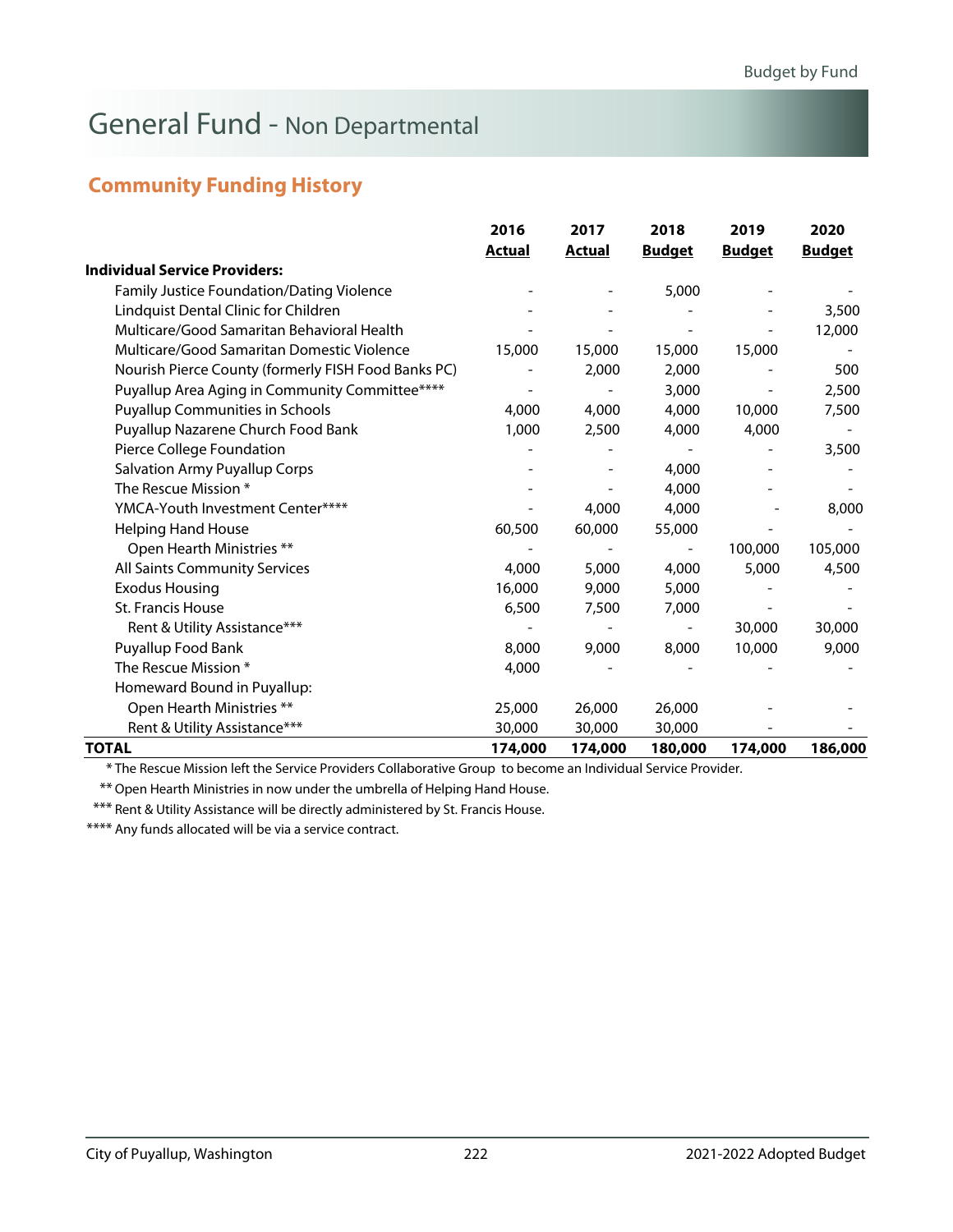# Budget Stability Reserves (General)

### **FUND DESCRIPTION**

This fund accounts for the reserves set aside by the budget stability policy, also called Tier 3 allocation. This allocation is measured by the increase in the year-end cash balance as compared to the budgeted year-end cash balance. One-third is allocated to increasing the ending cash balance each year until the Council target of 15% is achieved. The remainder is generally used to pre-fund the next year's capital improvement plan.

#### **FUND COMMENTS**

The 2020 Budget reflects transfers of \$2, 384,000 to the Street Fund for street projects, \$616,000 to the IT&C Fund for a new Permit Software solution, and \$238,000 to the Facilities Fund for a New HVAC system at the Activity Center.

 The 2020 adjusted budget reflects a expected General Fund ending balance of about \$4.8 million. Actual ending cash is estimated to be \$4.9 million, based on information available at the time of budget adoption, indicating there will not be any Tier 3 monies available for 2021. This is a direct result of the COVID-19 pandemic on General Fund revenues. For that reason, nothing is budgeted for 2021-22.

|       | <b>REVENUES</b>                     | 2019 Actual | 2020 Budget | 2020 Prel YE | 2021 Budget              | 2022 Budget |
|-------|-------------------------------------|-------------|-------------|--------------|--------------------------|-------------|
| 361   | Interest and Other Earnings         | 10,155      | 450         | 2,584        | 3,240                    | 3,240       |
| 397   | Transfers In                        | 3,400,000   | 3,000,000   | 3,000,000    | 0                        | $\Omega$    |
|       | <b>Total Revenues</b>               | 3,410,155   | 3,000,450   | 3,002,584    | 3,240                    | 3,240       |
|       | <b>EXPENDITURES</b>                 |             |             |              |                          |             |
|       | <b>Summary by Object</b>            | 2019 Actual | 2020 Budget |              | 2020 Prel YE 2021 Budget | 2022 Budget |
| $54*$ | <b>Services</b>                     | 9,581       | 15,000      | 0            | 0                        | $\Omega$    |
| $56*$ | Capital Outlay                      | 16,485      | 103,256     | 0            | 0                        | 0           |
| $59*$ | <b>Other Financial Uses</b>         | 3,700,000   | 3,270,750   | 1,547,111    | 0                        | $\Omega$    |
|       | <b>Total Expenditures By Object</b> | 3,726,066   | 3,389,006   | 1,547,111    | 0                        | $\mathbf 0$ |



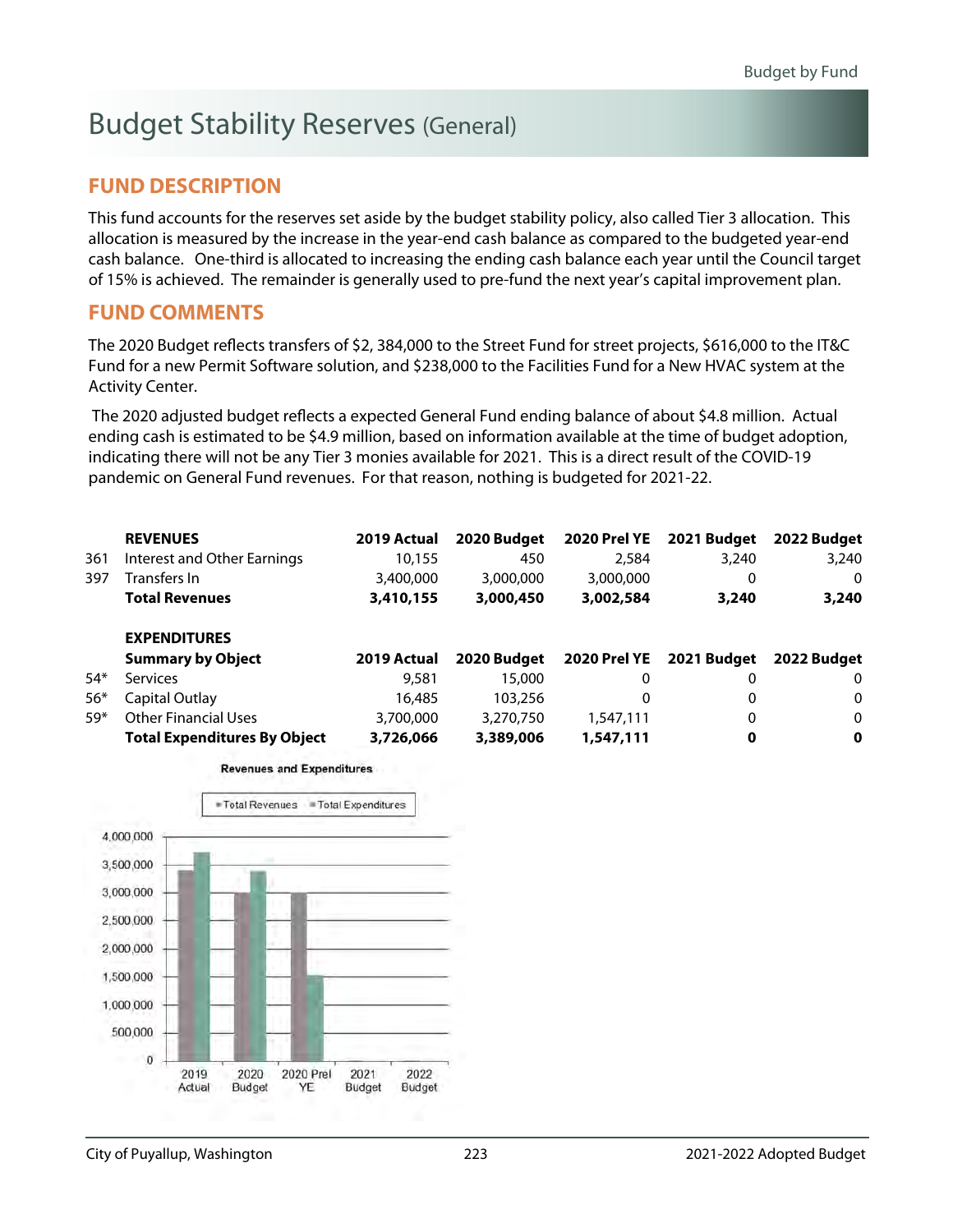# Budget Stability Reserves (General)

|     | <b>EXPENDITURES</b>               | 2019 Actual | 2020 Budget | <b>2020 Prel YE</b> | 2021 Budget | 2022 Budget |
|-----|-----------------------------------|-------------|-------------|---------------------|-------------|-------------|
| 541 | <b>Professional Services</b>      | 5,600       | 15,000      | 0                   | 0           | 0           |
| 544 | Advertising                       | 3,981       | 0           | 0                   | 0           | 0           |
|     | <b>Total Other Expenditures</b>   | 9,581       | 15,000      | $\mathbf 0$         | 0           | 0           |
| 562 | <b>Buildings and Structures</b>   | $\Omega$    | 20,000      | 0                   | 0           | 0           |
| 564 | Machinery and Equipment           | 16,485      | 83,256      | $\Omega$            | 0           | $\mathbf 0$ |
|     | <b>Total Capital and Debt</b>     | 16,485      | 103,256     | 0                   | 0           | 0           |
| 597 | <b>Transfers Out</b>              | 3,700,000   | 3,270,750   | 1,547,111           | 0           | $\mathbf 0$ |
|     | <b>Total Other Financial Uses</b> | 3,700,000   | 3,270,750   | 1,547,111           | 0           | 0           |
|     | <b>Total Expenditures</b>         | 3,726,066   | 3,389,006   | 1,547,111           | 0           | 0           |
|     |                                   |             |             |                     |             |             |
|     | <b>Net Operating Income</b>       | (315, 911)  | (388, 556)  | 1,455,472           | 3,240       | 3,240       |
| 280 | <b>Beginning Cash Balance</b>     | 2,568,901   | 2,252,990   | 408,962             | 1,864,434   | 1,867,674   |
| 900 | <b>Ending Cash Balance</b>        | 2,252,990   | 1,864,434   | 1,864,434           | 1,867,674   | 1,870,914   |

541 \$10,000 for WSU Conference Facility Feasibility Study and \$5,000 for WSU Conference in 2020

562 Cornforth Site Improvements Consultant \$20,000 in 2020

564 \$55,000 for Signage (including WSU) and \$15,000 for two (2) Trishaw Bikes in 2019 carried forward into 2020

597 \$2,384,000 to the Street Fund for Street Projects & \$616,000 to IT&C for New Permit Software in 2020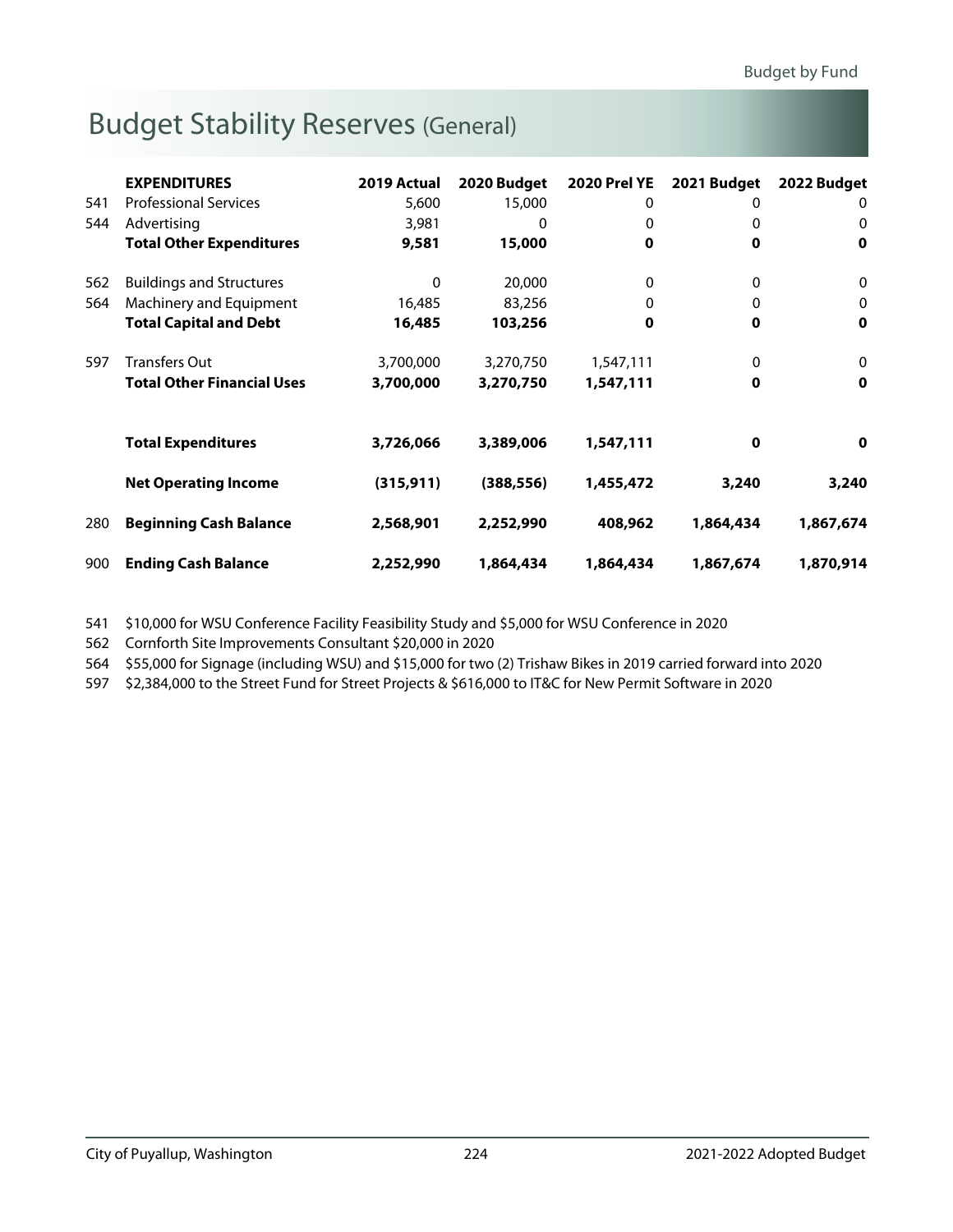# Radio Replacement (General)

### **FUND DESCRIPTION**

Established in 2018, a sub-fund of the General Fund, this fund accounts for the reserves set aside for the replacement of the City's emergency radios.

#### **FUND COMMENTS**

In keeping with Council's directive to apply debt service savings to cash funding of capital, the 2021-22 savings realized from a decrease in the debt service requirement for the 800 Mhz Radio project will be transferred into the Radio Replacement Fund. In 2021-2022, ten (10) portable radios will be replaced at a cost of \$63,000 each year.

|       | <b>REVENUES</b>                     | 2019 Actual | 2020 Budget | 2020 Prel YE        | 2021 Budget | 2022 Budget |
|-------|-------------------------------------|-------------|-------------|---------------------|-------------|-------------|
| 361   | Interest and Other Earnings         | 6,236       | 1,260       | 2.155               | 2.100       | 2,100       |
| 397   | Transfers In                        | 140.000     | 103,000     | 103,000             | 103,000     | 103,000     |
|       | <b>Total Revenues</b>               | 146,236     | 104,260     | 105,155             | 105,100     | 105,100     |
|       | <b>EXPENDITURES</b>                 |             |             |                     |             |             |
|       | <b>Summary by Object</b>            | 2019 Actual | 2020 Budget | <b>2020 Prel YE</b> | 2021 Budget | 2022 Budget |
| $56*$ | Capital Outlay                      | 46,220      | 63,000      | 63,773              | 63,000      | 63,000      |
|       | <b>Total Expenditures By Object</b> | 46,220      | 63,000      | 63,773              | 63,000      | 63,000      |

**Revenues and Expenditures** 

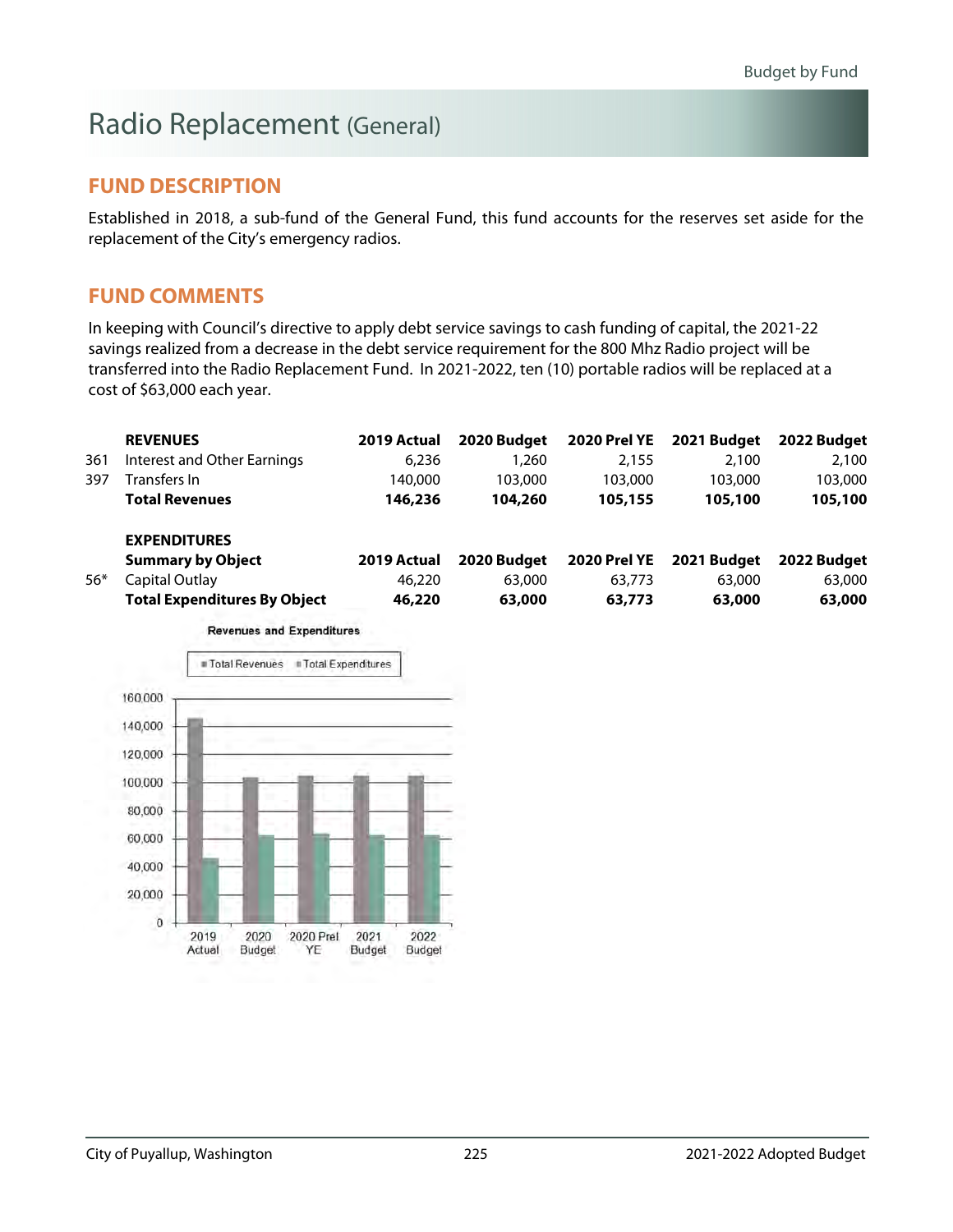# Radio Replacement (General)

|     | <b>EXPENDITURES</b>           | 2019 Actual | 2020 Budget | <b>2020 Prel YE</b> | 2021 Budget | 2022 Budget |
|-----|-------------------------------|-------------|-------------|---------------------|-------------|-------------|
| 564 | Machinery and Equipment       | 46,220      | 63,000      | 63.773              | 63,000      | 63,000      |
|     | <b>Total Capital and Debt</b> | 46,220      | 63,000      | 63,773              | 63,000      | 63,000      |
|     |                               |             |             |                     |             |             |
|     | <b>Total Expenditures</b>     | 46,220      | 63,000      | 63,773              | 63,000      | 63,000      |
|     |                               |             |             |                     |             |             |
|     | <b>Net Operating Income</b>   | 100,016     | 41,260      | 41,382              | 42,100      | 42,100      |
| 280 | <b>Beginning Cash Balance</b> | 200,005     | 300,021     | 341,281             | 382,663     | 424,763     |
|     |                               |             |             |                     |             |             |
| 900 | <b>Ending Cash Balance</b>    | 300,021     | 341,281     | 382,663             | 424,763     | 466,863     |
|     |                               |             |             |                     |             |             |
|     | <b>EMPLOYEE COUNT:</b>        | 0           | 0           | 0                   | 0           | 0           |

564 10 Portable Radios to be replaced in 2020

900 Reserves for Radio Replacements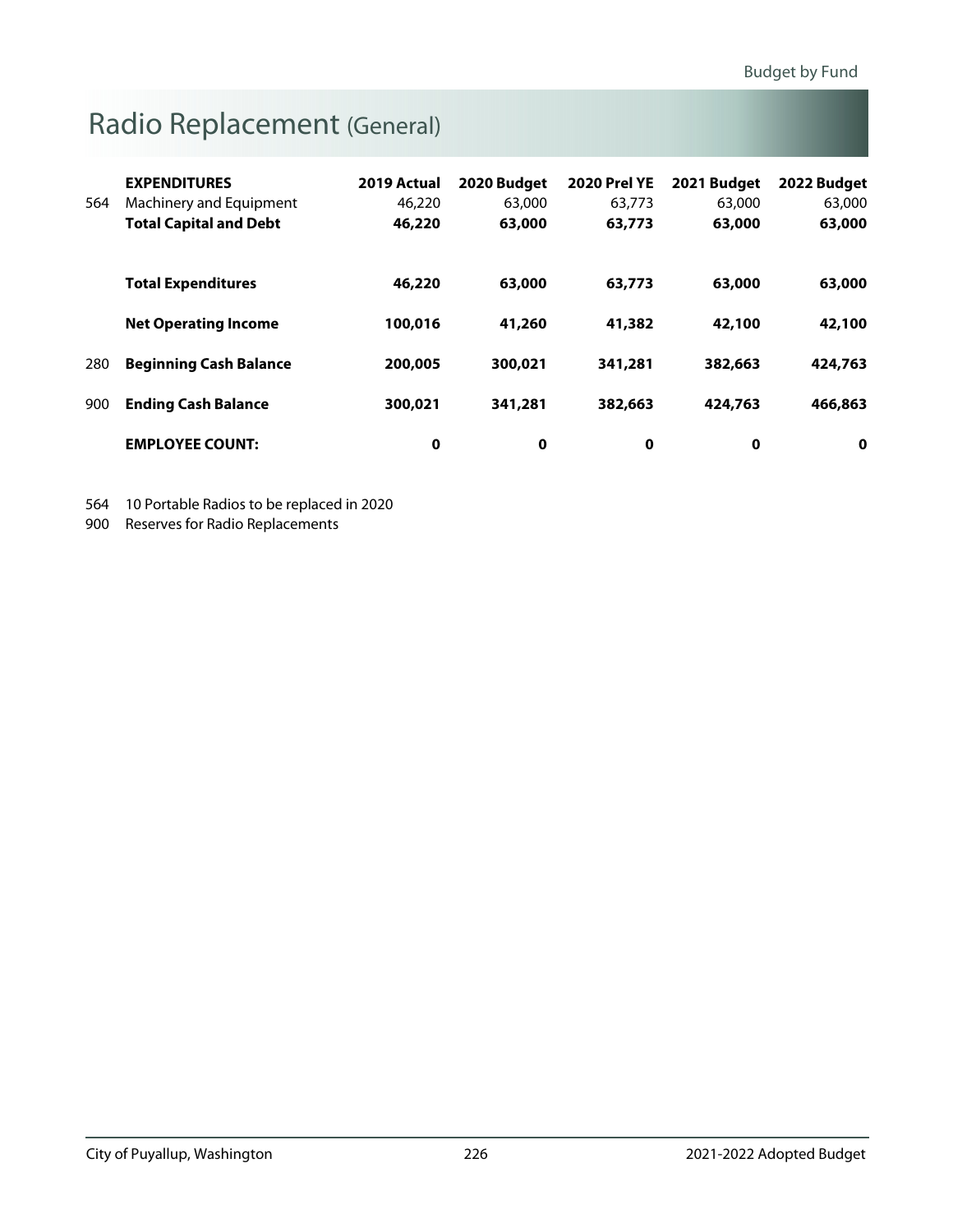# Donations to Puyallup (General)

### **FUND DESCRIPTION**

This fund was established to receive all donations to the City of Puyallup, including those funds raised by the Senior Center and allocated by the Senior Advisory Board.

### **FUND COMMENTS**

The adopted budget provides up to \$35,000 of expenditure authority for funds already received. All monies must be used as intended and are subject to City Manager approval.

|       | <b>REVENUES</b>                     | 2019 Actual | 2020 Budget | <b>2020 Prel YE</b> | 2021 Budget | 2022 Budget |
|-------|-------------------------------------|-------------|-------------|---------------------|-------------|-------------|
| 367   | <b>Contr Donations Private</b>      | 38,603      | 9,160       | 13,470              | 9,120       | 9,120       |
|       | <b>Total Revenues</b>               | 38,603      | 9,160       | 13,470              | 9,120       | 9,120       |
|       | <b>EXPENDITURES</b>                 |             |             |                     |             |             |
|       | <b>Summary by Object</b>            | 2019 Actual | 2020 Budget | <b>2020 Prel YE</b> | 2021 Budget | 2022 Budget |
| $53*$ | <b>Supplies</b>                     | 5,957       | 20,000      | 1,465               | 20,000      | 20,000      |
| $54*$ | <b>Services</b>                     | 0           | 15,000      | 8.198               | 15,000      | 15,000      |
| $56*$ | Capital Outlay                      | 4,200       | 0           | 0                   | 0           | 0           |
| $59*$ | <b>Other Financial Uses</b>         | 21,000      | 0           | 0                   | 0           | 0           |
|       | <b>Total Expenditures By Object</b> | 31,157      | 35,000      | 9,663               | 35,000      | 35,000      |



**Revenues and Expenditures** 

**Expenditures by Object excluding Reimbursements** 

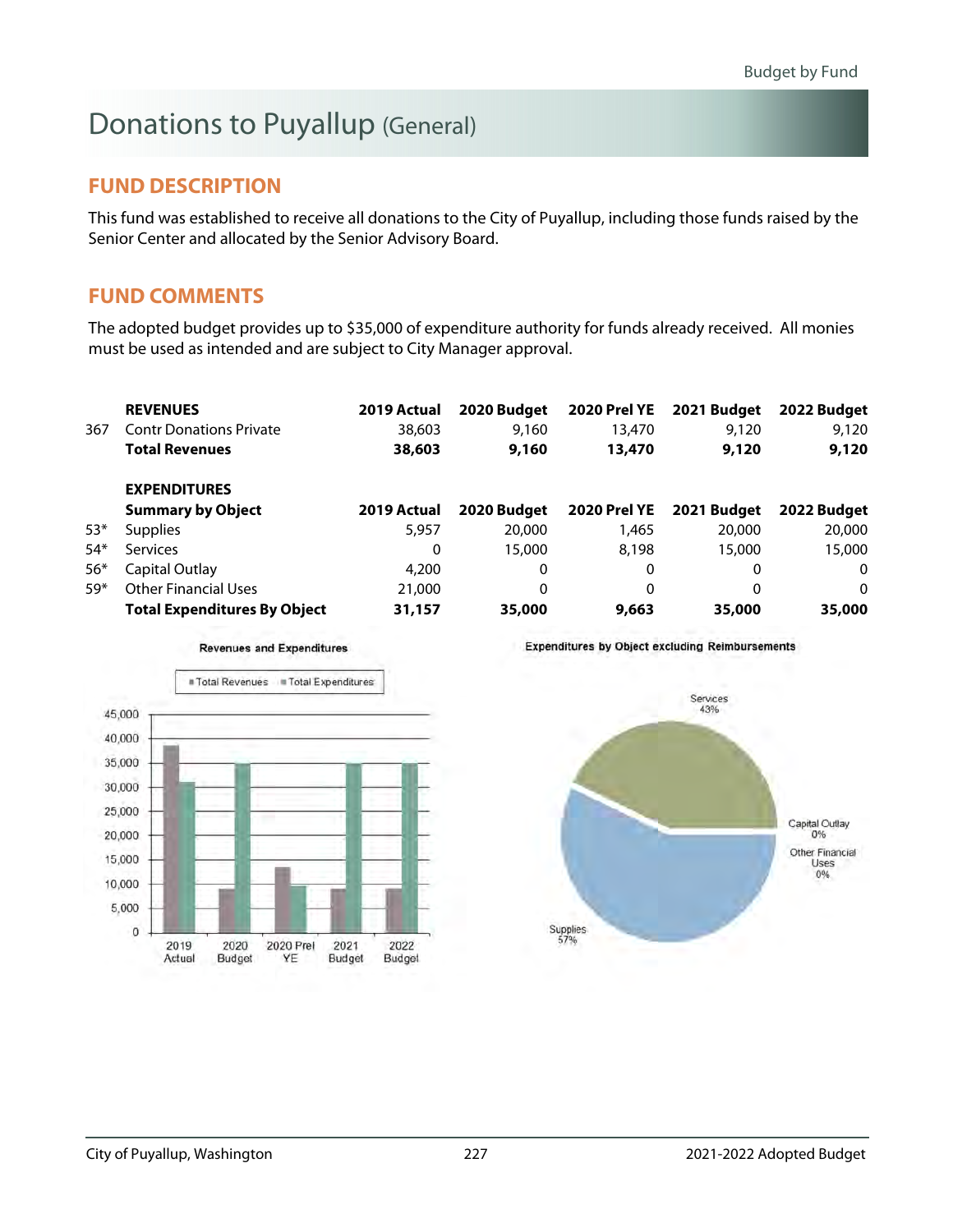# Donations to Puyallup (General)

|     | <b>EXPENDITURES</b>                | 2019 Actual | 2020 Budget | <b>2020 Prel YE</b> | 2021 Budget | 2022 Budget |
|-----|------------------------------------|-------------|-------------|---------------------|-------------|-------------|
| 531 | Office and Operating Supplies      | 5,541       | 5,000       | 659                 | 5,000       | 5,000       |
| 535 | <b>Small Tools Minor Equipment</b> | 416         | 15,000      | 807                 | 15,000      | 15,000      |
| 541 | <b>Professional Services</b>       | 0           | 15,000      | 8,198               | 15,000      | 15,000      |
|     | <b>Total Other Expenditures</b>    | 5,957       | 35,000      | 9,663               | 35,000      | 35,000      |
| 564 | Machinery and Equipment            | 4,200       | 0           | 0                   | 0           | 0           |
|     | <b>Total Capital and Debt</b>      | 4,200       | 0           | $\mathbf 0$         | $\mathbf 0$ | $\mathbf 0$ |
| 597 | <b>Transfers Out</b>               | 21,000      | 0           | 0                   | 0           | $\mathbf 0$ |
|     | <b>Total Other Financial Uses</b>  | 21,000      | $\mathbf 0$ | $\mathbf 0$         | $\mathbf 0$ | $\mathbf 0$ |
|     | <b>Total Expenditures</b>          | 31,157      | 35,000      | 9,663               | 35,000      | 35,000      |
|     | <b>Net Operating Income</b>        | 7,446       | (25, 840)   | 3,808               | (25, 880)   | (25, 880)   |
| 280 | <b>Beginning Cash Balance</b>      | 101,834     | 109,280     | 83,440              | 87,248      | 61,368      |
| 900 | <b>Ending Cash Balance</b>         | 109,280     | 83,440      | 87,248              | 61,368      | 35,488      |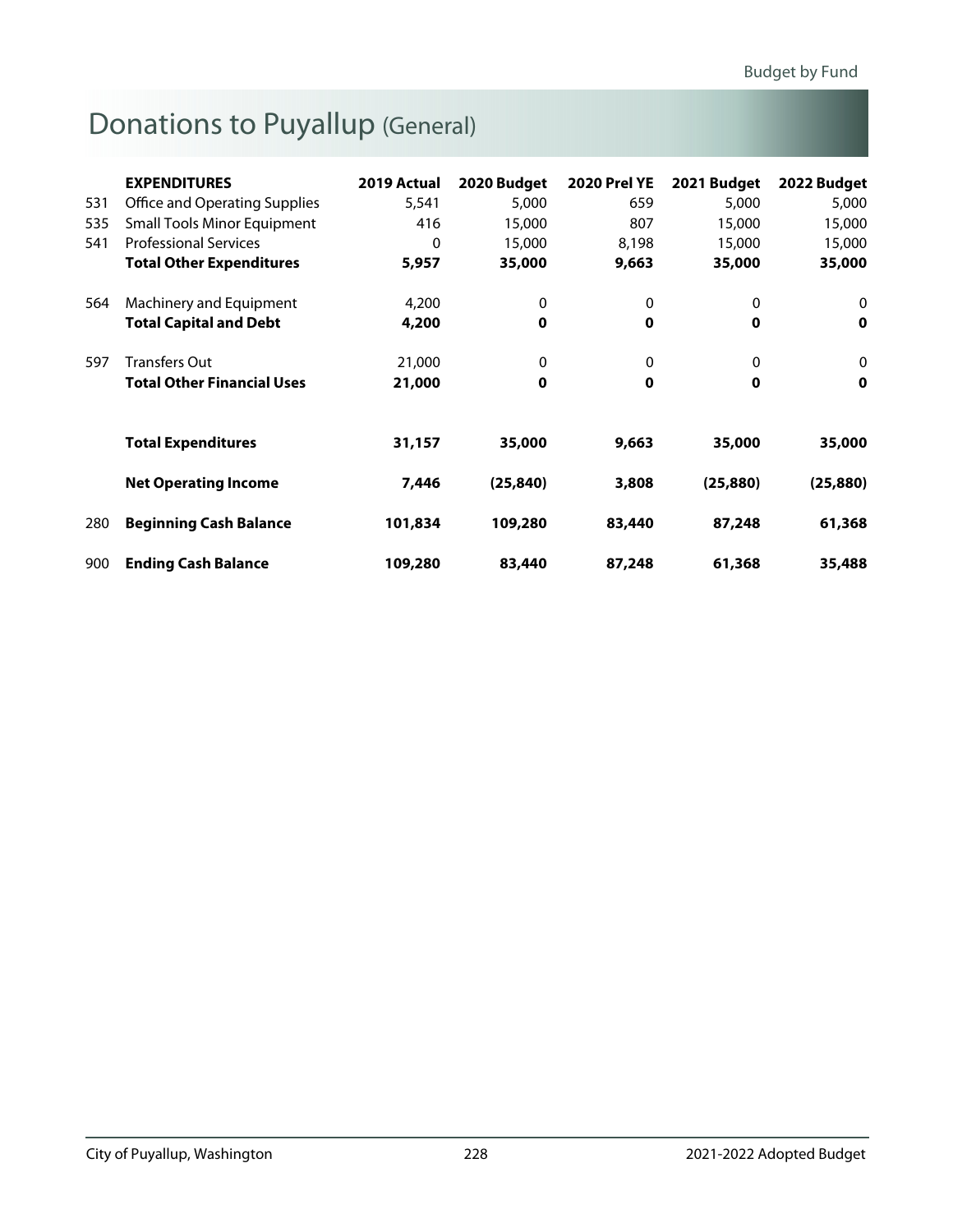# LEOFF 1 Retiree Benefits (General)

### **FUND DESCRIPTION**

This Fund was established in 2008 to account for LEOFF 1 Retiree Healthcare Benefits. The City is required by law to cover all healthcare benefits for employees who retired under the LEOFF 1 retirement plan.

#### **FUND COMMENTS**

Previously, these costs were in the General Fund (Police LEOFF I) and the Firemen's Pension Trust Fund (Fire Pension and Fire LEOFF I). The fund receives transfers from the General Fund to cover necessary expenditures.

In 2016, we saw a decrease in the transfer amount needed, due to a reduction in the retiree healthcare rate based on an actuarial update. Since that time, the annual transfers in total \$650,000. The same amount of \$650,000 is budgeted to be transferred in 2021-2022, and is expected to be an adequate level of funding for all future years.

|       | <b>REVENUES</b>                     | 2019 Actual | 2020 Budget | <b>2020 Prel YE</b> | 2021 Budget | 2022 Budget |
|-------|-------------------------------------|-------------|-------------|---------------------|-------------|-------------|
| 361   | Interest and Other Earnings         | 17.032      | 1,470       | 4,651               | 4,330       | 4,330       |
| 397   | Transfers In                        | 650,000     | 650,000     | 650,000             | 650,000     | 650,000     |
|       | <b>Total Revenues</b>               | 667,032     | 651,470     | 654,651             | 654,330     | 654,330     |
|       | <b>EXPENDITURES</b>                 |             |             |                     |             |             |
|       | <b>Summary by Object</b>            | 2019 Actual | 2020 Budget | <b>2020 Prel YE</b> | 2021 Budget | 2022 Budget |
| $50*$ | Reclasses and Cost Alloc            | 24,364      | 31,284      | 23,024              | 28,780      | 28,580      |
| $52*$ | <b>Personnel Benefits</b>           | 445,015     | 523,630     | 400.251             | 523,630     | 523,630     |
| $54*$ | Services                            | 0           | 5,430       | 0                   | 5,430       | 5,430       |
|       | <b>Total Expenditures By Object</b> | 469,379     | 560,344     | 423,275             | 557,840     | 557,640     |



**Revenues and Expenditures** 

**Expenditures by Object excluding Reimbursements** 

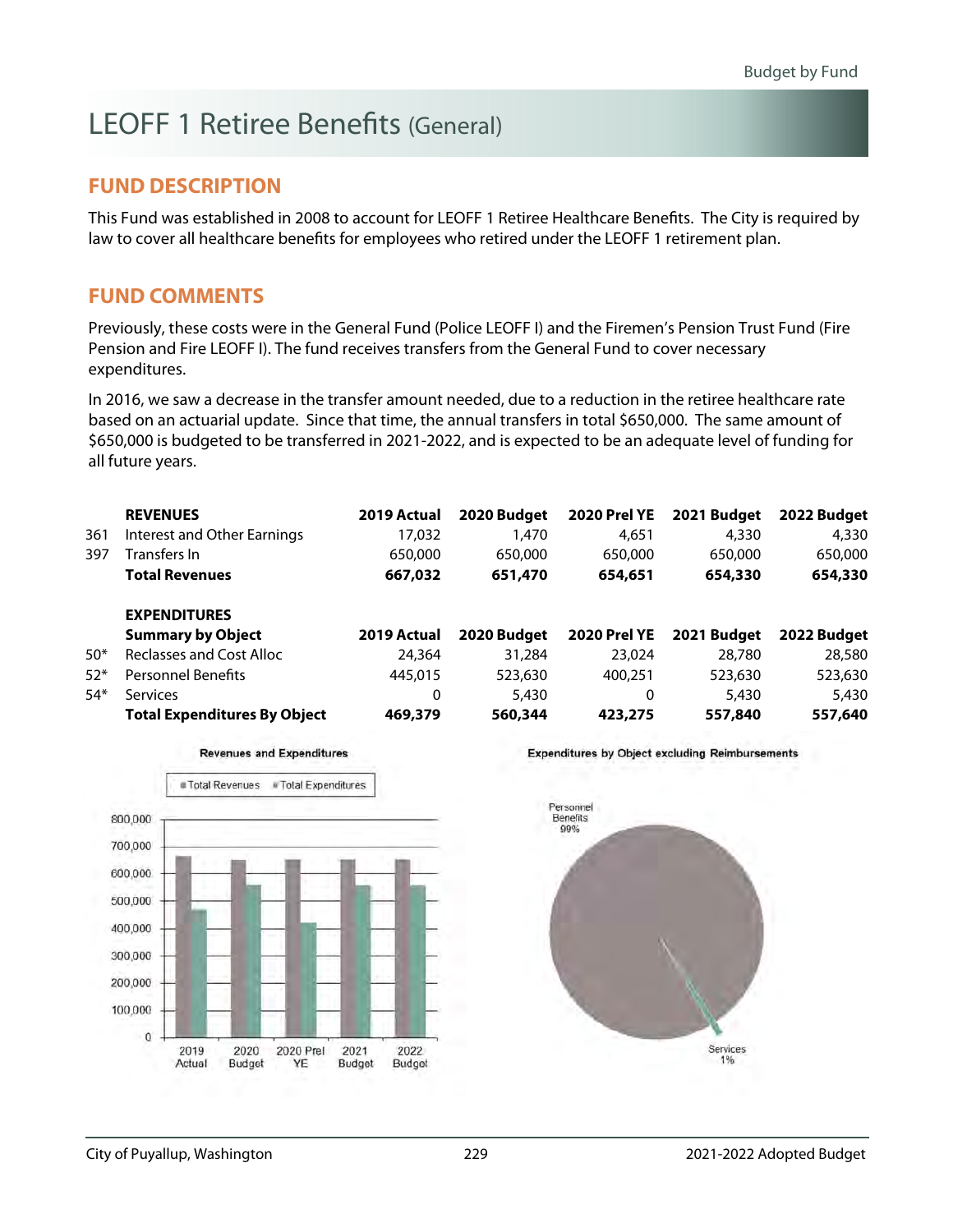# LEOFF 1 Retiree Benefits (General)

| 500 | <b>EXPENDITURES</b><br>Reclasses and Cost Alloc                   | 2019 Actual<br>24,364 | 2020 Budget<br>31,284 | <b>2020 Prel YE</b><br>23.024 | 2021 Budget<br>28,780 | 2022 Budget<br>28,580 |
|-----|-------------------------------------------------------------------|-----------------------|-----------------------|-------------------------------|-----------------------|-----------------------|
| 520 | <b>Personnel Benefits</b><br><b>Total Salaries &amp; Benefits</b> | 445,015<br>445,015    | 523,630<br>523,630    | 400,251<br>400,251            | 523,630<br>523,630    | 523,630<br>523,630    |
| 541 | <b>Professional Services</b><br><b>Total Other Expenditures</b>   | 0<br>0                | 5,430<br>5,430        | 0<br>0                        | 5,430<br>5,430        | 5,430<br>5,430        |
|     | <b>Total Expenditures</b>                                         | 469,379               | 560,344               | 423,275                       | 557,840               | 557,640               |
|     | <b>Net Operating Income</b>                                       | 197,653               | 91,126                | 231,377                       | 96,490                | 96,690                |
| 280 | <b>Beginning Cash Balance</b>                                     | 556,868               | 754,521               | 845,647                       | 1,077,024             | 1,173,514             |
| 900 | <b>Ending Cash Balance</b>                                        | 754,521               | 845,647               | 1,077,024                     | 1,173,514             | 1,270,204             |

520 Medical Benefits and Long Term Care for LEOFF 1 Retirees

541 Actuarial Services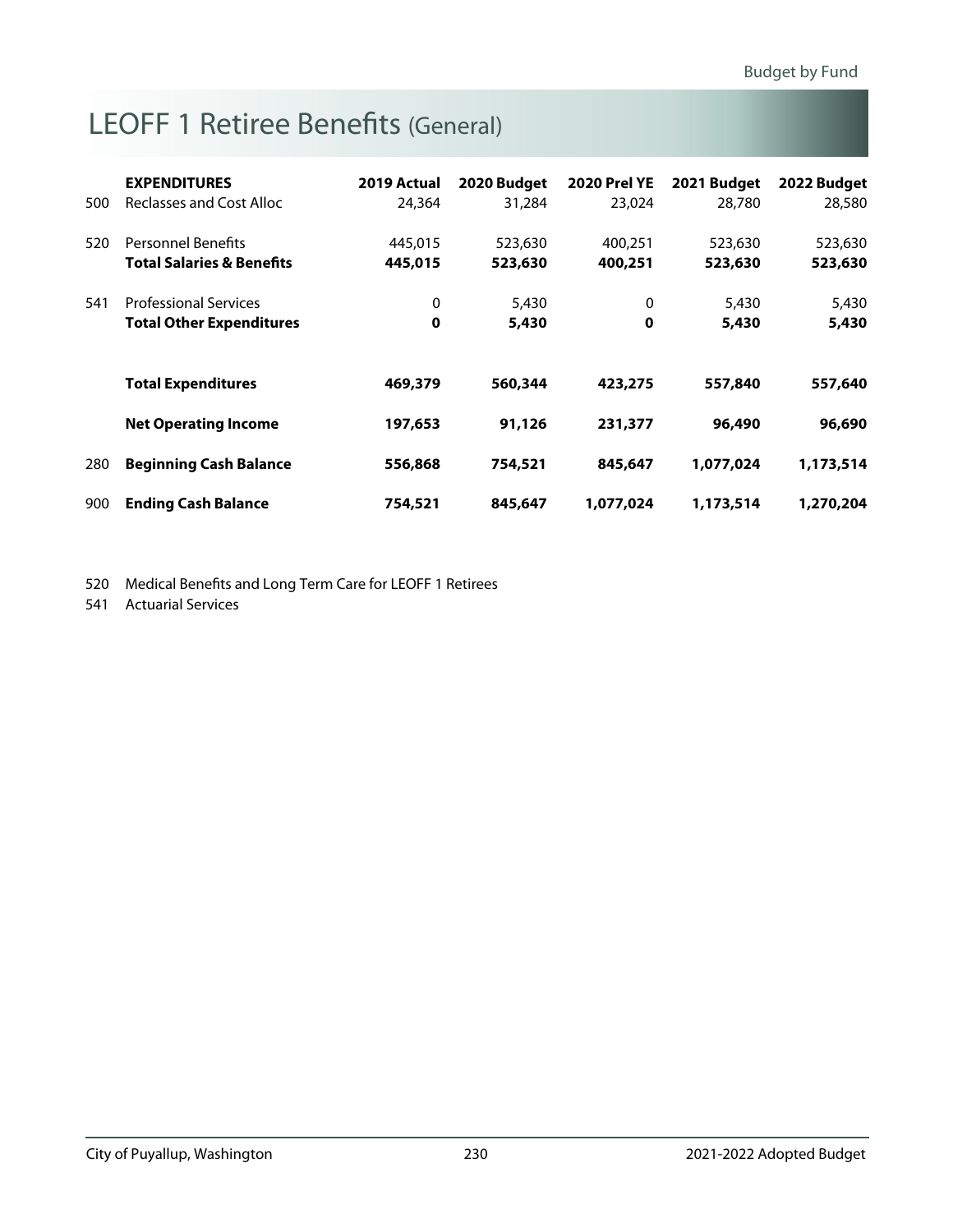# Firemen's Pension Trust (General)

### **FUND DESCRIPTION**

The Fund accounts for the retirement benefits of fire fighters (and beneficiaries) who were employed prior to March 1, 1970. Fire insurance premium tax, interest income, and a transfer in from the General Fund, are the funding sources.

### **FUND COMMENTS**

Based on the actuarial valuation in 2009, the assets of the Firemen's Pension Fund, along with revenues from state fire insurance taxes and investment earnings, are no longer sufficient to pay the pension benefits. With the annexation into Central Pierce, the City's pension obligations have become dependent on Central Pierce's pay scales. As of the January 1, 2009 actuarial study, the liability increased from \$1.2 million to \$3 million. From 2011 through 2018, transfers from the General Fund were increased regularly. Beginning with the 2019 Budget, transfers from the General Fund have totaled \$80,000 annually.

|       | <b>REVENUES</b>                     | 2019 Actual | 2020 Budget | <b>2020 Prel YE</b> | 2021 Budget | 2022 Budget |
|-------|-------------------------------------|-------------|-------------|---------------------|-------------|-------------|
| 336   | <b>State Entitlements</b>           | 61.093      | 58,190      | 65,222              | 60,650      | 60,650      |
| 361   | Interest and Other Earnings         | 26,178      | 480         | 7.033               | 6,000       | 6,000       |
| 397   | Transfers In                        | 80,000      | 80,000      | 80,000              | 80,000      | 80,000      |
|       | <b>Total Revenues</b>               | 167,272     | 138,670     | 152,256             | 146,650     | 146,650     |
|       | <b>EXPENDITURES</b>                 |             |             |                     |             |             |
|       | <b>Summary by Object</b>            | 2019 Actual | 2020 Budget | <b>2020 Prel YE</b> | 2021 Budget | 2022 Budget |
| $52*$ | <b>Personnel Benefits</b>           | 164.864     | 167.000     | 185,344             | 167,000     | 167,000     |
| $54*$ | <b>Services</b>                     | 0           | 5,000       | 10,800              | 5,000       | 5,000       |
|       | <b>Total Expenditures By Object</b> | 164,864     | 172,000     | 196,144             | 172,000     | 172,000     |



**Revenues and Expenditures** 

**Expenditures by Object excluding Reimbursements** 

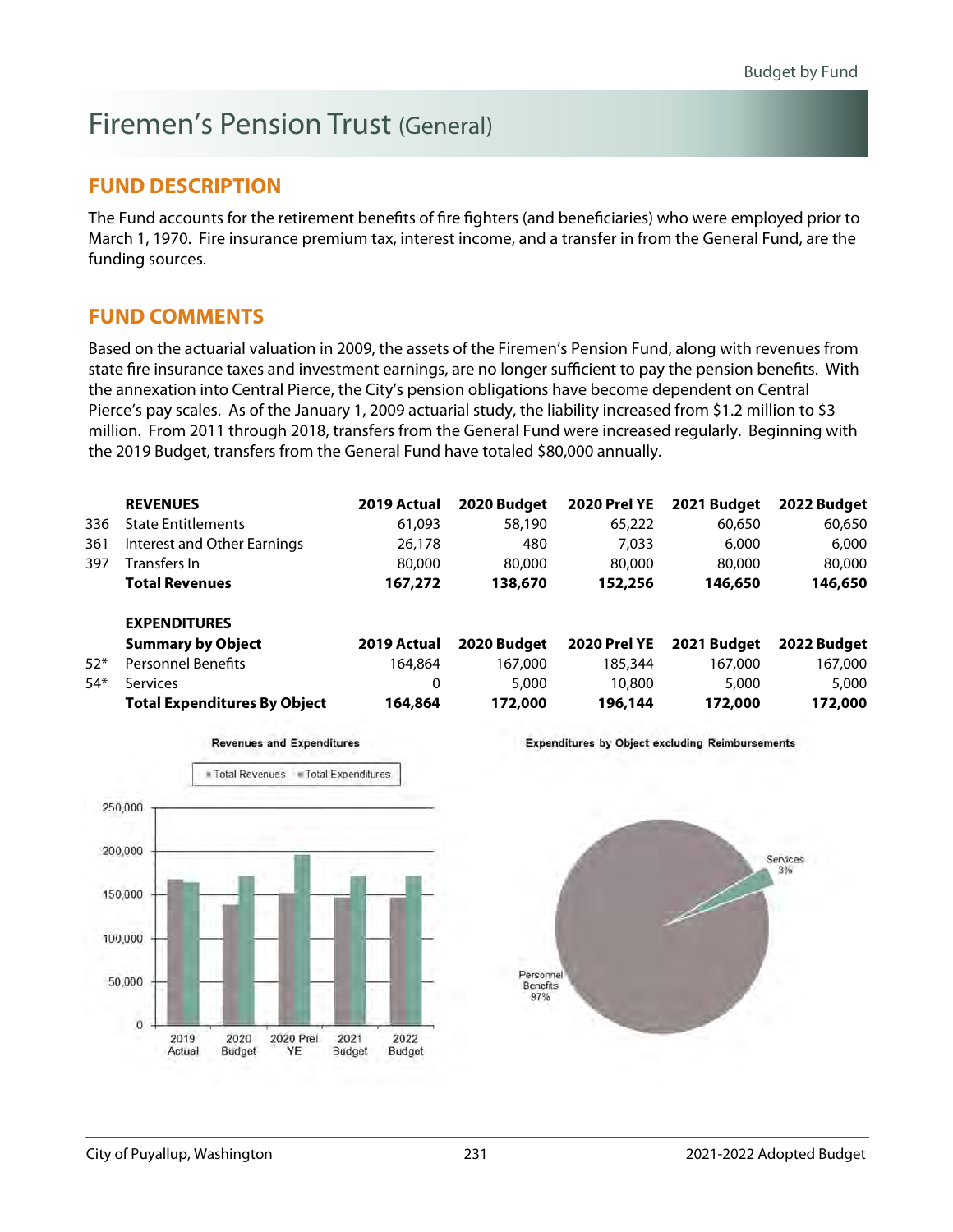# Firemen's Pension Trust (General)

|     | <b>EXPENDITURES</b>                  | 2019 Actual | 2020 Budget | <b>2020 Prel YE</b> | 2021 Budget | 2022 Budget |
|-----|--------------------------------------|-------------|-------------|---------------------|-------------|-------------|
| 520 | <b>Personnel Benefits</b>            | 164,864     | 167,000     | 185,344             | 167,000     | 167,000     |
|     | <b>Total Salaries &amp; Benefits</b> | 164,864     | 167,000     | 185,344             | 167,000     | 167,000     |
| 541 | <b>Professional Services</b>         | 0           | 5,000       | 10,800              | 5,000       | 5,000       |
|     | <b>Total Other Expenditures</b>      | 0           | 5,000       | 10,800              | 5,000       | 5,000       |
|     |                                      |             |             |                     |             |             |
|     | <b>Total Expenditures</b>            | 164,864     | 172,000     | 196,144             | 172,000     | 172,000     |
|     | <b>Net Operating Income</b>          | 2,408       | (33, 330)   | (43,889)            | (25, 350)   | (25, 350)   |
| 280 | <b>Beginning Cash Balance</b>        | 1,150,036   | 1,152,444   | 1,119,114           | 1,075,225   | 1,049,875   |
| 900 | <b>Ending Cash Balance</b>           | 1,152,444   | 1,119,114   | 1,075,225           | 1,049,875   | 1,024,525   |

520 Pension Payments

541 Actuarial Services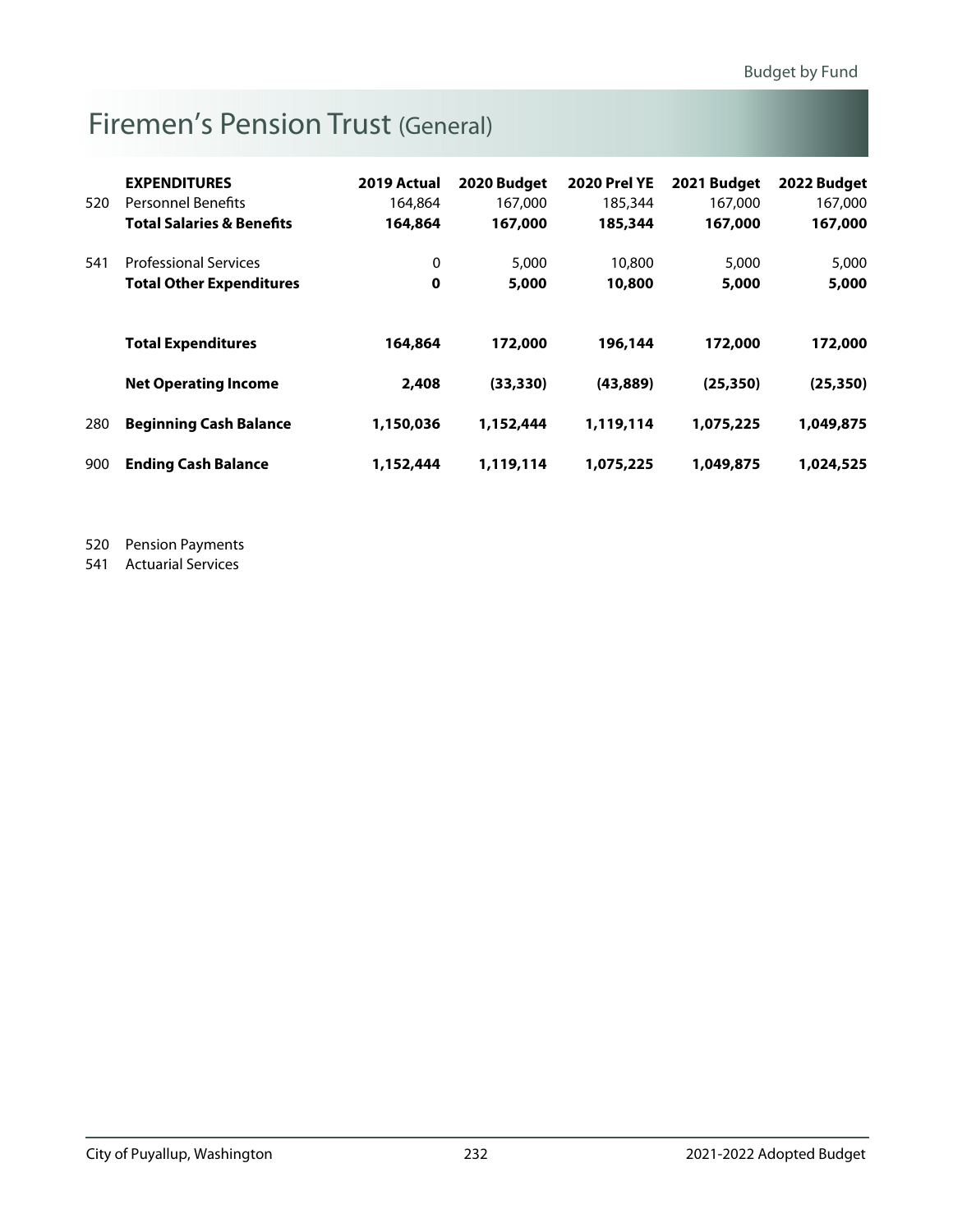<span id="page-19-0"></span>Special Revenue Funds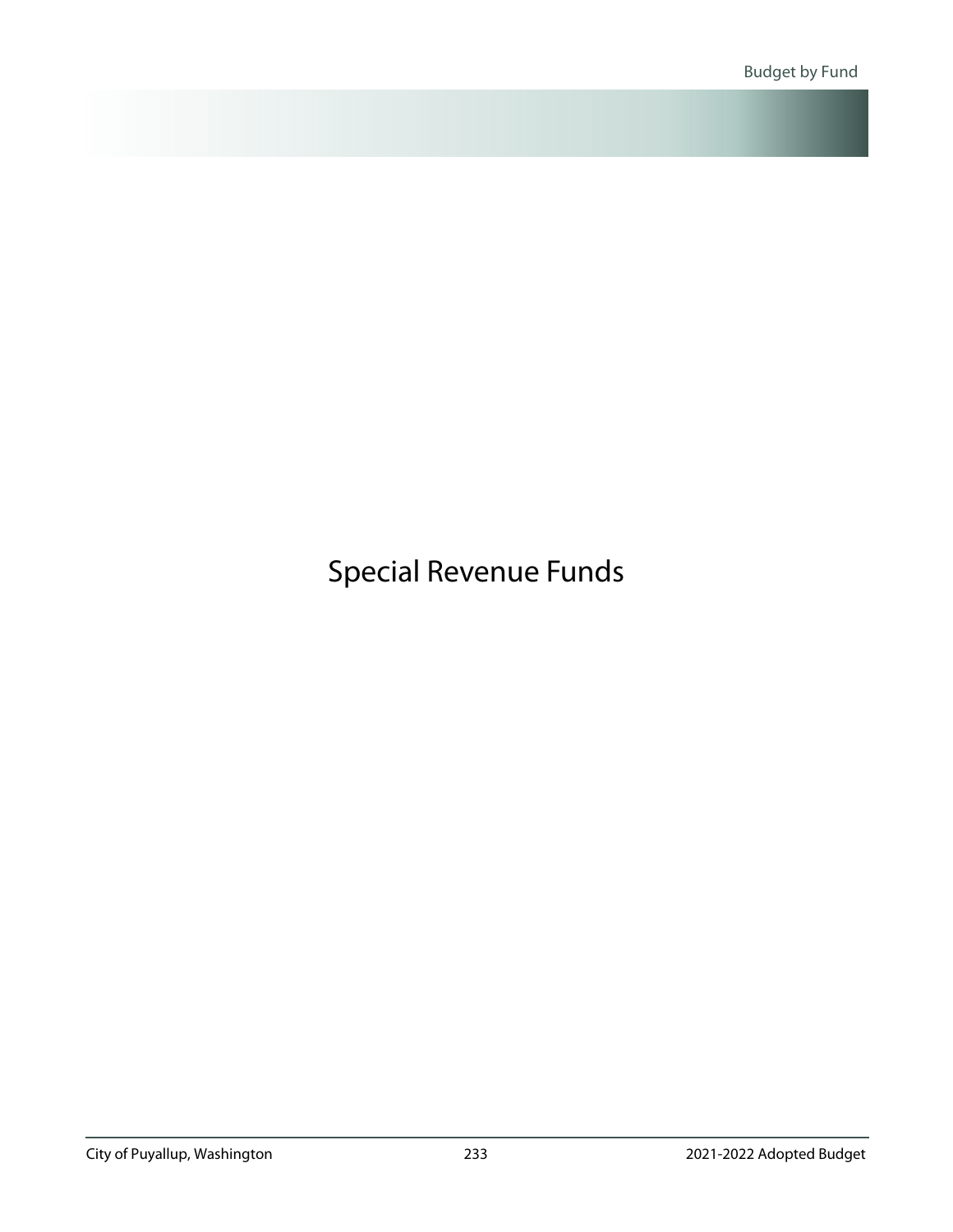# Seizure and Forfeiture Fund

### **FUND DESCRIPTION**

This Fund was established to account for seized and forfeited property resulting from law enforcement activities related to drug crimes. Expenditures are restricted to those directly related to law enforcement activities focused on combating narcotics related activity. The intent of this fund is finance large police projects and initiatives.

### **FUND COMMENTS**

In 2020 a transfer of \$60,000 to the General Fund was budgeted to pay for a portion of the TNET Program not covered by grants. Due to reduced revenues and fund balance, this transfer out was eliminated for the 2021 -2022 budget cycle.

### **GOAL**

To further our commitment to the arrest and prosecution of criminal activity involving narcotics in and around the City of Puyallup by incorporating innovative technologies and specialized programs to equip our Investigations Division.

| 280 | <b>Beginning Cash Balance</b> | 2019 Actual<br>302,201 | 2020 Budget<br>169,920 | 2020 Prel YE<br>100,613 | 2021 Budget<br>32,204 | 2022 Budget<br>19,324 |
|-----|-------------------------------|------------------------|------------------------|-------------------------|-----------------------|-----------------------|
|     | <b>REVENUES</b>               |                        |                        |                         |                       |                       |
| 361 | Interest and Other Earnings   | 5,519                  | 1,810                  | 618                     | 1,550                 | 1,550                 |
| 369 | Other                         | 95,879                 | 31,050                 | 30,504                  | 31,050                | 31,050                |
|     | <b>Total Revenues</b>         | 101,398                | 32,860                 | 31,122                  | 32,600                | 32,600                |
|     | <b>TOTAL SOURCES</b>          | 403,599                | 202,780                | 131,735                 | 64,804                | 51,924                |

|     | <b>EXPENDITURES</b>                 |             |             |                     |             |             |
|-----|-------------------------------------|-------------|-------------|---------------------|-------------|-------------|
|     | <b>Summary by Object</b>            | 2019 Actual | 2020 Budget | <b>2020 Prel YE</b> | 2021 Budget | 2022 Budget |
| 50? | Reclasses and Cost Alloc            | 4,685       | 637         | 2.412               | 2.260       | 2.260       |
| 52? | <b>Personnel Benefits</b>           | 43,400      | 0           | 0                   | 0           | $\mathbf 0$ |
| 53? | <b>Supplies</b>                     | 12,850      | 0           | 0                   | 0           | $\mathbf 0$ |
| 54? | Services                            | 23,249      | 30,000      | 31,099              | 30,000      | 30,000      |
| 59? | Other Financial Uses                | 149,495     | 71,530      | 66,021              | 13,220      | 10,860      |
|     | <b>Total Expenditures By Object</b> | 233,679     | 102,167     | 99,531              | 45,480      | 43,120      |
| 900 | <b>Ending Cash Balance</b>          | 169,920     | 100,613     | 32,204              | 19,324      | 8,804       |
|     | <b>TOTAL USES</b>                   | 403,599     | 202,780     | 131,735             | 64,804      | 51,924      |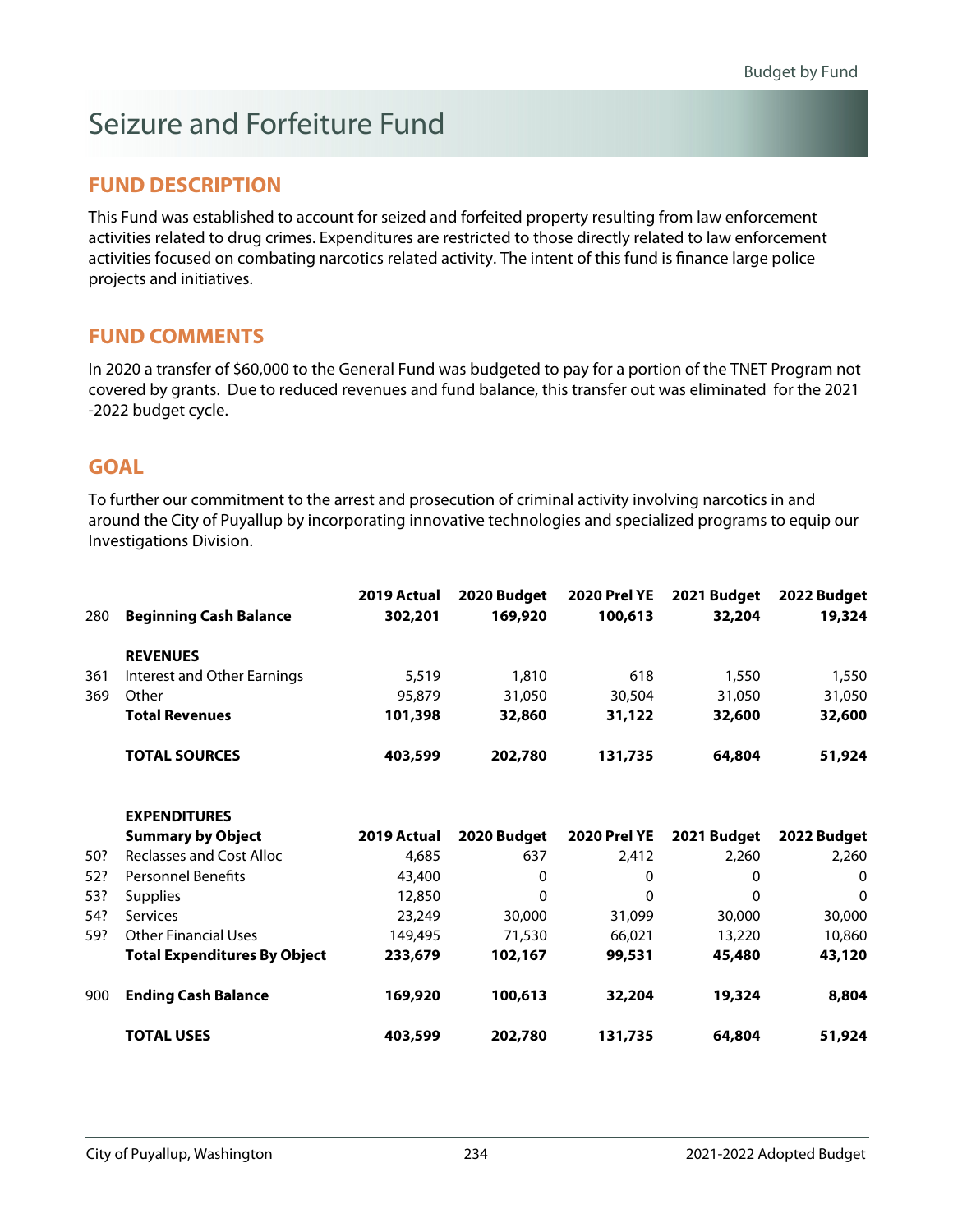# Motel Tax Fund

### **FUND DESCRIPTION**

The fund was established in 1997 and accounts for the 7% tax collected on hotel and motel revenues. These funds may only be used for tourism promotion and the acquisition and/or operation of tourism-related facilities. Funding requests are solicited from organizations and reviewed by the seven-member Lodging Tax Advisory Committee (LTAC) who, in turn, makes recommendations to the City Council.

### **FUND COMMENTS**

Beginning in 2017, the Council designated a target amount of \$550,000 to be allocated after considering recommendations from the Lodging Tax Advisory Committee (LTAC), and subject to further revision in the budget process.

At the regular meeting on September 2, 2020, Council directed staff to update the Hotel/Motel Tax Fund policy, changing the methodology for allocating these funds. The updated policy states that based on the previous year's tax revenue, 45% is subject to recommendation by LTAC and the remainder retained for Council allocation toward eligible tourism related expenditures.

As a result of this policy change, LTAC recommended programs for 2021 total \$660,780, which is 45% of 2019 tax revenues collected. The budget also includes another \$65,000 for city-initiated requests. A placeholder amount has been included for 2022 and will be updated next year during the mid-biennium review process.

The LTAC recommendations for 2021 total \$725,780.

|       | <b>REVENUES</b>                     | 2019 Actual | 2020 Budget | <b>2020 Prel YE</b> | 2021 Budget | 2022 Budget |
|-------|-------------------------------------|-------------|-------------|---------------------|-------------|-------------|
| 313   | <b>Retail Sales And Use Taxes</b>   | 1,468,394   | 1,338,290   | 788,986             | 1,367,210   | 1,408,230   |
| 361   | Interest and Other Earnings         | 34,215      | 10,260      | 9,497               | 9,910       | 9,910       |
|       | <b>Total Revenues</b>               | 1,502,609   | 1,348,550   | 798,483             | 1,377,120   | 1,418,140   |
|       | <b>EXPENDITURES</b>                 |             |             |                     |             |             |
|       | <b>Summary by Object</b>            | 2019 Actual | 2020 Budget | <b>2020 Prel YE</b> | 2021 Budget | 2022 Budget |
| $50*$ | <b>Reclasses and Cost Alloc</b>     | 35,600      | 36,281      | 34,057              | 30,120      | 29,900      |
| $54*$ | <b>Services</b>                     | 651,000     | 804,800     | 597.175             | 725,780     | 550,000     |
| $59*$ | <b>Other Financial Uses</b>         | 843,750     | 1,216,600   | 1,013,487           | 0           | 0           |
|       | <b>Total Expenditures By Object</b> | 1,530,350   | 2,057,681   | 1,644,719           | 755,900     | 579,900     |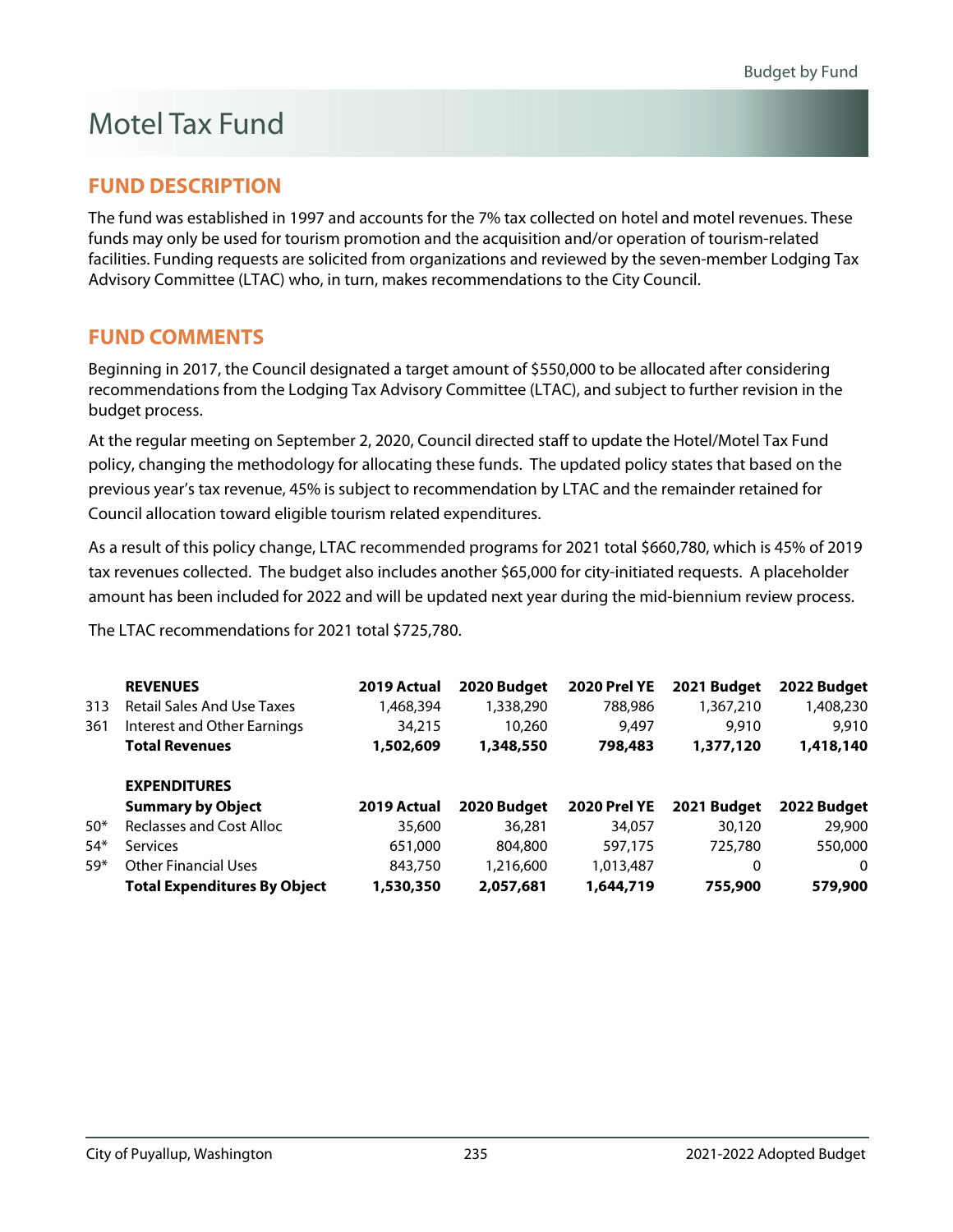# Motel Tax Fund



Services<br>100% Other<br>Financial<br>Uses  $0%$ 

**Expenditures by Object excluding Reimbursements** 

|     | <b>EXPENDITURES</b>               | 2019 Actual | 2020 Budget | <b>2020 Prel YE</b> | 2021 Budget | 2022 Budget |
|-----|-----------------------------------|-------------|-------------|---------------------|-------------|-------------|
| 500 | Reclasses and Cost Alloc          | 35,600      | 36.281      | 34,057              | 30,120      | 29,900      |
| 549 | Miscellaneous                     | 651,000     | 804,800     | 597,175             | 725,780     | 550,000     |
|     | <b>Total Other Expenditures</b>   | 651,000     | 804,800     | 597,175             | 725,780     | 550,000     |
| 597 | Transfers Out                     | 843,750     | 1,216,600   | 1,013,487           | 0           | 0           |
|     | <b>Total Other Financial Uses</b> | 843,750     | 1,216,600   | 1,013,487           | $\mathbf 0$ | $\mathbf 0$ |
|     | <b>Total Expenditures</b>         | 1,530,350   | 2,057,681   | 1,644,719           | 755,900     | 579,900     |
|     | <b>Net Operating Income</b>       | (27, 741)   | (709, 131)  | (846, 236)          | 621,220     | 838,240     |
| 280 | <b>Beginning Cash Balance</b>     | 2,308,010   | 2,280,269   | 1,571,138           | 724,902     | 1,346,122   |
| 900 | <b>Ending Cash Balance</b>        | 2,280,269   | 1,571,138   | 724,902             | 1,346,122   | 2,184,362   |

500 Cost Share - Reimbursements

549 Lodging Tax Advisory Committee (LTAC) Recommendations (See Detail on the Award Schedule)

597 2019 \$278,840 to be transferred to the Parks Capital Fund for Projects 2019 Council Initiatives - \$25,000 art purchase & \$40,000 Library Book Festival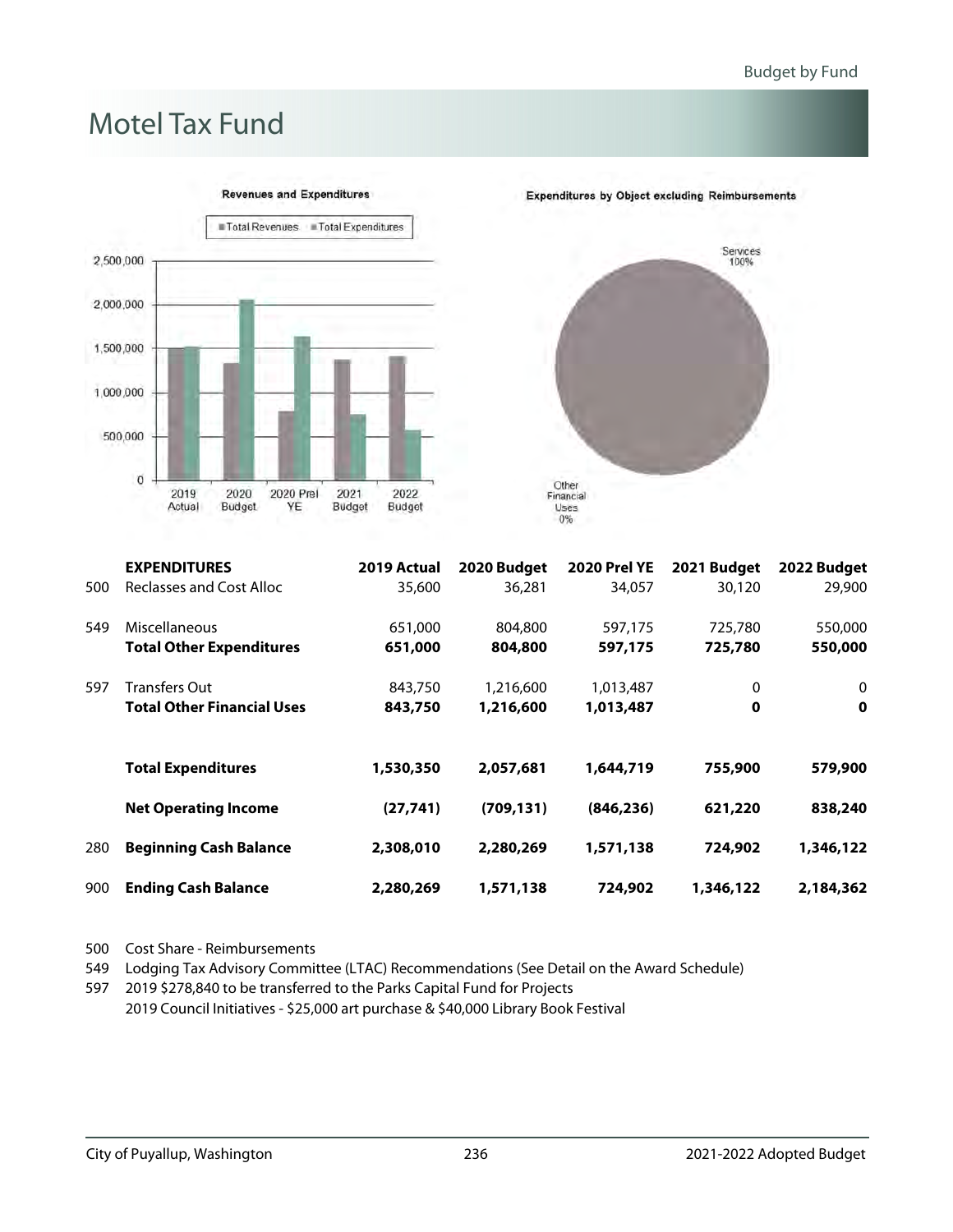# Motel Tax Fund

### **AWARD SCHEDULE**

| <b>Organization</b>                          | 2018           | 2019           | 2020           | 2021             | 2021           |
|----------------------------------------------|----------------|----------------|----------------|------------------|----------------|
|                                              | <b>Awarded</b> | <b>Awarded</b> | <b>Awarded</b> | <b>Requested</b> | <b>Awarded</b> |
| <b>Arts Downtown</b>                         | 60,000         | 60,000         | 55,000         | 64,300           | 56,675         |
| Daffodil Bowl                                |                | 6,000          | 6,000          |                  |                |
| Friends of the Riverwalk                     |                |                | 5,000          | 10,000           | 5,000          |
| <b>NW Sinfonietta</b>                        | 20,000         | 20,000         | 25,000         | 25,000           | 25,000         |
| <b>Puyallup Antique District Association</b> | 33,000         | 33,000         | 25,000         | 40,000           |                |
| Puyallup Historical Society @ MM             | 50,000         | 50,000         | 53,800         | 52,800           | 52,800         |
| <b>Puyallup Main Street Association</b>      | 95,000         | 102,000        | 112,000        | 150,200          | 140,375        |
| <b>Puyallup Sumner Chamber of Commerce</b>   | 155,000        | 155,000        | 243,000        | 329,728          | 237,255        |
| Travel Tacoma / Sports Commission            | 120,000        | 120,000        | 120,000        | 100,000          | 93,675         |
| Daffodil Festival                            | 35,000         | 35,000         | 35,000         |                  | 35,000         |
| <b>Fred Oldfield Center</b>                  | 15,000         | 15,000         | 15,000         | 30,000           | 15,000         |
| <b>Subtotal Organizations</b>                | 583,000        | 596,000        | 694,800        | 802,028          | 660,780        |
| <b>City Initiated Requests</b>               |                |                |                |                  |                |
| Permanent Outdoor Art Purchase               | 25,000         | 25,000         | 25,000         | 25,000           | 25,000         |
| Rediscover Puyallup Destination Marketing    |                |                |                | 40,000           | 40,000         |
| Puyallup Public Library - Book Festival      | 40,000         | 40,000         | 40,000         |                  |                |
| Pioneer Park Pavilion - Floor Refinishing    |                |                | 45,000         |                  |                |
| Library hosted PuliCon                       | 5,000          |                |                |                  |                |
| Pioneer Park Pavilion - Sun Shades/Floors    | 110,000        |                |                |                  |                |
| <b>PVSC - Turf Conversion</b>                | 302,374        |                |                |                  |                |
| PVSC - Field Lighting                        |                | 1,482,319      |                |                  |                |
| Meridian Cross Street Banner                 |                | 191,600        |                |                  |                |
| <b>Subtotal City Initiated</b>               | 482,374        | 1,738,919      | 110,000        | 65,000           | 65,000         |
|                                              |                |                |                |                  |                |
| <b>Grand Total</b>                           | 1,065,374      | 2,334,919      | 804,800        | 867,028          | 725,780        |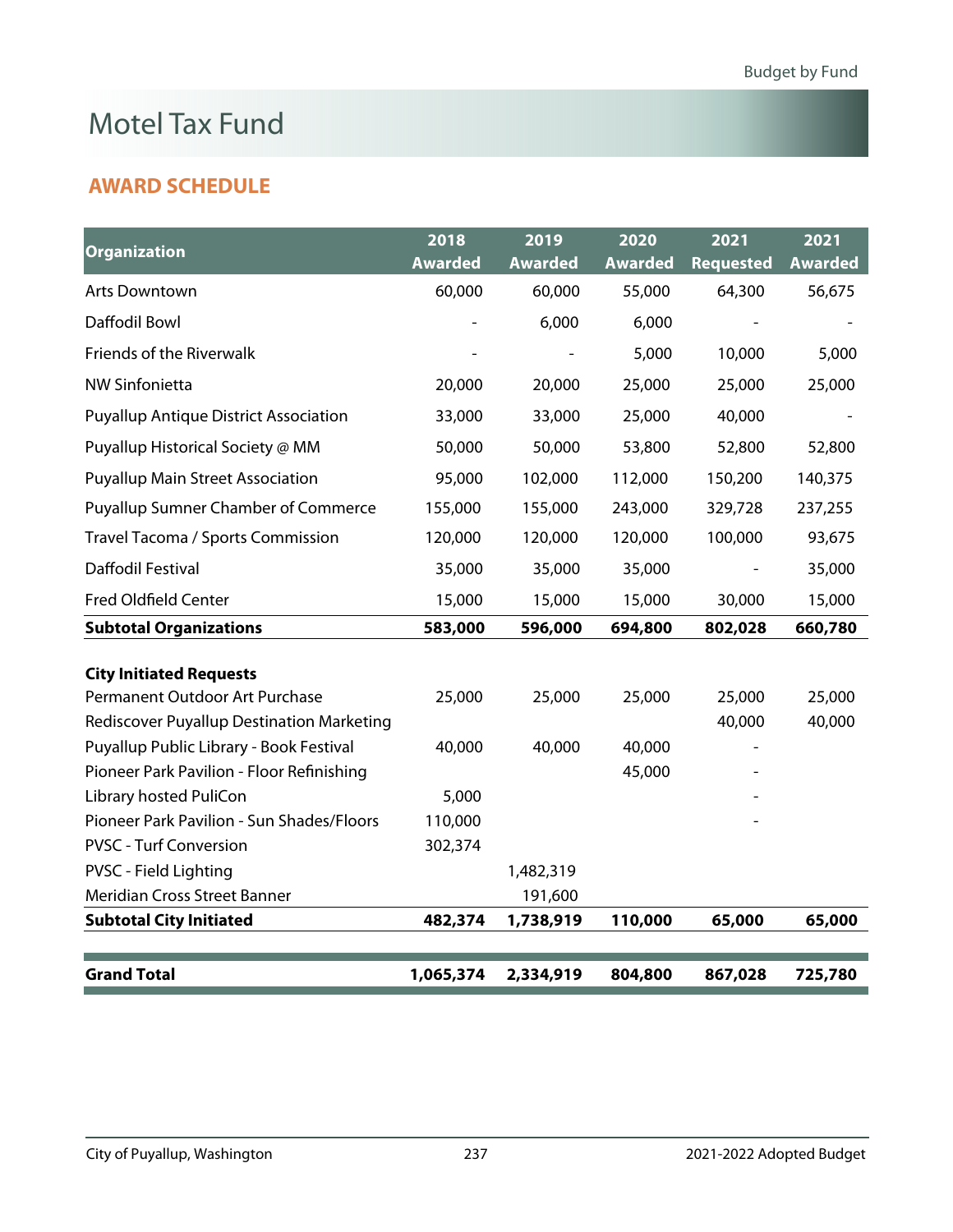# Trial Court Improvement

### **FUND DESCRIPTION**

This Fund was established in 2009 to account for Trial Court Improvement account revenues from the State of Washington. These revenues are restricted by state law for trial court improvements and for payment of Judge's compensation.

### **FUND COMMENTS**

In 2021-2022, \$20,000 will be transferred each year to the General Fund to pay for a portion of the Judge's salary.

|       | <b>REVENUES</b>                     | 2019 Actual | 2020 Budget | 2020 Prel YE        | 2021 Budget | 2022 Budget |
|-------|-------------------------------------|-------------|-------------|---------------------|-------------|-------------|
| 336   | <b>State Entitlements</b>           | 21.666      | 22,040      | 21,536              | 21,670      | 22,040      |
| 361   | Interest and Other Earnings         | 367         | 30          | 77                  | 80          | 80          |
|       | <b>Total Revenues</b>               | 22,033      | 22,070      | 21,613              | 21,750      | 22,120      |
|       | <b>EXPENDITURES</b>                 |             |             |                     |             |             |
|       | <b>Summary by Object</b>            | 2019 Actual | 2020 Budget | <b>2020 Prel YE</b> | 2021 Budget | 2022 Budget |
| $59*$ | Other Financial Uses                | 20,000      | 20,000      | 20,000              | 20,000      | 20,000      |
|       | <b>Total Expenditures By Object</b> | 20,000      | 20,000      | 20,000              | 20,000      | 20,000      |

Total Revenues Total Expenditures 22,500 22,000 21,500 21,000 20,500 20,000 19,500 19,000 18,500 2019 2020 2020 Prel 2021 2022 Actual Budget YE Budget Budget

**Revenues and Expenditures** 

**Expenditures by Object excluding Reimbursements** 

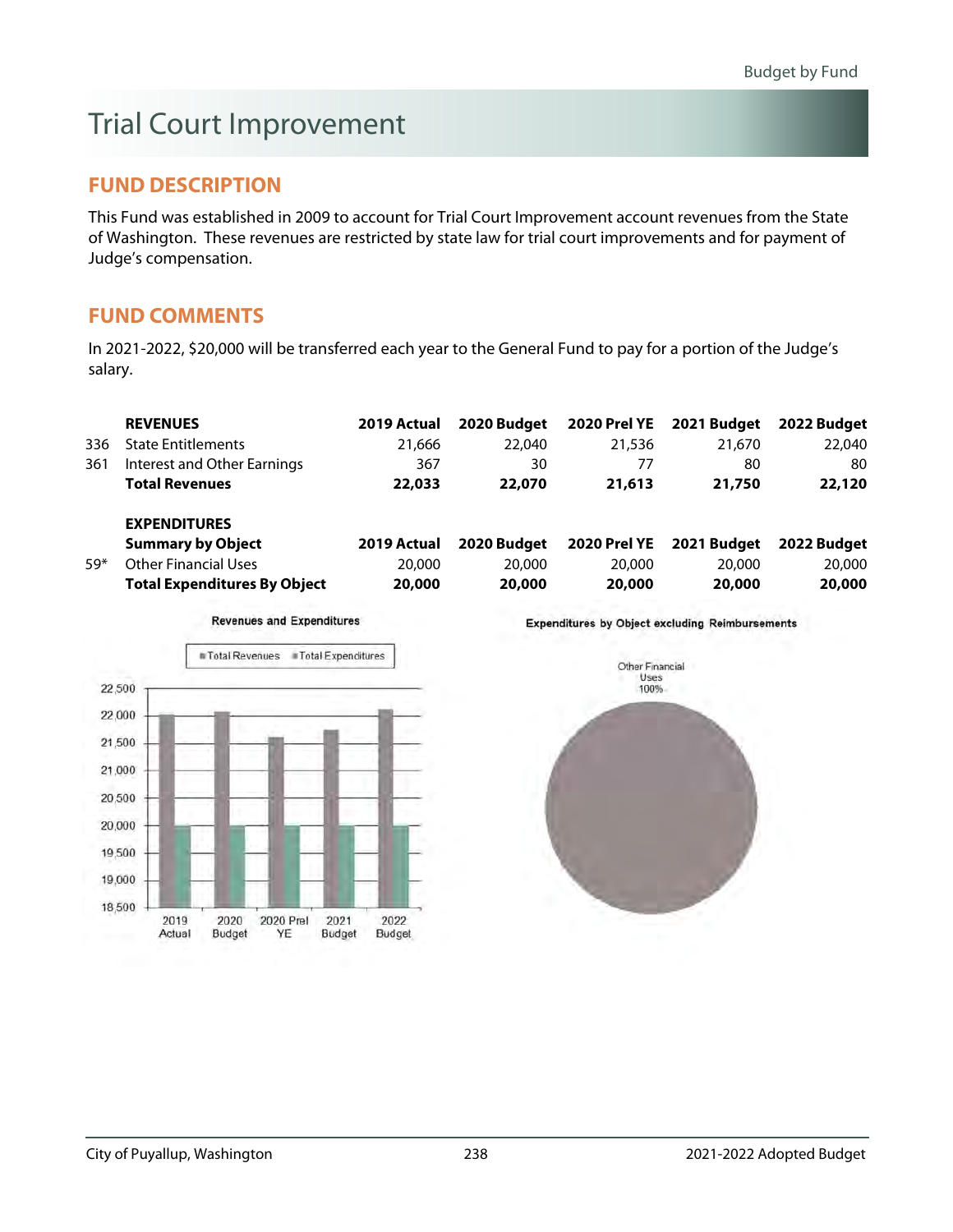# Trial Court Improvement

|     | <b>EXPENDITURES</b>               | 2019 Actual | 2020 Budget | <b>2020 Prel YE</b> | 2021 Budget | 2022 Budget |
|-----|-----------------------------------|-------------|-------------|---------------------|-------------|-------------|
| 597 | Transfers Out                     | 20,000      | 20,000      | 20,000              | 20,000      | 20,000      |
|     | <b>Total Other Financial Uses</b> | 20,000      | 20,000      | 20,000              | 20,000      | 20,000      |
|     |                                   |             |             |                     |             |             |
|     | <b>Total Expenditures</b>         | 20,000      | 20,000      | 20,000              | 20,000      | 20,000      |
|     | <b>Net Operating Income</b>       | 2,033       | 2,070       | 1,613               | 1,750       | 2,120       |
| 280 | <b>Beginning Cash Balance</b>     | 1,559       | 3,592       | 5,662               | 7,275       | 9,025       |
| 900 | <b>Ending Cash Balance</b>        | 3,592       | 5,662       | 7,275               | 9,025       | 11,145      |

597 Annual Transfer to the General Fund of \$20,000 for a portion of the Judge's Salary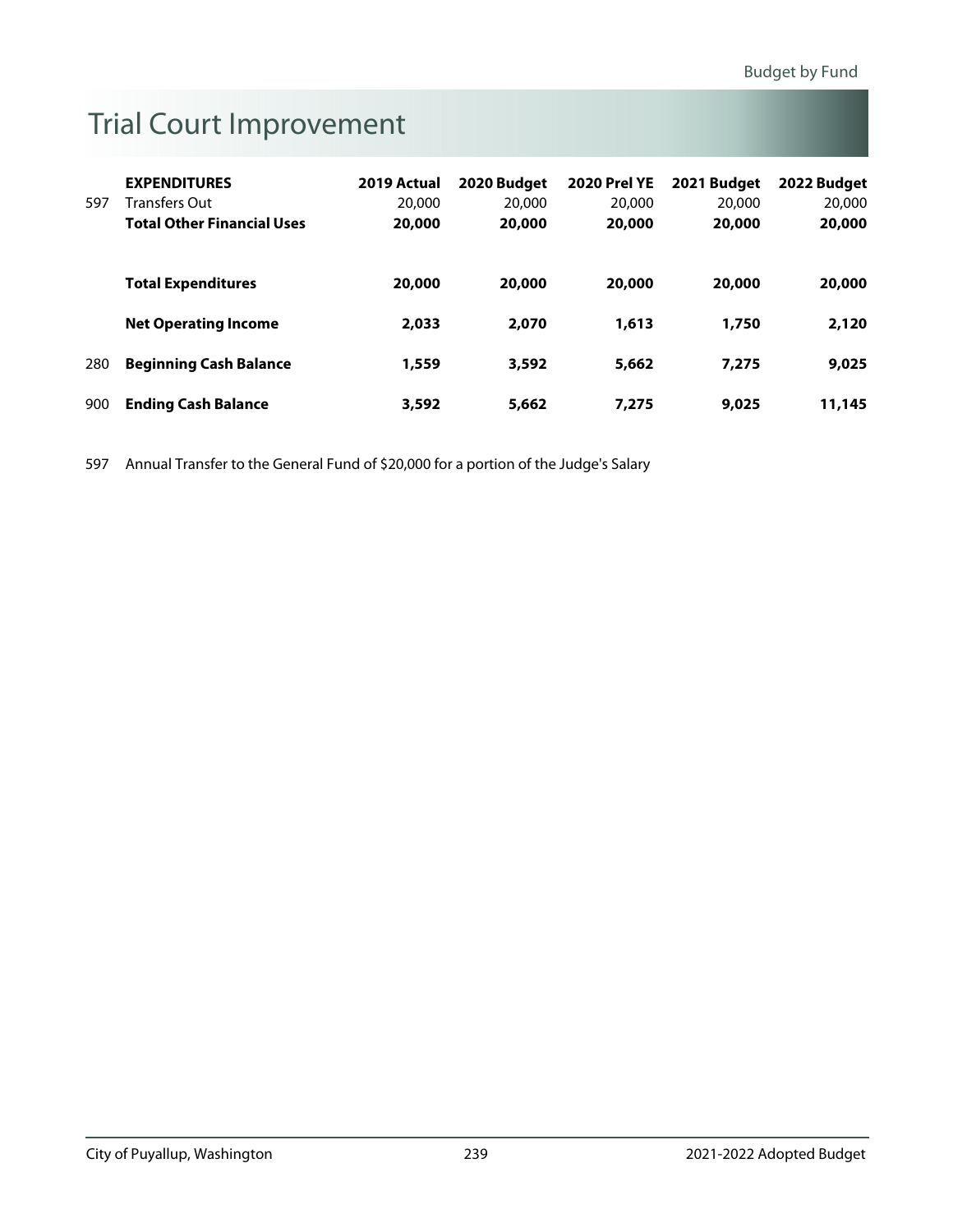# First 1/4% Real Estate Excise Tax

#### **FUND DESCRIPTION**

Established to administer the 1<sup>st</sup> 1/4% Real Estate Excise Tax (REET) collected on the sale of real estate. This tax is intended to fund construction projects such as street improvements, new street construction, park land acquisition, and park improvements.

### **FUND COMMENTS**

The annual revenue from this fund is transferred out to appropriate capital projects or related debt.

|       | <b>REVENUES</b>                     | 2019 Actual | 2020 Budget | <b>2020 Prel YE</b> | 2021 Budget | 2022 Budget |
|-------|-------------------------------------|-------------|-------------|---------------------|-------------|-------------|
| 317   | Excise Taxes                        | 1,324,537   | 900,000     | 1,138,501           | 1,000,000   | 1,000,000   |
| 361   | Interest and Other Earnings         | 8.374       | 2.110       | 6.263               | 5,500       | 5,500       |
|       | <b>Total Revenues</b>               | 1,332,911   | 902,110     | 1,144,764           | 1,005,500   | 1,005,500   |
|       | <b>EXPENDITURES</b>                 |             |             |                     |             |             |
|       | <b>Summary by Object</b>            | 2019 Actual | 2020 Budget | <b>2020 Prel YE</b> | 2021 Budget | 2022 Budget |
| $59*$ | <b>Other Financial Uses</b>         | 1,100,003   | 1,339,997   | 1,316,669           | 1,231,000   | 1,100,000   |
|       | <b>Total Expenditures By Object</b> | 1,100,003   | 1,339,997   | 1,316,669           | 1,231,000   | 1,100,000   |
|       |                                     |             |             |                     |             |             |



**Revenues and Expenditures** 

**Expenditures by Object excluding Reimbursements** 

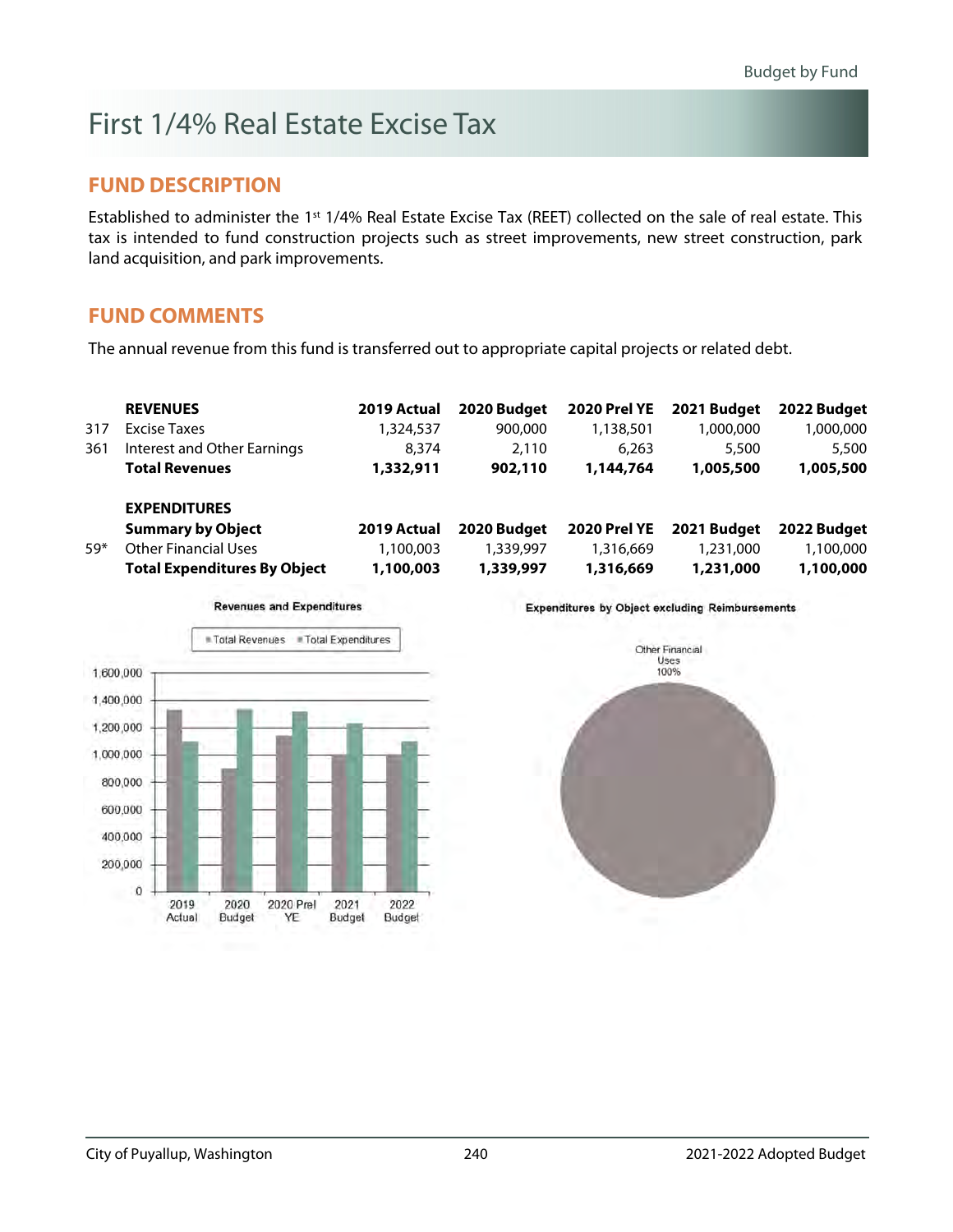# FIRST 1/4% Real Estate Excise Tax

|     | <b>EXPENDITURES</b>               | 2019 Actual | 2020 Budget | <b>2020 Prel YE</b> | 2021 Budget | 2022 Budget |
|-----|-----------------------------------|-------------|-------------|---------------------|-------------|-------------|
| 597 | Transfers Out                     | 1,100,003   | 1,339,997   | 1,316,669           | 1,231,000   | 1,100,000   |
|     | <b>Total Other Financial Uses</b> | 1,100,003   | 1,339,997   | 1,316,669           | 1,231,000   | 1,100,000   |
|     | <b>Total Expenditures</b>         | 1,100,003   | 1,339,997   | 1,316,669           | 1,231,000   | 1,100,000   |
|     | <b>Net Operating Income</b>       | 232,908     | (437, 887)  | (171, 906)          | (225, 500)  | (94, 500)   |
| 280 | <b>Beginning Cash Balance</b>     | 1,158,235   | 1,391,143   | 953,256             | 781,350     | 555,850     |
| 900 | <b>Ending Cash Balance</b>        | 1,391,143   | 953,256     | 781,350             | 555,850     | 461,350     |

597 Transfer to the Street Fund for the LTGO Bonds Debt Service and Street Projects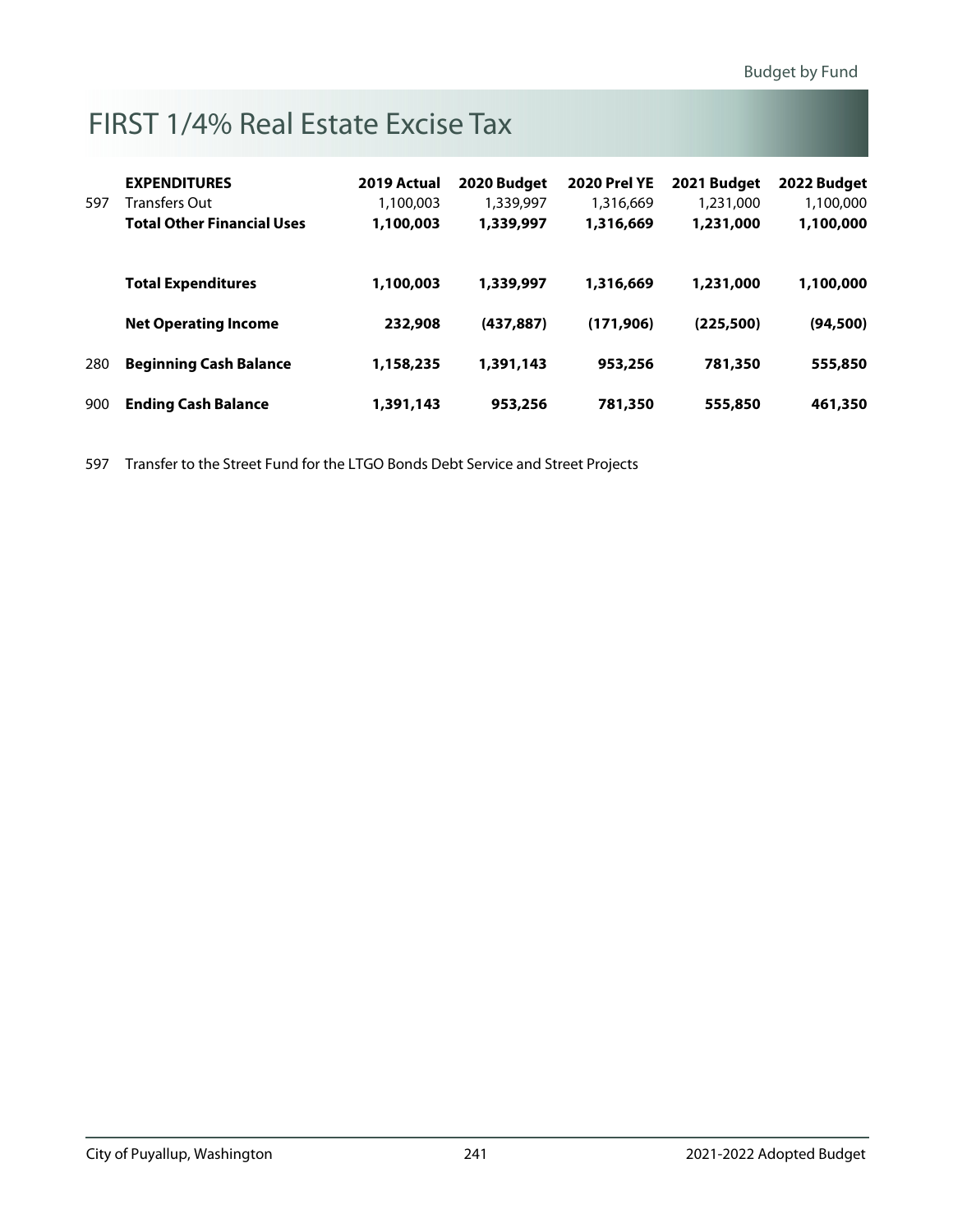# Second 1/4% Real Estate Excise Tax

#### **FUND DESCRIPTION**

Established in 1991 to administer the 2<sup>nd</sup> 1/4% Real Estate Excise Tax (REET) collected on the sale of real estate. This REET is intended to fund the same type of expenditures as the 1<sup>st</sup> 1/4% REET.

#### **FUND COMMENTS**

The annual revenue amount is transferred out to fund Street projects or related debt service.

|       | <b>REVENUES</b>                     | 2019 Actual | 2020 Budget | <b>2020 Prel YE</b> | 2021 Budget | 2022 Budget |
|-------|-------------------------------------|-------------|-------------|---------------------|-------------|-------------|
| 317   | Excise Taxes                        | 1,324,536   | 900,000     | 1,137,335           | 1,000,000   | 1,000,000   |
| 361   | Interest and Other Earnings         | 8,489       | 2,120       | 6.295               | 5,500       | 5,500       |
|       | <b>Total Revenues</b>               | 1,333,025   | 902,120     | 1,143,630           | 1,005,500   | 1,005,500   |
|       | <b>EXPENDITURES</b>                 |             |             |                     |             |             |
|       | <b>Summary by Object</b>            | 2019 Actual | 2020 Budget | <b>2020 Prel YE</b> | 2021 Budget | 2022 Budget |
| $59*$ | <b>Other Financial Uses</b>         | 1,100,003   | 1,339,997   | 1,316,669           | 1,231,000   | 1,100,000   |
|       | <b>Total Expenditures By Object</b> | 1,100,003   | 1,339,997   | 1,316,669           | 1,231,000   | 1,100,000   |



**Expenditures by Object excluding Reimbursements** 

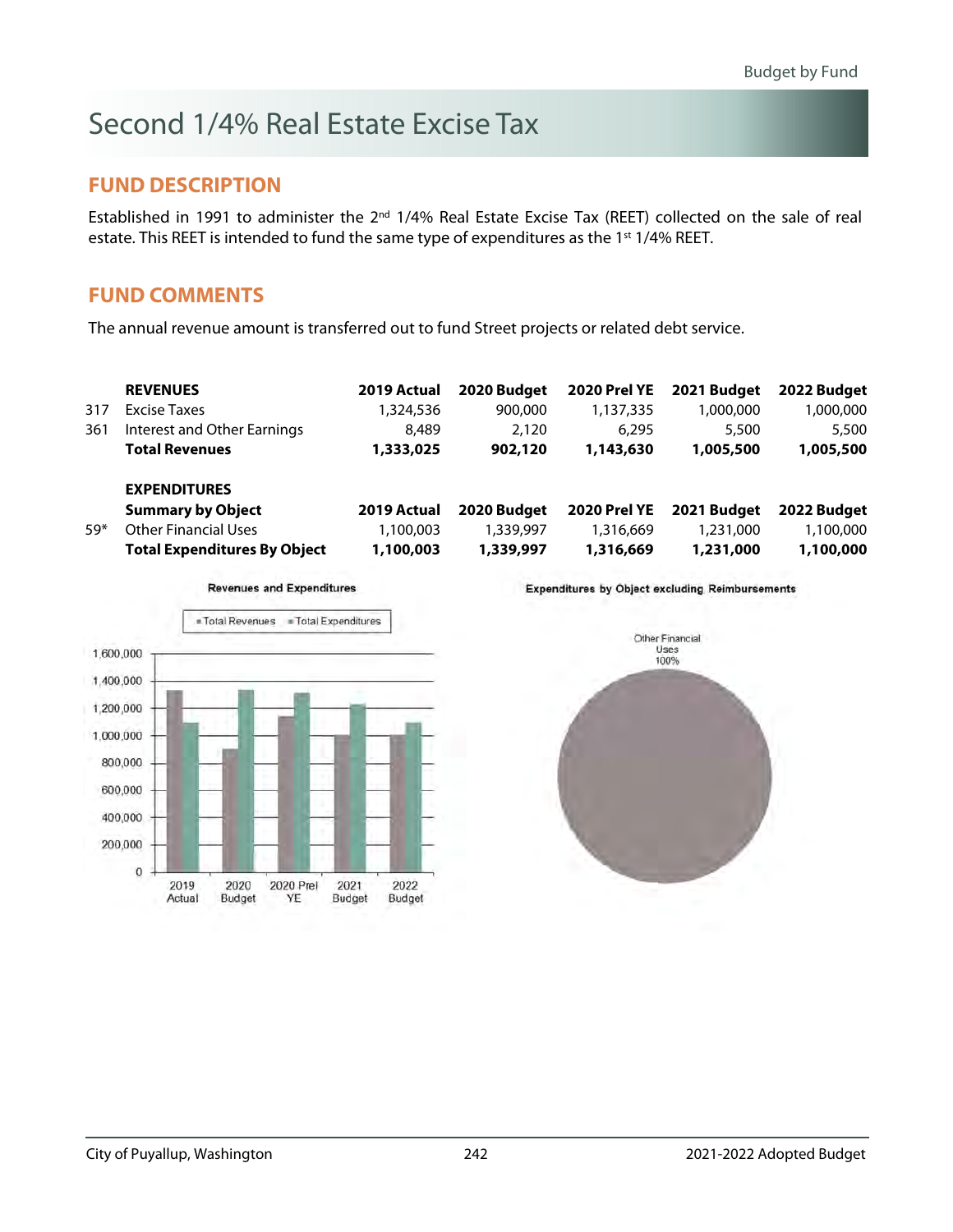# Second 1/4% Real Estate Excise Tax

|     | <b>EXPENDITURES</b>               | 2019 Actual | 2020 Budget | <b>2020 Prel YE</b> | 2021 Budget | 2022 Budget |
|-----|-----------------------------------|-------------|-------------|---------------------|-------------|-------------|
| 597 | Transfers Out                     | 1,100,003   | 1,339,997   | 1,316,669           | 1,231,000   | 1,100,000   |
|     | <b>Total Other Financial Uses</b> | 1,100,003   | 1,339,997   | 1,316,669           | 1,231,000   | 1,100,000   |
|     | <b>Total Expenditures</b>         | 1,100,003   | 1,339,997   | 1,316,669           | 1,231,000   | 1,100,000   |
|     | <b>Net Operating Income</b>       | 233,022     | (437.877)   | (173, 039)          | (225, 500)  | (94, 500)   |
| 280 | <b>Beginning Cash Balance</b>     | 1,163,125   | 1,396,147   | 958,270             | 785,231     | 559,731     |
| 900 | <b>Ending Cash Balance</b>        | 1,396,147   | 958,270     | 785,231             | 559,731     | 465,231     |

597 Transfers to the Street Fund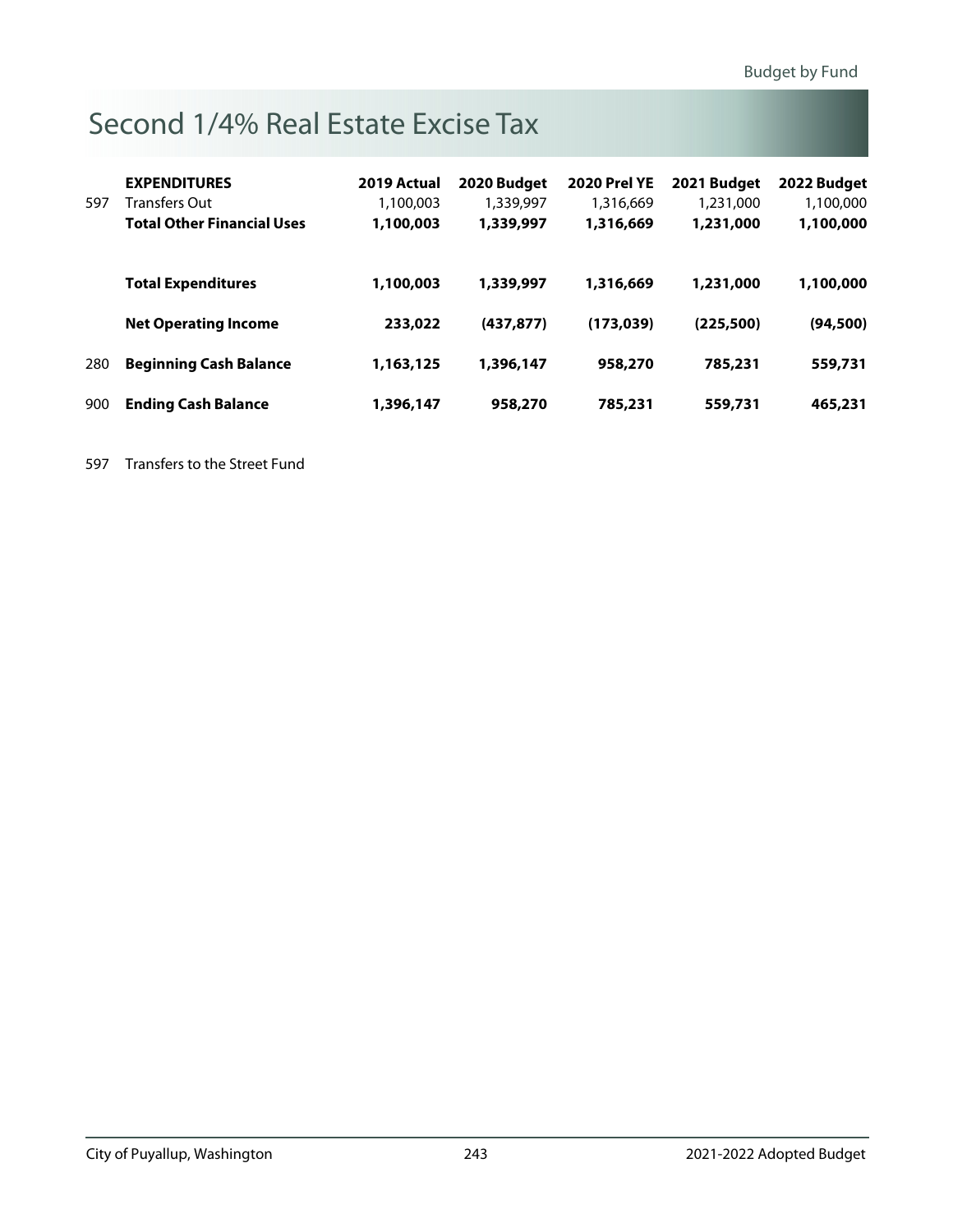# Lift Grant Fund

### **FUND DESCRIPTION**

Established in 2010, this special revenue fund will be used to account for the revenues received from the State of Washington for our Local Infrastructure Financing Tool (LIFT) Grant. The grant is a maximum of \$1 million per year for up to 25 years, depending on the City's qualifying activity each year. These revenues can only be spent on eligible capital projects within the Revenue Development Area.

### **FUND COMMENTS**

\$1 million dollars is allocated to the Street Fund for both 2021 and 2022. More detail regarding project funding is available in the Capital section.

|       | <b>REVENUES</b>                     | 2019 Actual | 2020 Budget | <b>2020 Prel YE</b> | 2021 Budget | 2022 Budget |
|-------|-------------------------------------|-------------|-------------|---------------------|-------------|-------------|
| 334   | <b>State Grants</b>                 | 1,000,000   | 1,000,000   | 1,000,000           | 1,000,000   | 1,000,000   |
| 361   | Interest and Other Earnings         | 15,843      | 7.050       | 11,713              | 11,000      | 11,000      |
|       | <b>Total Revenues</b>               | 1,015,843   | 1,007,050   | 1,011,713           | 1,011,000   | 1,011,000   |
|       | <b>EXPENDITURES</b>                 |             |             |                     |             |             |
|       | <b>Summary by Object</b>            | 2019 Actual | 2020 Budget | <b>2020 Prel YE</b> | 2021 Budget | 2022 Budget |
| $59*$ | Other Financial Uses                | 625,000     | 1,575,000   | 0                   | 1.000.000   | 1,000,000   |
|       | <b>Total Expenditures By Object</b> | 625,000     | 1,575,000   | 0                   | 1,000,000   | 1,000,000   |



**Revenues and Expenditures**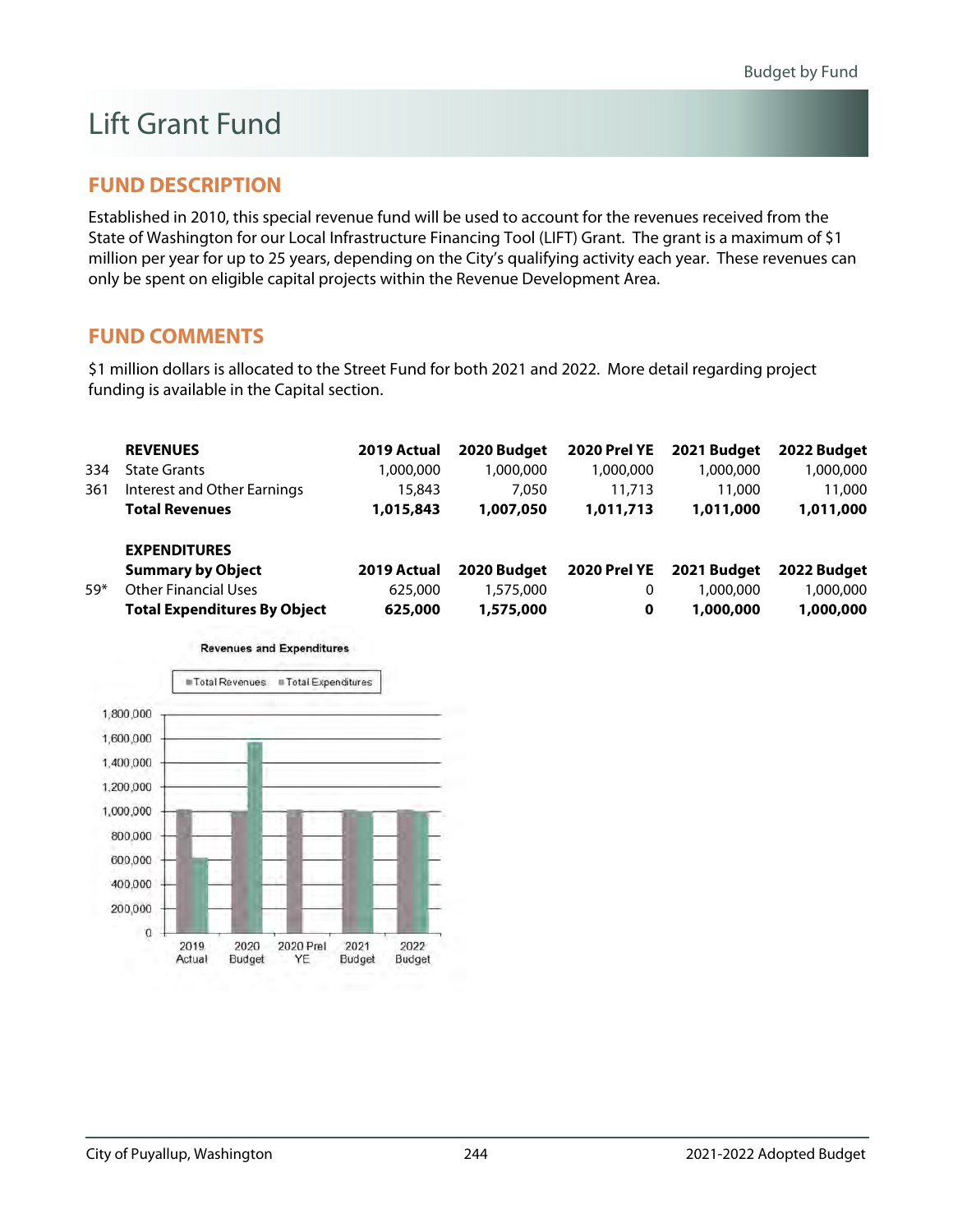# Lift Grant Fund

|     | <b>EXPENDITURES</b>               | 2019 Actual | 2020 Budget | <b>2020 Prel YE</b> | 2021 Budget | 2022 Budget |
|-----|-----------------------------------|-------------|-------------|---------------------|-------------|-------------|
| 597 | Transfers Out                     | 625,000     | 1,575,000   | 0                   | 1,000,000   | 1,000,000   |
|     | <b>Total Other Financial Uses</b> | 625,000     | 1,575,000   | 0                   | 1,000,000   | 1,000,000   |
|     |                                   |             |             |                     |             |             |
|     | <b>Total Expenditures</b>         | 625,000     | 1,575,000   | 0                   | 1,000,000   | 1,000,000   |
|     | <b>Net Operating Income</b>       | 390,843     | (567, 950)  | 1,011,713           | 11,000      | 11,000      |
|     |                                   |             |             |                     |             |             |
| 280 | <b>Beginning Cash Balance</b>     | 1,849,571   | 2,240,414   | 1,672,464           | 2,684,177   | 2,695,177   |
| 900 | <b>Ending Cash Balance</b>        | 2,240,414   | 1,672,464   | 2,684,177           | 2,695,177   | 2,706,177   |

597 Capital project transfers of \$1,000,000 to Street Fund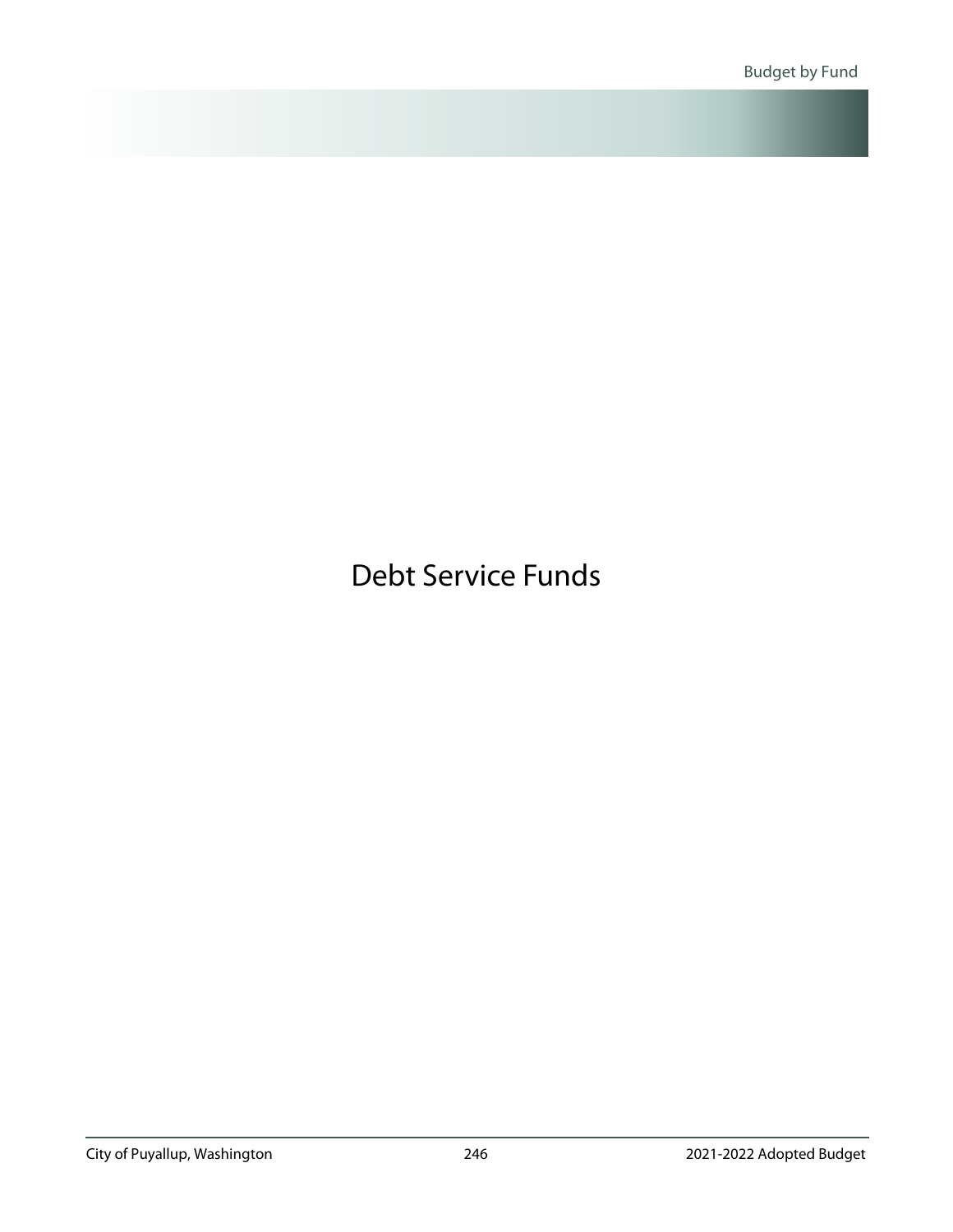### **FUND DESCRIPTION**

Debt Service Funds account for the accumulation of resources to make principal and interest payments for general governmental debt that is paid using General Fund or Arterial Street Fund monies. As of 2020, only non-voted debt remains outstanding in this fund, comprised of limited tax general obligation (LTGO) bonds and Public Works Trust Fund loans.

### **FUND COMMENTS**

Voted debt for the Library was fully paid in 2019, leaving only non-voted debt in the Debt Service Fund.

The 2021-22 biennial budget includes \$3.7 million in 2021 and \$3.6 million in 2022 for scheduled repayment of Council authorized non-voted debt.

### **NON VOTED DEBT**

|       | <b>REVENUES</b>                     | 2019 Actual | 2020 Budget | <b>2020 Prel YE</b> | 2021 Budget | 2022 Budget |
|-------|-------------------------------------|-------------|-------------|---------------------|-------------|-------------|
| 361   | Interest and Other Earnings         | 29,239      | 4,930       | 1.069               | 0           | 0           |
| 397   | Transfers In                        | 3,994,030   | 3,980,340   | 3,753,721           | 3,722,070   | 3,588,780   |
|       | <b>Total Revenues</b>               | 4,023,269   | 3,985,270   | 3,754,790           | 3,722,070   | 3,588,780   |
|       | <b>EXPENDITURES</b>                 |             |             |                     |             |             |
|       | <b>Summary by Object</b>            | 2019 Actual | 2020 Budget | <b>2020 Prel YE</b> | 2021 Budget | 2022 Budget |
| $54*$ | Services                            | 626         | 0           | 3,261               |             | 0           |
| $57*$ | Debt Service Principal              | 3,047,357   | 3,353,560   | 3,103,557           | 3,179,510   | 3,142,210   |
| $58*$ | Debt Service Interest               | 692,636     | 626,780     | 625,552             | 542,560     | 446,580     |
| $59*$ | <b>Other Financial Uses</b>         | 0           | 0           | 19,436              | 0           | 0           |
|       | <b>Total Expenditures By Object</b> | 3,740,619   | 3,980,340   | 3,751,807           | 3,722,070   | 3,588,790   |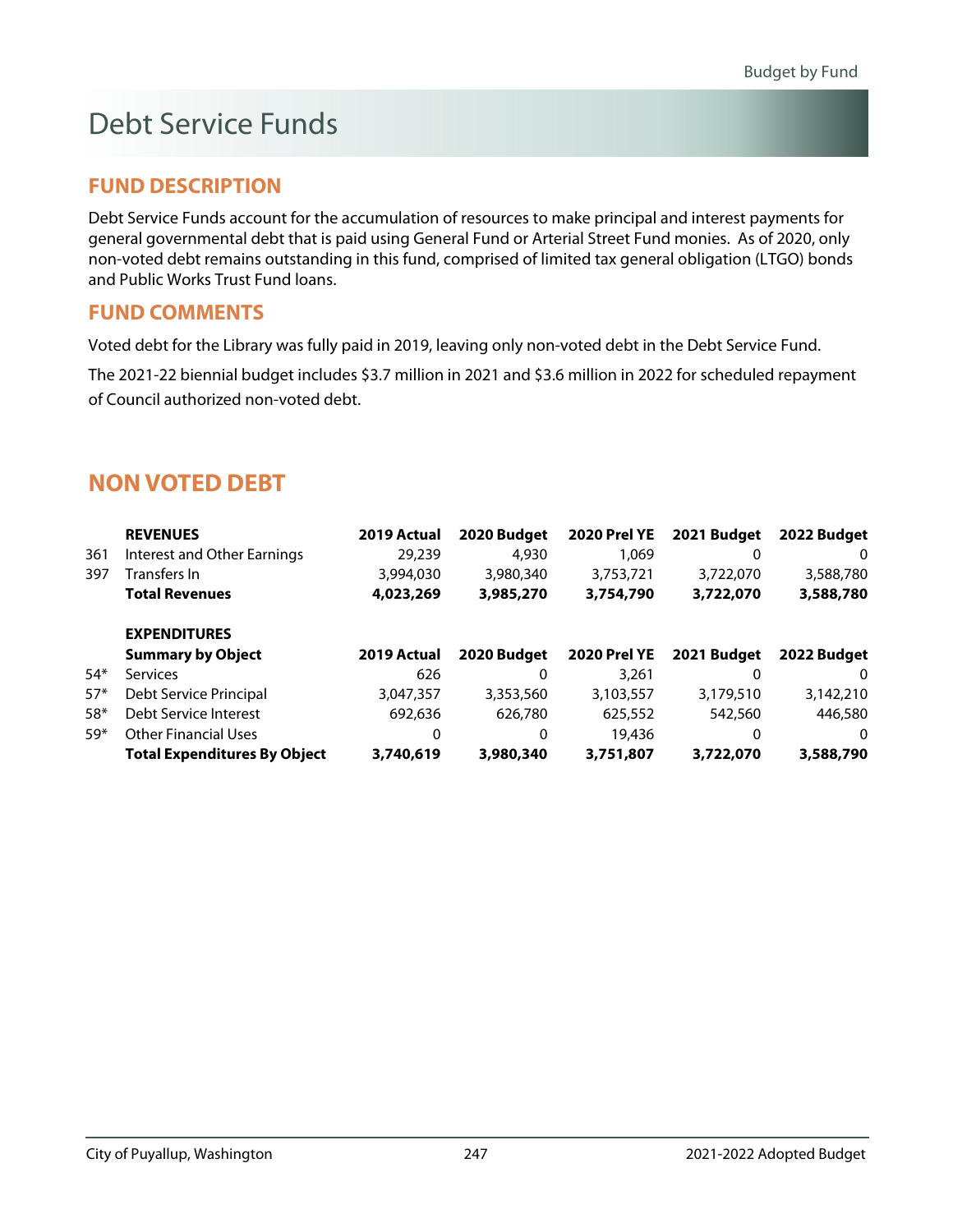### **NON VOTED DEBT**

**EXPENDITURES BY DEBT ISSUE** 





|     | <b>EXPENDITURES BY DEBT ISSUE</b> | 2019 Actual | 2020 Budget | <b>2020 Prel YE</b> | 2021 Budget | 2022 Budget |
|-----|-----------------------------------|-------------|-------------|---------------------|-------------|-------------|
|     | 1995 Revenue Bonds                | 8.758       | 0           | 19,450              | 0           | 0           |
|     | PW Trust Fund Loan #3             | 335,388     | 333,760     | 333,752             | 332,120     | 330,490     |
|     | 2004 LTGO Bonds                   | 990,225     | 996,180     | 995,775             | 990,230     | 993,100     |
|     | 2007 LTGO Bonds                   | 1.702.899   | 1,700,750   | 1,700,330           | 1,700,070   | 1,561,000   |
|     | 2008 LTGO Bonds                   | 703,350     | 699,650     | 702,500             | 699,650     | 704,200     |
|     | 2014 HIA Loan                     | 0           | 250,000     | 0                   | 0           | 0           |
|     | <b>Total Expenditures</b>         | 3,740,619   | 3,980,340   | 3,751,807           | 3,722,070   | 3,588,790   |
|     | <b>Net Operating Income</b>       | 282,650     | 4,930       | 2,983               | $\mathbf 0$ | (10)        |
| 280 | <b>Beginning Cash Balance</b>     | (34, 904)   | 247,746     | 252,676             | 5,659       | 5,658       |
| 900 | <b>Ending Cash Balance</b>        | 247,746     | 252,676     | 5,659               | 5,659       | 5,648       |

#### **Expenditures by Object excluding Reimbursements**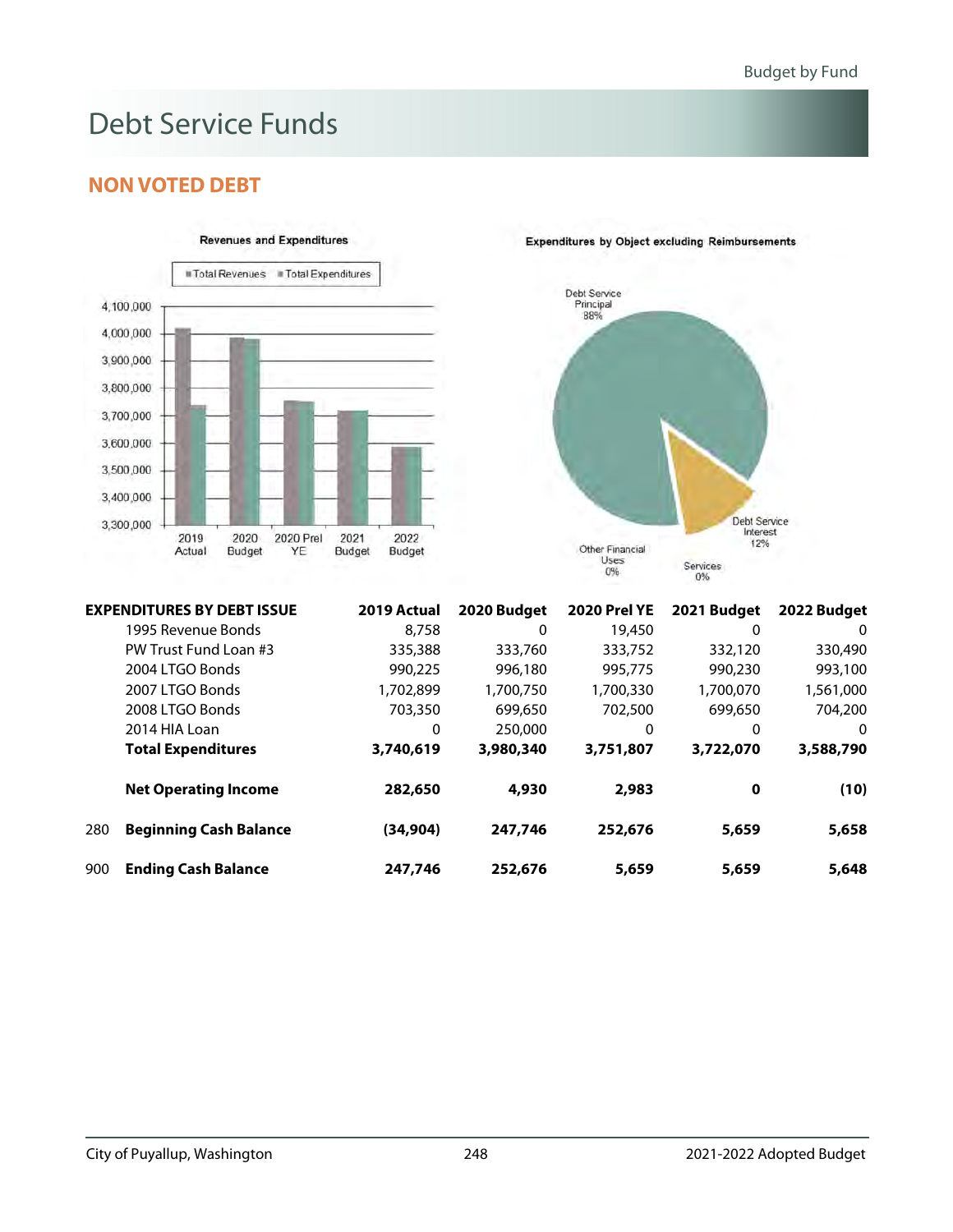### **CITY-WIDE DEBT**

The following pages are meant to provide elected officials, staff and residents with information regarding the City's outstanding debt obligations.

The City can issue many types of debt, subject to City Council approval by ordinance or resolution. While not a complete list, the following outlines the major types that are typically utilized by most local governments.

- **Limited Tax General Obligation Bonds (LTGO):** LTGO debt is backed by the full faith and credit of the City. Also called councilmanic bonds, issuance is authorized solely by Council and do not require voter approval. Debt service payments are paid from existing City resources.
- **Unlimited Tax General Obligation Bonds (UTGO):** UTGO debt is backed by the full fait and credit of the City. Also called voted debt, these bonds can only be issued if authorized by a 60 percent majority vote in an election meeting minimum turnout requirements. When such a bond measure passes, voters have approved an excess property tax levy that provides the funding for debt service payments.
- **Revenue Bonds:** Revenue bonds are typically issued to fund improvements to the City's utility systems. The debt is secured by and paid from a specific revenue stream, such as utility user fees.
- **Other Debt:** This category includes other financing options, such as Public Works Trust fund loans or other financing contracts issued through the State of Washington, bank qualified loans and other legal debt issues as allowed by law. Similar to LTGO bonds, debt service payments are paid from existing City resources.

| LTGO Bonds                    | \$17,435,000 |
|-------------------------------|--------------|
| Revenue Bonds                 | 2,265,000    |
| <b>Other Debt</b>             | 1,487,193    |
| <b>Total Outstanding Debt</b> | \$21,187,193 |

After the 2021-22 budgeted principal payments are made, the remaining debt is down to \$13.9 million from a high of \$91.1 million in 2009 and is scheduled to be fully paid by year end 2028.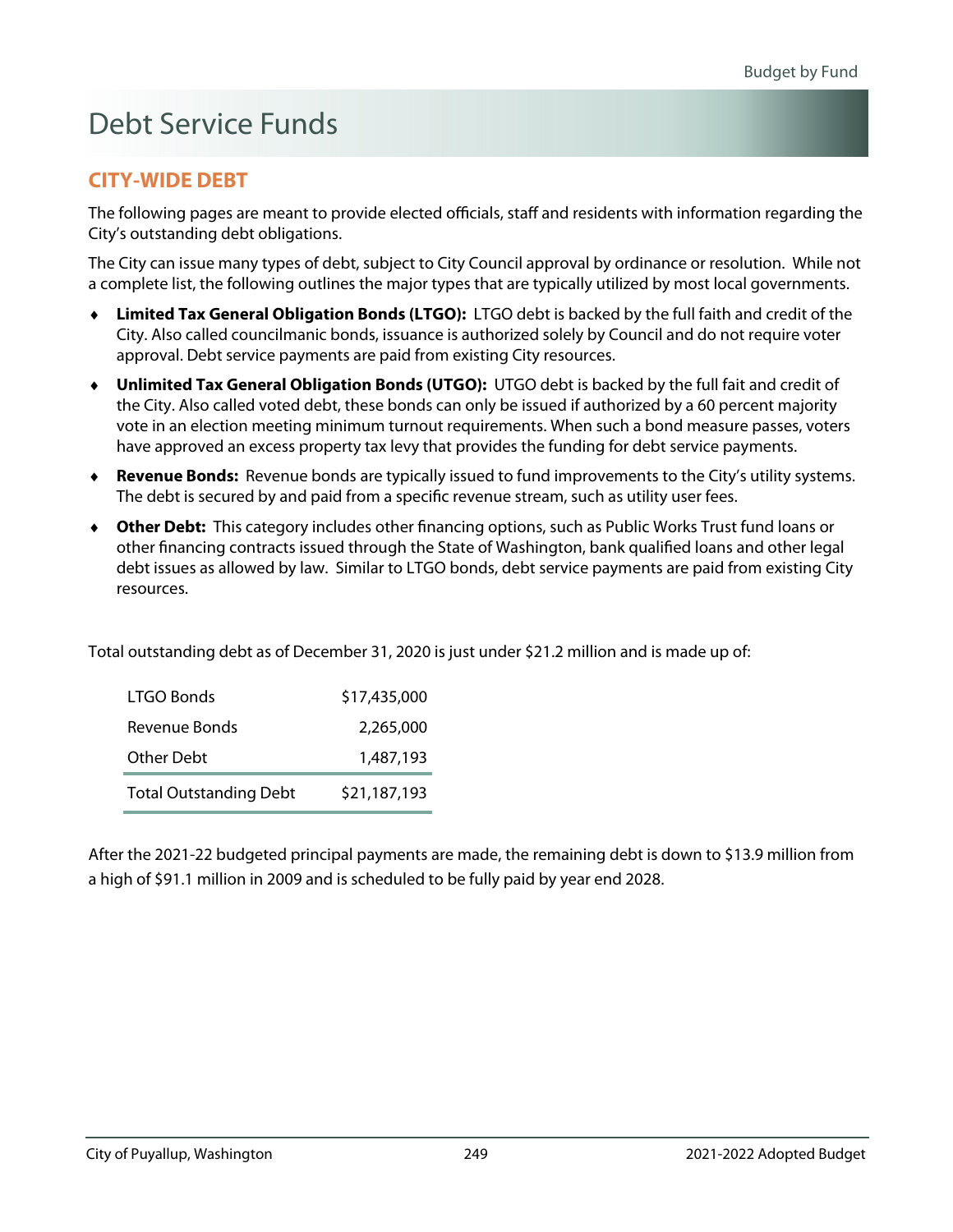The following table provides details of the outstanding balances and scheduled debt payments required for 2021 and 2022. The debt service payments listed include both the interest and principal amounts due on a specific debt for each year of the biennium.

|                   |                                                                                                                                       | <b>Outstanding</b> |                |    | <b>Debt Service</b> | <b>Outstanding</b> |                      |  |
|-------------------|---------------------------------------------------------------------------------------------------------------------------------------|--------------------|----------------|----|---------------------|--------------------|----------------------|--|
|                   |                                                                                                                                       | <b>Principal</b>   | <b>Final</b>   |    | <b>Payments</b>     | <b>Principal</b>   |                      |  |
| <b>Issued</b>     | <b>Description</b>                                                                                                                    | 12/31/2020         | <b>Payment</b> |    | 2021                | 2022               | 12/31/2022           |  |
| <b>LTGO Bonds</b> |                                                                                                                                       |                    |                |    |                     |                    |                      |  |
| 2012              | 2012 Refunding LTGO Bonds<br>Construction of the Activity Center<br>and City Hall, paid by the General                                | \$<br>3,700,000    | 2024           | \$ | 990,230 \$          | 993,100            | $\zeta$<br>1,905,000 |  |
| 2013<br>2014      | 2013/2014 Refunding LTGO Bonds<br>Construction of City Hall and 800<br>MHz radio system, paid by the<br>General Fund and IT & C Funds | 9,015,000          | 2026           |    | 2,037,750           | 1,578,670          | 5,885,000            |  |
| 2015              | 2015 Refunding LTGO Bonds<br>Shaw Road Ext, 23rd Ave & Shaw<br>Road Signal and 39th Ave SE Ext,<br>paid by the Arterial Street Fund   | 4,720,000          | 2028           |    | 699,650             | 704,200            | 3,670,000            |  |
|                   | <b>Revenue Bonds</b>                                                                                                                  |                    |                |    |                     |                    |                      |  |
| 2016              | 2016 Refunding Revene Bonds<br>Utility capital improvements, paid<br>by the Wastewater Utility Fund                                   | 2,265,000          | 2028           |    | 334,150             | 336,800            | 1,765,000            |  |
| <b>Other Debt</b> |                                                                                                                                       |                    |                |    |                     |                    |                      |  |
| 2004<br>2007      | Public Works Trust Fund Loan<br>39th Ave & Meridian Improvements,<br>paid by the Arterial Street &<br><b>Stormwater Funds</b>         | 1,015,728          | 2023           |    | 343,670             | 341,980            | 338,576              |  |
| 2015              | Local Option Capital Asset Lending<br>(LOCAL) Loan<br>Citywide Energy Efficiency Project,<br>paid by the Facilities Maintenance       | 471,466            | 2025           |    | 106,360             | 108,250            | 295,845              |  |
|                   | <b>Total City-Wide Debt</b>                                                                                                           | \$21,187,193       |                |    | \$4,511,810         | \$4,063,000        | \$13,859,420         |  |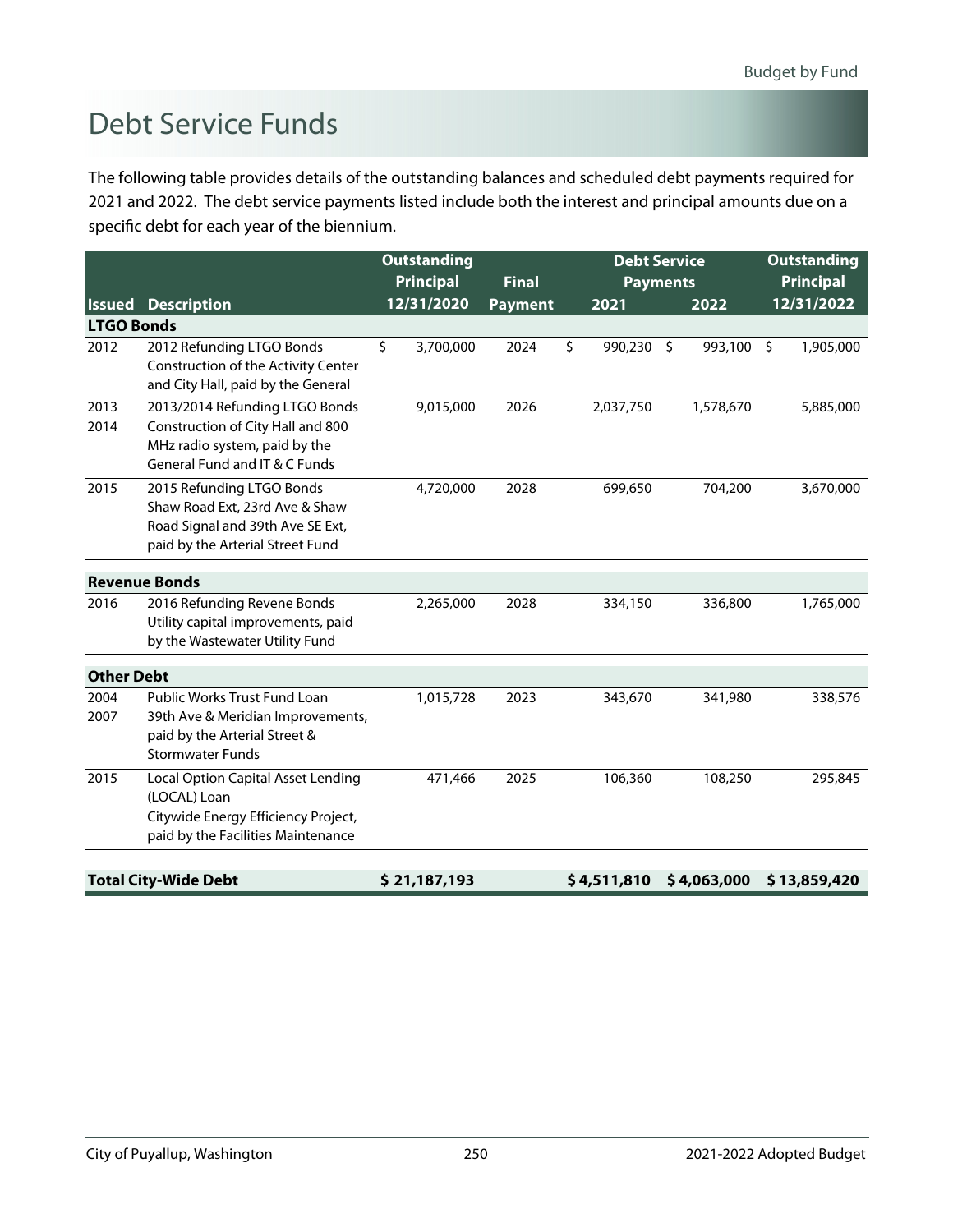The City is on-track to fully pay off it's current outstanding debt obligations by the end of 2028. Tackling debt has been a priority since 2009, when the City's outstanding debt totaled \$91.1 million. Through 2020, three-quarters of that debt has been paid, leaving \$21.2 million to be paid off over the next few years.

The graph shown below demonstrates the relationship between annual debt service payments and the outstanding principal left at the end of each year. As the debt is paid off, the Budget Stability policy states that funds previously allocated to debt service will be directed toward cash funding of infrastructure projects.

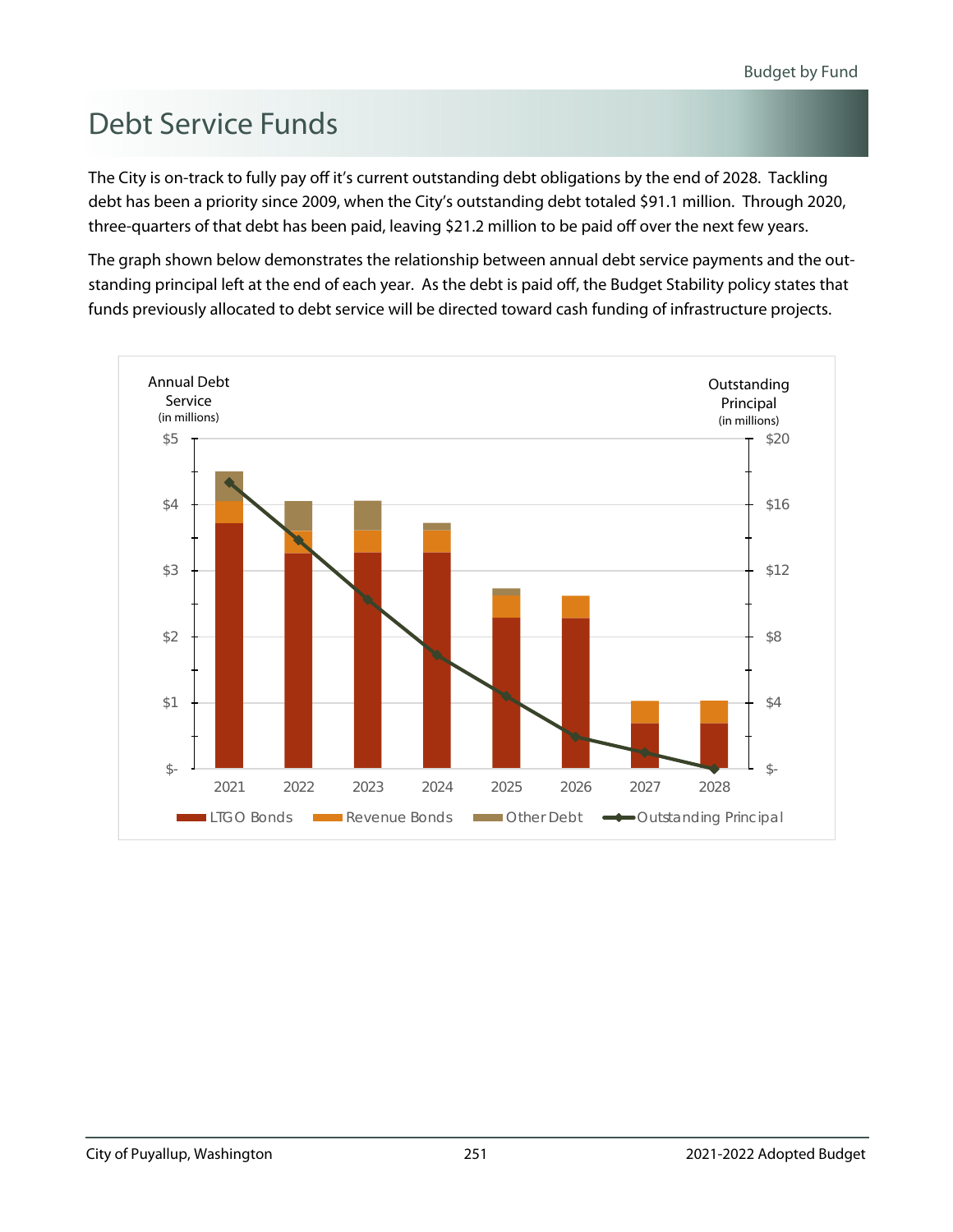# Debt Capacity

The City's debt capacity, also referred to as its legal debit limit, applies to the general obligation debt of the city (debt for which the full faith and credit of the city is pledged to repay the loan). Importantly, the legal debt limit applies only to the principal balance outstanding and does not consider interest costs. While the City has capacity under the legal debit limit to incur more debt, a careful evaluation of the City's current and forecasted revenue and expense trends are analyzed to ensure the City has the financial means to repay any debt, both principal and interest.

|                                                                       |    | 2017            |    | 2018            |    | 2019            |     | 2020            |
|-----------------------------------------------------------------------|----|-----------------|----|-----------------|----|-----------------|-----|-----------------|
| <b>Total Assessed Property Value</b>                                  |    | \$5,148,032,791 |    | \$5,666,549,214 |    | \$6,261,273,631 |     | \$6,928,321,607 |
| <b>General Purpose Council Approved</b>                               |    |                 |    |                 |    |                 |     |                 |
| Debt Limit (1.5% of Assessed Value)                                   | \$ | 77,220,492      | Ś. | 84,998,238      | \$ | 93,919,104      | \$  | 103,924,824     |
| Total Debt Applicable to the Limit                                    |    | 30,241,424      |    | 26,169,791      |    | 22,760,621      |     | 20,601,725      |
| Legal Debt Margin                                                     | \$ | 46,979,068      | \$ | 58,828,447      | \$ | 71,158,483      | \$  | 83,323,099      |
| Total Debt Applicable to the Limit<br>(as a Percentage of Debt Limit) |    | 39.16%          |    | 30.79%          |    | 24.23%          |     | 19.82%          |
| <b>General Purpose Voter Approved</b>                                 |    |                 |    |                 |    |                 |     |                 |
| Debt Limit (2.5% of Assessed Value)                                   | \$ | 128,700,820     | \$ | 141,663,730     | \$ | 156,531,841     | \$  | 173,208,040     |
| <b>Council Approved</b>                                               |    |                 |    |                 |    |                 |     |                 |
| Debt Applicable to the Limit                                          |    | 30,241,424      |    | 26,169,791      |    | 22,760,621      |     | 20,601,725      |
| <b>Voter Approved</b>                                                 |    |                 |    |                 |    |                 |     |                 |
| Debt Applicable to the Limit                                          |    | 1,510,000       |    | 760,000         |    |                 |     |                 |
| Total Debt Applicable to the Limit                                    |    | 31,751,424      |    | 26,929,791      |    | 22,760,621      |     | 20,601,725      |
| Legal Debt Margin                                                     | Ŝ. | 96,949,396      | Ŝ. | 114,733,939     | Ŝ. | 133,771,220     | Ŝ.  | 152,606,315     |
| Total Debt Applicable to the Limit<br>(as a Percentage of Debt Limit) |    | 24.67%          |    | 19.01%          |    | 14.54%          |     | 11.89%          |
| <b>Parks and Open Space Voter Approved</b>                            |    |                 |    |                 |    |                 |     |                 |
| Debt Limit (2.5% of Assessed Value)                                   | \$ | 128,700,820     | \$ | 141,663,730     | \$ | 156,531,841     | \$  | 173,208,040     |
| Total Debt Applicable to the Limit                                    |    |                 |    |                 |    |                 |     |                 |
| <b>Utility Purposes Voter Approved</b>                                |    |                 |    |                 |    |                 |     |                 |
| Debt Limit (2.5% of Assessed Value)                                   | Ŝ. | 128,700,820     | \$ | 141,663,730     | \$ | 156,531,841     | \$. | 173,208,040     |
| Total Debt Applicable to the Limit                                    |    |                 |    |                 |    |                 |     |                 |

The table below provides legal debt limit calculations for the past four years.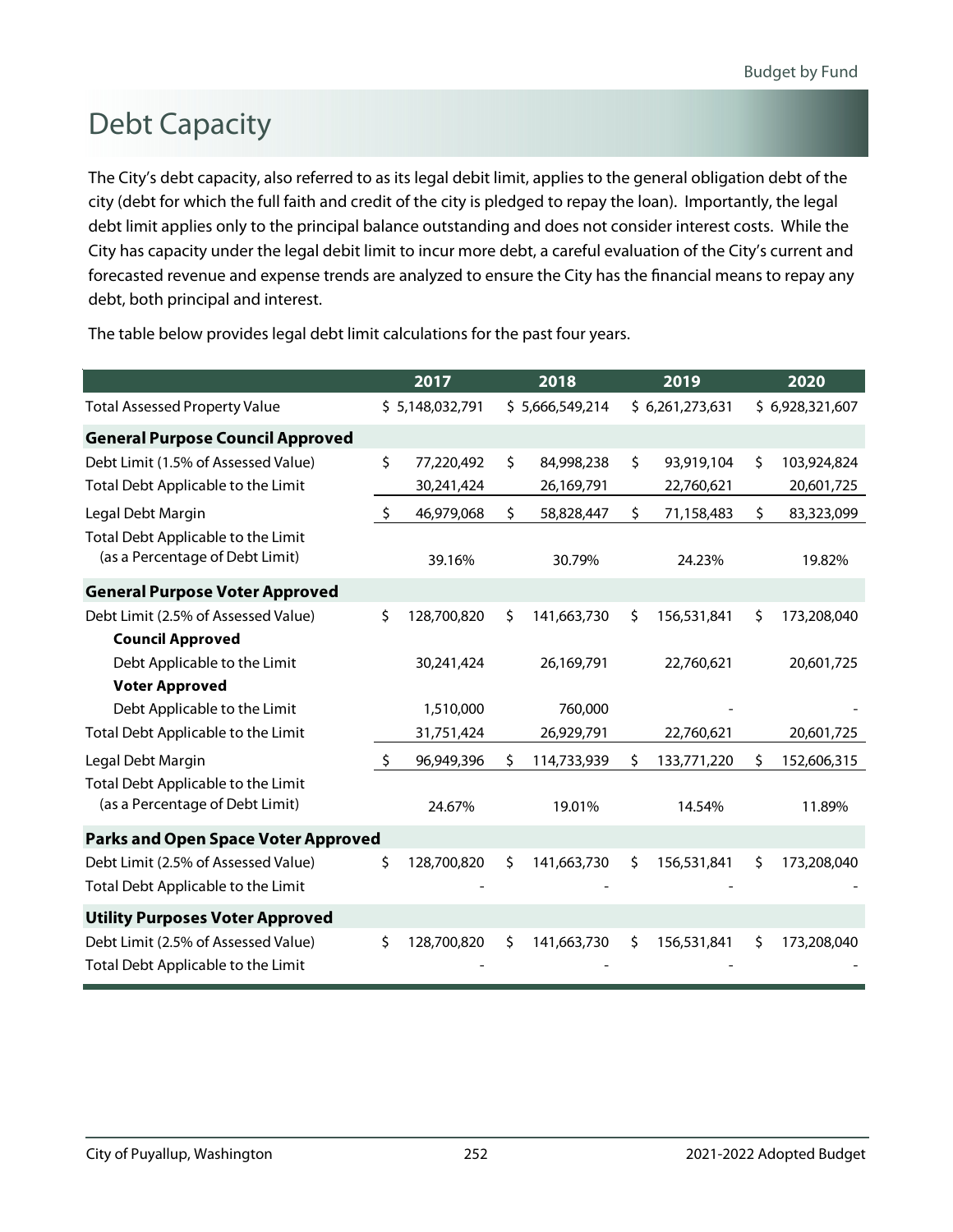# <span id="page-39-0"></span>Capital Projects Funds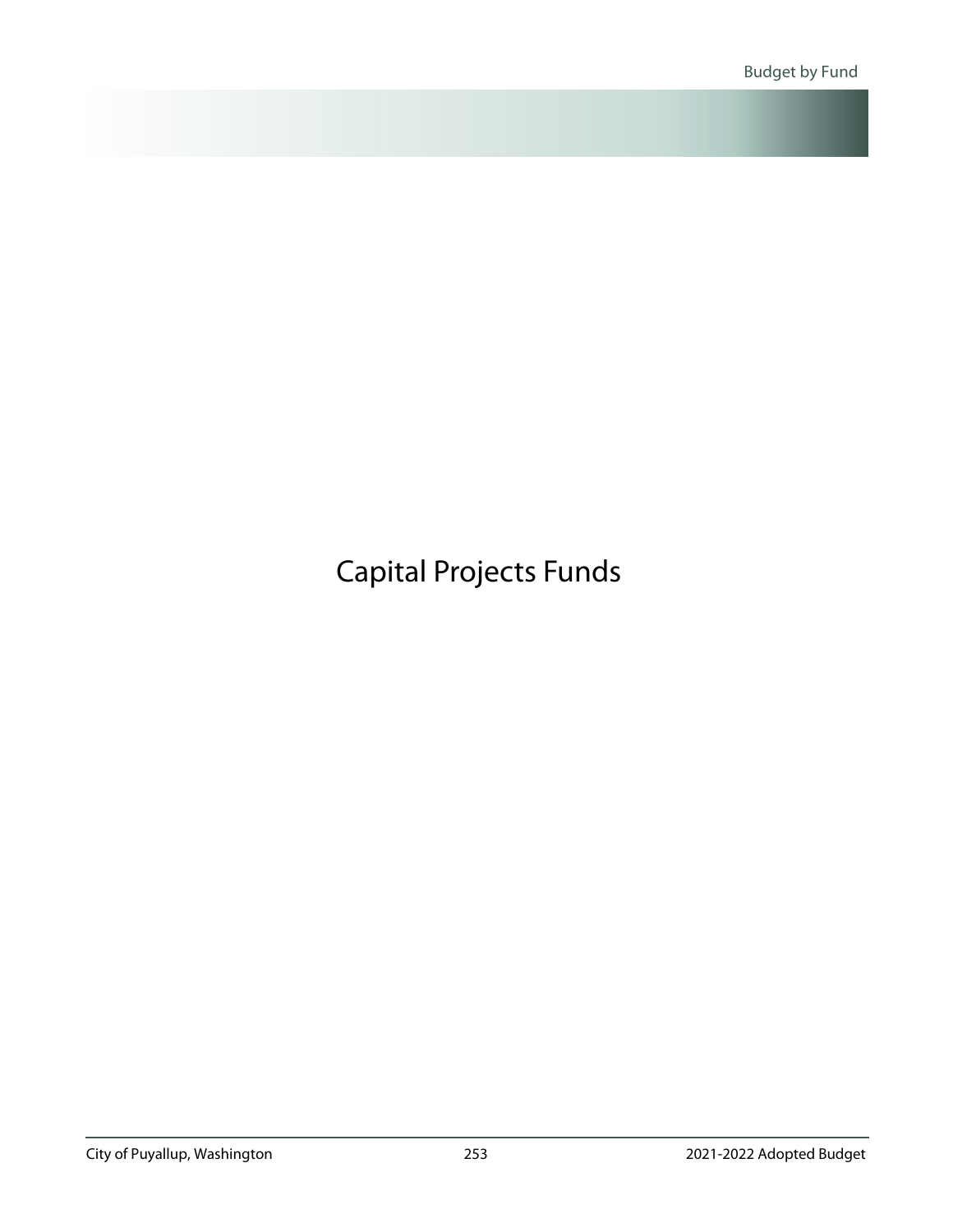# Street Capital Projects Fund

### **FUND DESCRIPTION**

This fund includes the Streets Capital Facility Plan (CFP) as identified in the City's Comprehensive Plan. The purpose of the CFP is to ensure City Council's adopted level of service standards are maintained for both existing and new citizens. The taxes and other revenues received in this Fund are designated for use on the City's streets. The Motor Vehicle Excise Tax (MVET) was pledged for the repayment of the 2014 State Highway Infrastructure Account (HIA) Loan per the City's agreement with the State of Washington. The nondebt related expenditures in this fund include administration, repairs, and construction of the streets.

### **FUND COMMENTS**

Annual funding sources for 2021 and 2022 include General Fund Tier 1 (\$1.1 million), Real Estate Excise Tax (\$2.2 million), Lift grant (\$1 million) and an estimated \$1.2 million of Traffic Impact Fees. Combined, these revenues provide funding for debt service and capital projects. Additionally, there are numerous state and federal grants that provide critical funding for many of the city's street projects.

Projects totaling \$6 million for the biennium are listed later in this section.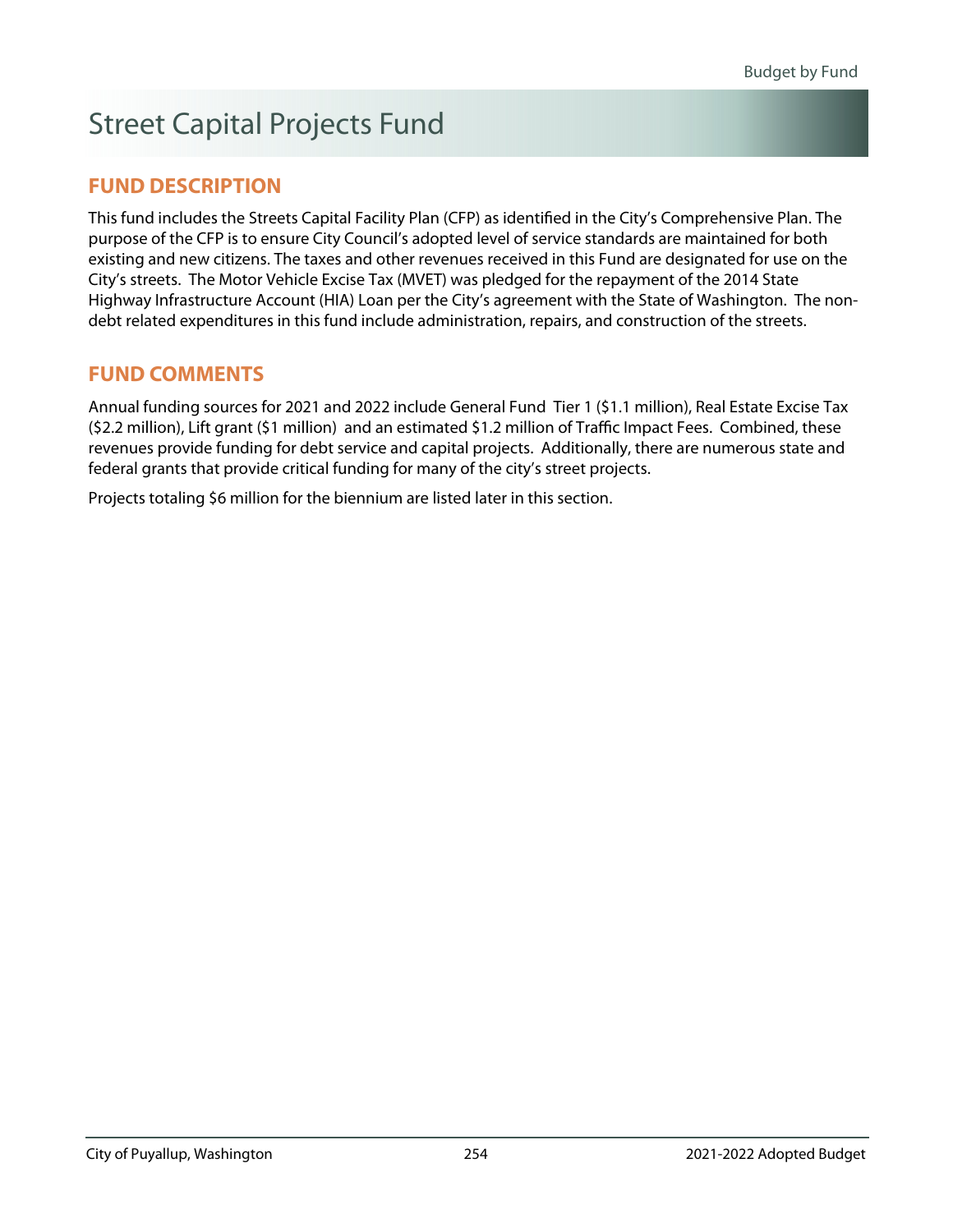# Street Capital Projects Fund

| 280 | <b>Beginning Cash Balance</b>          | 2019 Actual<br>13,669,997 | 2020 Budget<br>17,108,515 | <b>2020 Prel YE</b><br>9,108,522 | 2021 Budget<br>10,389,457 | 2022 Budget<br>10,457,367 |
|-----|----------------------------------------|---------------------------|---------------------------|----------------------------------|---------------------------|---------------------------|
|     | <b>REVENUES</b>                        |                           |                           |                                  |                           |                           |
| 330 | <b>Direct Federal Grants</b>           | $\mathbf{0}$              | 1,134,698                 | 1,109,698                        | $\mathbf{0}$              | 0                         |
| 333 | <b>Indirect Federal Grants</b>         | 2,152,904                 | 11,212,154                | 566,592                          | $\mathbf{0}$              | 0                         |
| 334 | <b>State Grants</b>                    | 2,823,119                 | 255,238                   | 256,059                          | 0                         | 0                         |
| 336 | <b>State Entitlements</b>              | 429,491                   | 413,300                   | 385,937                          | 429,490                   | 433,220                   |
| 341 | <b>General Government Services</b>     | 395                       | $\Omega$                  | $\Omega$                         | $\Omega$                  | $\Omega$                  |
| 344 | <b>Transportation Services</b>         | 2,578,390                 | 1,124,530                 | 662,116                          | 1,200,000                 | 1,200,000                 |
| 361 | <b>Interest and Other Earnings</b>     | 239,797                   | 21,410                    | 63,163                           | 53,000                    | 53,000                    |
| 390 | <b>Other Financing Sources</b>         | 100,381                   | 599,560                   | $\Omega$                         | 0                         | 0                         |
| 395 | <b>Disposition Capital Assets</b>      | $\mathbf{0}$              | 0                         | 350,000                          | 0                         | $\Omega$                  |
| 397 | Transfers In                           | 17,112,573                | 19,496,286                | 11,180,342                       | 6,105,000                 | 6,495,000                 |
|     | <b>Total Revenues</b>                  | 25,437,050                | 34,257,176                | 14,573,907                       | 7,787,490                 | 8,181,220                 |
|     | <b>TOTAL SOURCES</b>                   | 39,107,047                | 51,365,691                | 23,682,429                       | 18,176,947                | 18,638,587                |
|     | <b>EXPENDITURES</b>                    |                           |                           |                                  |                           |                           |
|     | <b>Summary by Object</b>               | 2019 Actual               | 2020 Budget               | <b>2020 Prel YE</b>              | 2021 Budget               | 2022 Budget               |
| 50? | <b>Reclasses and Cost Alloc</b>        | 2,277,155                 | 2,194,085                 | 1,784,997                        | 2,050,630                 | 2,082,910                 |
| 53? | <b>Supplies</b>                        | 52                        | $\mathbf{0}$              | $\mathbf{0}$                     | $\mathbf{0}$              | $\mathbf{0}$              |
| 54? | Services                               | 2,135,406                 | 1,730,673                 | 1,831,301                        | 852,180                   | 652,180                   |
| 56? | Capital Outlay                         | 5,674,242                 | 26,038,062                | 3,171,506                        | 1,980,000                 | 2,570,000                 |
| 59? | <b>Other Financial Uses</b>            | 11,911,676                | 12,294,349                | 6,505,168                        | 2,836,770                 | 3,229,680                 |
|     | <b>Total Expenditures By Object</b>    | 21,998,532                | 42,257,169                | 13,292,972                       | 7,719,580                 | 8,534,770                 |
|     | <b>Encumbered for Capital Projects</b> |                           |                           |                                  | 0                         |                           |
| 900 | <b>Ending Cash Balance</b>             | 17,108,515                | 9,108,522                 | 10,389,457                       | 10,457,367                | 10,103,817                |
|     | <b>TOTAL USES</b>                      | 39,107,047                | 51,365,691                | 23,682,429                       | 18,176,947                | 18,638,587                |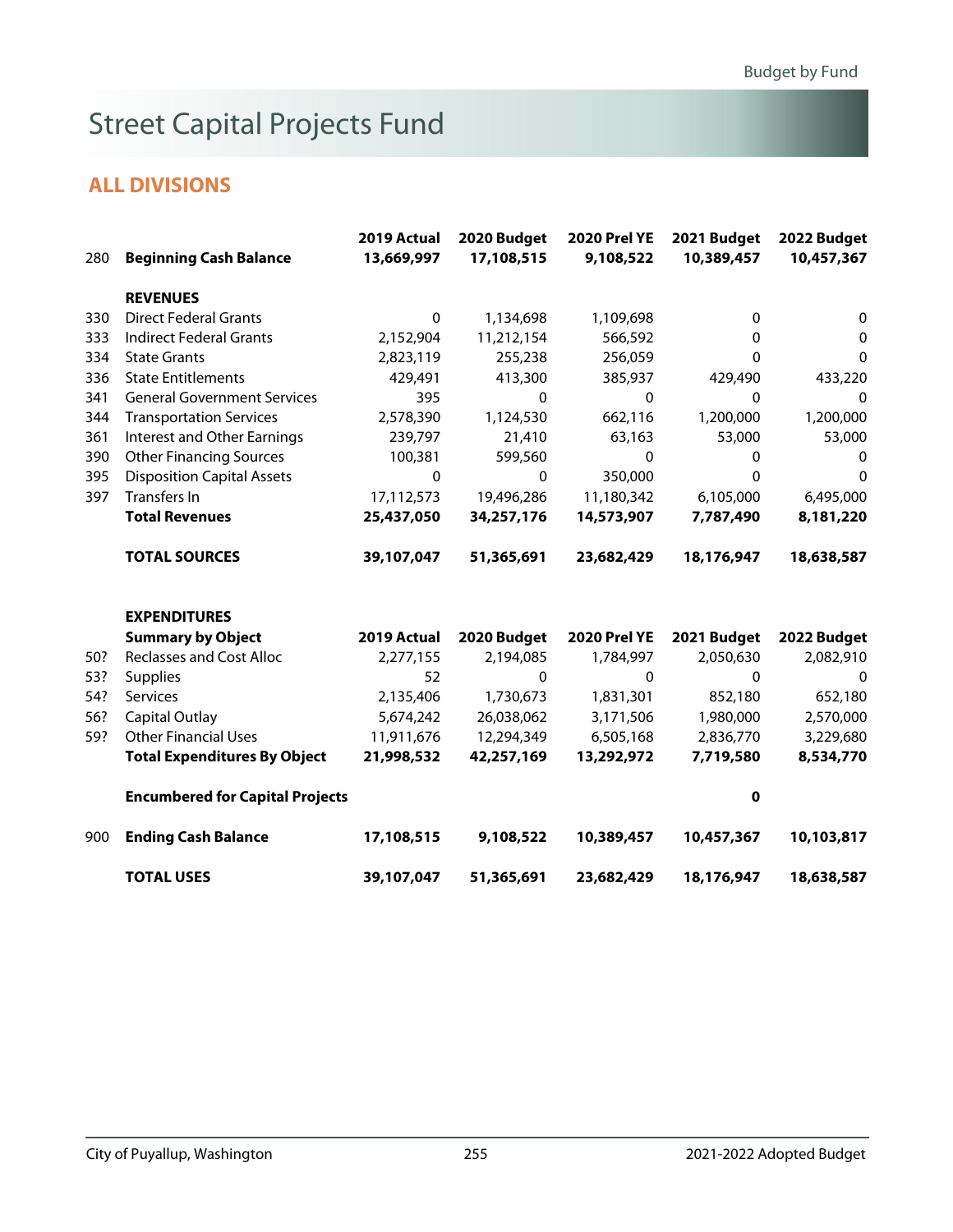# Street Capital Projects Fund

### **CAPITAL PROJECTS**

| 934,698<br>11,212,154<br>255,238<br>0<br>599,560<br>15,170,919<br>28,172,569<br>2020 Budget<br>0<br>0<br>$\Omega$<br>$\mathbf 0$<br>$\Omega$<br>$\Omega$<br>1,732,900<br>780,223<br>$\mathbf 0$<br>100,000<br>200,000<br>284,338<br>840,885<br>325,000<br>3,000<br>1,181,000<br>55,000<br>14,900<br>117,500<br>4,950<br>$\mathbf 0$<br>13,516,035<br>2,519,738<br>381,076 | 909,698<br>566,592<br>256,059<br>0<br>$\mathbf 0$<br>5,278,341<br>7,010,691<br><b>2020 Prel YE</b><br>0<br>0<br>$\mathbf 0$<br>0<br>$\mathbf 0$<br>$\mathbf 0$<br>1,100,000<br>814,541<br>0<br>1,678<br>$\mathbf 0$<br>106,606<br>794,229<br>0<br>$\mathbf 0$<br>3,938<br>$\mathbf 0$<br>14,900<br>117,500<br>4,950<br>$\mathbf 0$<br>2,258,754<br>0 | 0<br>0<br>$\mathbf 0$<br>$\mathbf 0$<br>$\Omega$<br>2,805,000<br>2,805,000<br>2021 Budget<br>0<br>0<br>$\Omega$<br>100,000<br>300,000<br>50,000<br>750,000<br>0<br>35,000<br>0<br>$\Omega$<br>265,000<br>0<br>500,000<br>0<br>$\mathbf 0$<br>$\mathbf 0$<br>0<br>$\mathbf 0$<br>$\Omega$<br>75,000<br>0 | 0<br>$\mathbf 0$<br>$\Omega$<br>$\Omega$<br>3,195,000<br>3,195,000<br>2022 Budget<br>600,000<br>200,000<br>100,000<br>100,000<br>0<br>$\Omega$<br>550,000<br>0<br>$\mathbf 0$<br>0<br>$\mathbf 0$<br>$\Omega$<br>1,000,000<br>$\mathbf 0$<br>$\mathbf 0$<br>$\mathbf 0$<br>$\mathbf 0$<br>$\Omega$<br>75,000 |
|---------------------------------------------------------------------------------------------------------------------------------------------------------------------------------------------------------------------------------------------------------------------------------------------------------------------------------------------------------------------------|------------------------------------------------------------------------------------------------------------------------------------------------------------------------------------------------------------------------------------------------------------------------------------------------------------------------------------------------------|---------------------------------------------------------------------------------------------------------------------------------------------------------------------------------------------------------------------------------------------------------------------------------------------------------|--------------------------------------------------------------------------------------------------------------------------------------------------------------------------------------------------------------------------------------------------------------------------------------------------------------|
|                                                                                                                                                                                                                                                                                                                                                                           |                                                                                                                                                                                                                                                                                                                                                      |                                                                                                                                                                                                                                                                                                         |                                                                                                                                                                                                                                                                                                              |
|                                                                                                                                                                                                                                                                                                                                                                           |                                                                                                                                                                                                                                                                                                                                                      |                                                                                                                                                                                                                                                                                                         |                                                                                                                                                                                                                                                                                                              |
|                                                                                                                                                                                                                                                                                                                                                                           |                                                                                                                                                                                                                                                                                                                                                      |                                                                                                                                                                                                                                                                                                         |                                                                                                                                                                                                                                                                                                              |
|                                                                                                                                                                                                                                                                                                                                                                           |                                                                                                                                                                                                                                                                                                                                                      |                                                                                                                                                                                                                                                                                                         |                                                                                                                                                                                                                                                                                                              |
|                                                                                                                                                                                                                                                                                                                                                                           |                                                                                                                                                                                                                                                                                                                                                      |                                                                                                                                                                                                                                                                                                         |                                                                                                                                                                                                                                                                                                              |
|                                                                                                                                                                                                                                                                                                                                                                           |                                                                                                                                                                                                                                                                                                                                                      |                                                                                                                                                                                                                                                                                                         |                                                                                                                                                                                                                                                                                                              |
|                                                                                                                                                                                                                                                                                                                                                                           |                                                                                                                                                                                                                                                                                                                                                      |                                                                                                                                                                                                                                                                                                         |                                                                                                                                                                                                                                                                                                              |
|                                                                                                                                                                                                                                                                                                                                                                           |                                                                                                                                                                                                                                                                                                                                                      |                                                                                                                                                                                                                                                                                                         |                                                                                                                                                                                                                                                                                                              |
|                                                                                                                                                                                                                                                                                                                                                                           |                                                                                                                                                                                                                                                                                                                                                      |                                                                                                                                                                                                                                                                                                         |                                                                                                                                                                                                                                                                                                              |
|                                                                                                                                                                                                                                                                                                                                                                           |                                                                                                                                                                                                                                                                                                                                                      |                                                                                                                                                                                                                                                                                                         |                                                                                                                                                                                                                                                                                                              |
|                                                                                                                                                                                                                                                                                                                                                                           |                                                                                                                                                                                                                                                                                                                                                      |                                                                                                                                                                                                                                                                                                         |                                                                                                                                                                                                                                                                                                              |
|                                                                                                                                                                                                                                                                                                                                                                           |                                                                                                                                                                                                                                                                                                                                                      |                                                                                                                                                                                                                                                                                                         |                                                                                                                                                                                                                                                                                                              |
|                                                                                                                                                                                                                                                                                                                                                                           |                                                                                                                                                                                                                                                                                                                                                      |                                                                                                                                                                                                                                                                                                         |                                                                                                                                                                                                                                                                                                              |
|                                                                                                                                                                                                                                                                                                                                                                           |                                                                                                                                                                                                                                                                                                                                                      |                                                                                                                                                                                                                                                                                                         |                                                                                                                                                                                                                                                                                                              |
|                                                                                                                                                                                                                                                                                                                                                                           |                                                                                                                                                                                                                                                                                                                                                      |                                                                                                                                                                                                                                                                                                         |                                                                                                                                                                                                                                                                                                              |
|                                                                                                                                                                                                                                                                                                                                                                           |                                                                                                                                                                                                                                                                                                                                                      |                                                                                                                                                                                                                                                                                                         |                                                                                                                                                                                                                                                                                                              |
|                                                                                                                                                                                                                                                                                                                                                                           |                                                                                                                                                                                                                                                                                                                                                      |                                                                                                                                                                                                                                                                                                         |                                                                                                                                                                                                                                                                                                              |
|                                                                                                                                                                                                                                                                                                                                                                           |                                                                                                                                                                                                                                                                                                                                                      |                                                                                                                                                                                                                                                                                                         |                                                                                                                                                                                                                                                                                                              |
|                                                                                                                                                                                                                                                                                                                                                                           |                                                                                                                                                                                                                                                                                                                                                      |                                                                                                                                                                                                                                                                                                         |                                                                                                                                                                                                                                                                                                              |
|                                                                                                                                                                                                                                                                                                                                                                           |                                                                                                                                                                                                                                                                                                                                                      |                                                                                                                                                                                                                                                                                                         |                                                                                                                                                                                                                                                                                                              |
|                                                                                                                                                                                                                                                                                                                                                                           |                                                                                                                                                                                                                                                                                                                                                      |                                                                                                                                                                                                                                                                                                         |                                                                                                                                                                                                                                                                                                              |
|                                                                                                                                                                                                                                                                                                                                                                           |                                                                                                                                                                                                                                                                                                                                                      |                                                                                                                                                                                                                                                                                                         |                                                                                                                                                                                                                                                                                                              |
|                                                                                                                                                                                                                                                                                                                                                                           |                                                                                                                                                                                                                                                                                                                                                      |                                                                                                                                                                                                                                                                                                         |                                                                                                                                                                                                                                                                                                              |
|                                                                                                                                                                                                                                                                                                                                                                           |                                                                                                                                                                                                                                                                                                                                                      |                                                                                                                                                                                                                                                                                                         |                                                                                                                                                                                                                                                                                                              |
|                                                                                                                                                                                                                                                                                                                                                                           |                                                                                                                                                                                                                                                                                                                                                      |                                                                                                                                                                                                                                                                                                         |                                                                                                                                                                                                                                                                                                              |
|                                                                                                                                                                                                                                                                                                                                                                           |                                                                                                                                                                                                                                                                                                                                                      |                                                                                                                                                                                                                                                                                                         |                                                                                                                                                                                                                                                                                                              |
|                                                                                                                                                                                                                                                                                                                                                                           |                                                                                                                                                                                                                                                                                                                                                      |                                                                                                                                                                                                                                                                                                         |                                                                                                                                                                                                                                                                                                              |
|                                                                                                                                                                                                                                                                                                                                                                           |                                                                                                                                                                                                                                                                                                                                                      |                                                                                                                                                                                                                                                                                                         |                                                                                                                                                                                                                                                                                                              |
|                                                                                                                                                                                                                                                                                                                                                                           |                                                                                                                                                                                                                                                                                                                                                      |                                                                                                                                                                                                                                                                                                         |                                                                                                                                                                                                                                                                                                              |
|                                                                                                                                                                                                                                                                                                                                                                           |                                                                                                                                                                                                                                                                                                                                                      |                                                                                                                                                                                                                                                                                                         |                                                                                                                                                                                                                                                                                                              |
|                                                                                                                                                                                                                                                                                                                                                                           |                                                                                                                                                                                                                                                                                                                                                      |                                                                                                                                                                                                                                                                                                         |                                                                                                                                                                                                                                                                                                              |
|                                                                                                                                                                                                                                                                                                                                                                           |                                                                                                                                                                                                                                                                                                                                                      | 0                                                                                                                                                                                                                                                                                                       | 0                                                                                                                                                                                                                                                                                                            |
|                                                                                                                                                                                                                                                                                                                                                                           | 0                                                                                                                                                                                                                                                                                                                                                    | $\mathbf 0$                                                                                                                                                                                                                                                                                             | 0                                                                                                                                                                                                                                                                                                            |
| 255,238                                                                                                                                                                                                                                                                                                                                                                   | 256,059                                                                                                                                                                                                                                                                                                                                              | 0                                                                                                                                                                                                                                                                                                       | $\mathbf 0$                                                                                                                                                                                                                                                                                                  |
| $\mathbf 0$                                                                                                                                                                                                                                                                                                                                                               | 0                                                                                                                                                                                                                                                                                                                                                    | $\mathbf 0$                                                                                                                                                                                                                                                                                             | $\mathbf 0$                                                                                                                                                                                                                                                                                                  |
| 15,000                                                                                                                                                                                                                                                                                                                                                                    | 4,137                                                                                                                                                                                                                                                                                                                                                | $\mathbf 0$                                                                                                                                                                                                                                                                                             |                                                                                                                                                                                                                                                                                                              |
| 390,291                                                                                                                                                                                                                                                                                                                                                                   | 0                                                                                                                                                                                                                                                                                                                                                    | $\mathbf 0$                                                                                                                                                                                                                                                                                             | 50,000                                                                                                                                                                                                                                                                                                       |
| 1,039,845                                                                                                                                                                                                                                                                                                                                                                 | 34,844                                                                                                                                                                                                                                                                                                                                               | $\mathbf 0$                                                                                                                                                                                                                                                                                             | 70,000                                                                                                                                                                                                                                                                                                       |
| 26,312                                                                                                                                                                                                                                                                                                                                                                    | 800                                                                                                                                                                                                                                                                                                                                                  | 0                                                                                                                                                                                                                                                                                                       | $\mathbf 0$                                                                                                                                                                                                                                                                                                  |
| 80,000                                                                                                                                                                                                                                                                                                                                                                    | 0                                                                                                                                                                                                                                                                                                                                                    | $\mathbf 0$                                                                                                                                                                                                                                                                                             | $\mathbf 0$                                                                                                                                                                                                                                                                                                  |
| 0                                                                                                                                                                                                                                                                                                                                                                         | 0                                                                                                                                                                                                                                                                                                                                                    | 0                                                                                                                                                                                                                                                                                                       | 0                                                                                                                                                                                                                                                                                                            |
| 50,000                                                                                                                                                                                                                                                                                                                                                                    | 0                                                                                                                                                                                                                                                                                                                                                    | $\mathbf 0$                                                                                                                                                                                                                                                                                             | 0                                                                                                                                                                                                                                                                                                            |
| 1,482                                                                                                                                                                                                                                                                                                                                                                     | $\mathbf 0$                                                                                                                                                                                                                                                                                                                                          | $\mathbf 0$                                                                                                                                                                                                                                                                                             | $\mathbf 0$                                                                                                                                                                                                                                                                                                  |
|                                                                                                                                                                                                                                                                                                                                                                           |                                                                                                                                                                                                                                                                                                                                                      |                                                                                                                                                                                                                                                                                                         | 0                                                                                                                                                                                                                                                                                                            |
|                                                                                                                                                                                                                                                                                                                                                                           |                                                                                                                                                                                                                                                                                                                                                      |                                                                                                                                                                                                                                                                                                         | 0                                                                                                                                                                                                                                                                                                            |
|                                                                                                                                                                                                                                                                                                                                                                           |                                                                                                                                                                                                                                                                                                                                                      |                                                                                                                                                                                                                                                                                                         | 0                                                                                                                                                                                                                                                                                                            |
|                                                                                                                                                                                                                                                                                                                                                                           |                                                                                                                                                                                                                                                                                                                                                      |                                                                                                                                                                                                                                                                                                         | 0                                                                                                                                                                                                                                                                                                            |
|                                                                                                                                                                                                                                                                                                                                                                           |                                                                                                                                                                                                                                                                                                                                                      |                                                                                                                                                                                                                                                                                                         | 0                                                                                                                                                                                                                                                                                                            |
|                                                                                                                                                                                                                                                                                                                                                                           |                                                                                                                                                                                                                                                                                                                                                      |                                                                                                                                                                                                                                                                                                         | 0                                                                                                                                                                                                                                                                                                            |
|                                                                                                                                                                                                                                                                                                                                                                           |                                                                                                                                                                                                                                                                                                                                                      |                                                                                                                                                                                                                                                                                                         | 0                                                                                                                                                                                                                                                                                                            |
|                                                                                                                                                                                                                                                                                                                                                                           |                                                                                                                                                                                                                                                                                                                                                      |                                                                                                                                                                                                                                                                                                         | $\mathbf 0$                                                                                                                                                                                                                                                                                                  |
|                                                                                                                                                                                                                                                                                                                                                                           |                                                                                                                                                                                                                                                                                                                                                      |                                                                                                                                                                                                                                                                                                         |                                                                                                                                                                                                                                                                                                              |
|                                                                                                                                                                                                                                                                                                                                                                           |                                                                                                                                                                                                                                                                                                                                                      |                                                                                                                                                                                                                                                                                                         | 450,000                                                                                                                                                                                                                                                                                                      |
|                                                                                                                                                                                                                                                                                                                                                                           |                                                                                                                                                                                                                                                                                                                                                      |                                                                                                                                                                                                                                                                                                         | 0                                                                                                                                                                                                                                                                                                            |
|                                                                                                                                                                                                                                                                                                                                                                           |                                                                                                                                                                                                                                                                                                                                                      |                                                                                                                                                                                                                                                                                                         | $\pmb{0}$                                                                                                                                                                                                                                                                                                    |
|                                                                                                                                                                                                                                                                                                                                                                           |                                                                                                                                                                                                                                                                                                                                                      |                                                                                                                                                                                                                                                                                                         | 0                                                                                                                                                                                                                                                                                                            |
|                                                                                                                                                                                                                                                                                                                                                                           |                                                                                                                                                                                                                                                                                                                                                      |                                                                                                                                                                                                                                                                                                         | 0                                                                                                                                                                                                                                                                                                            |
| 28,172,569                                                                                                                                                                                                                                                                                                                                                                | 7,010,691                                                                                                                                                                                                                                                                                                                                            | 2,805,000                                                                                                                                                                                                                                                                                               | 3,195,000                                                                                                                                                                                                                                                                                                    |
|                                                                                                                                                                                                                                                                                                                                                                           | 344,376<br>24,663<br>23,556<br>3,915<br>139,116<br>60,000<br>282<br>829,481<br>670,000<br>500,000<br>0<br>824,994<br>837,473                                                                                                                                                                                                                         | 290,320<br>24,662<br>23,556<br>3,915<br>0<br>0<br>282<br>3,444<br>20,000<br>0<br>0<br>359,228<br>772,348                                                                                                                                                                                                | 0<br>$\mathbf 0$<br>0<br>0<br>0<br>0<br>0<br>500,000<br>0<br>230,000<br>0<br>0<br>0                                                                                                                                                                                                                          |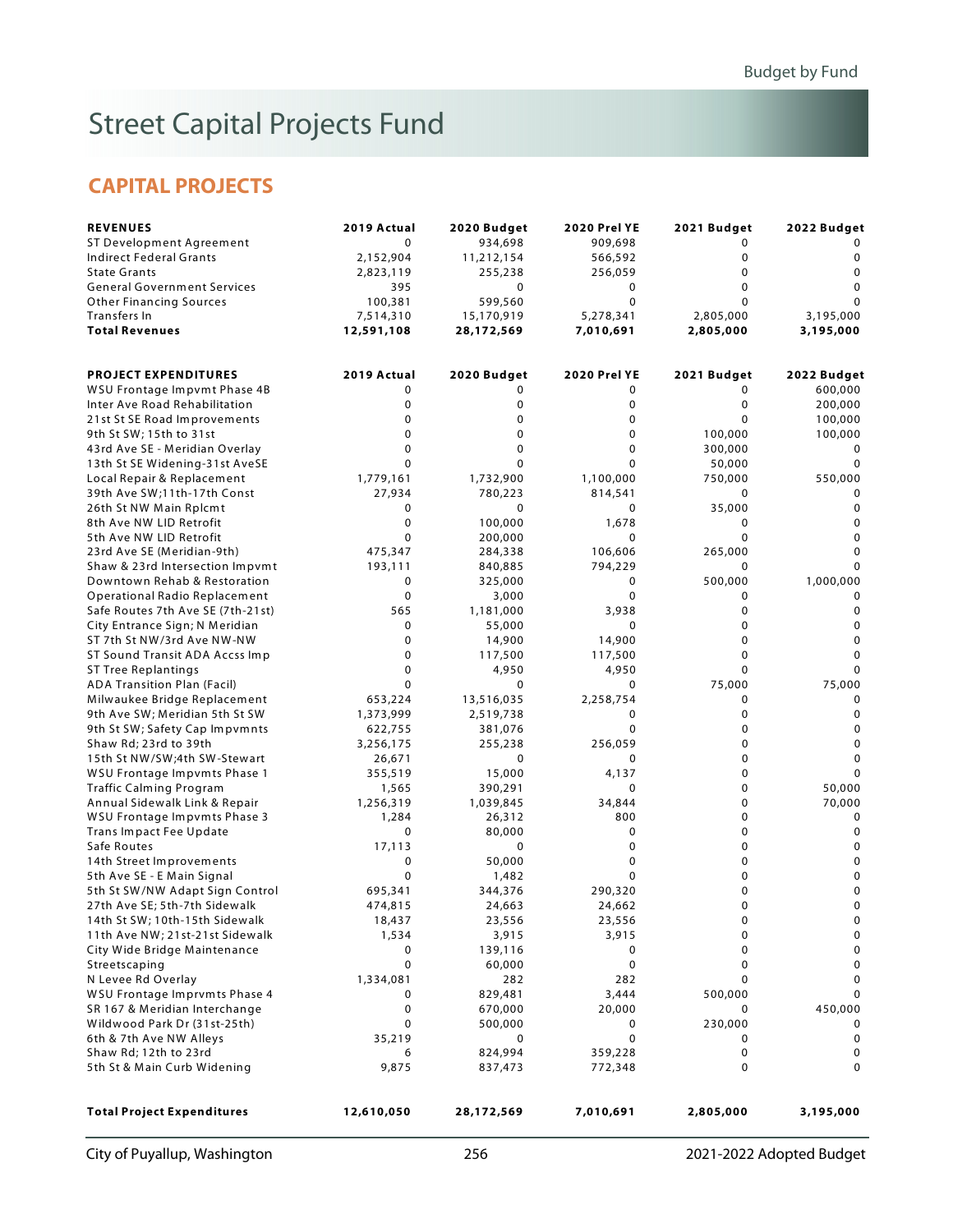# Parks Capital Improvement Fund

### **FUND DESCRIPTION:**

This fund reflects expenditures relating to capital additions or improvements for parks facilities. This fund includes the Parks Capital Facility Plan (CFP) as identified in the City's Comprehensive Plan. The purpose of the CFP is to ensure City Council's adopted level of service standards are maintained for both existing and future citizens. These projects are financed by 1/10<sup>th</sup> of 1% dedicated sales tax revenue, impact fees, and grant proceeds.

|     |                                        | 2019 Actual | 2020 Budget  | <b>2020 Prel YE</b> | 2021 Budget  | 2022 Budget  |
|-----|----------------------------------------|-------------|--------------|---------------------|--------------|--------------|
| 280 | <b>Beginning Cash Balance</b>          | 6,905,172   | 4,929,819    | 2,904,086           | 2,948,859    | 3,172,279    |
|     | <b>REVENUES</b>                        |             |              |                     |              |              |
| 313 | <b>Retail Sales And Use Taxes</b>      | 458,081     | 429,340      | 464,845             | 428,060      | 440,900      |
| 333 | <b>Indirect Federal Grants</b>         | 122,548     | 660,602      | 660,602             | $\mathbf{0}$ | 0            |
| 334 | <b>State Grants</b>                    | 485,000     | $\mathbf{0}$ | $\mathbf{0}$        | 0            | $\mathbf{0}$ |
| 345 | <b>Economic Environment Services</b>   | 283,525     | 303,600      | 412,430             | 283,520      | 283,520      |
| 361 | <b>Interest and Other Earnings</b>     | 108,572     | 5,550        | 17,336              | 19,180       | 19,180       |
| 362 | <b>Rents Leases and Concessions</b>    | 8,570       | 0            | 1,625               | 0            | 0            |
| 367 | <b>Contr Donations Private</b>         | 0           | 95,500       | 85,000              | $\Omega$     | $\mathbf 0$  |
| 397 | Transfers In                           | 4,122,820   | 3,918,770    | 1,879,976           | 505,000      | 210,000      |
|     | <b>Total Revenues</b>                  | 5,589,116   | 5,413,362    | 3,521,814           | 1,235,760    | 953,600      |
|     | <b>TOTAL SOURCES</b>                   | 12,494,288  | 10,343,181   | 6,425,900           | 4,184,619    | 4,125,879    |
|     | <b>EXPENDITURES</b>                    |             |              |                     |              |              |
|     | <b>Summary by Object</b>               | 2019 Actual | 2020 Budget  | <b>2020 Prel YE</b> | 2021 Budget  | 2022 Budget  |
| 50? | <b>Reclasses and Cost Alloc</b>        | 218,058     | 45,453       | 141,487             | 2,340        | 53,290       |
| 53? | <b>Supplies</b>                        | 30,177      | $\mathbf 0$  | 460                 | 0            | 0            |
| 54? | Services                               | 306,017     | 18,800       | 124,189             | 0            | $\mathbf 0$  |
| 55? | Intergovernmental Services             | 16,950      | $\mathbf{0}$ | 17,007              | 0            | 0            |
| 56? | <b>Capital Outlay</b>                  | 3,650,267   | 4,656,072    | 2,312,143           | 505,000      | 210,000      |
| 59? | <b>Other Financial Uses</b>            | 3,343,000   | 2,718,770    | 881,755             | 505,000      | 210,000      |
|     | <b>Total Expenditures By Object</b>    | 7,564,469   | 7,439,095    | 3,477,041           | 1,012,340    | 473,290      |
|     | <b>Encumbered for Capital Projects</b> |             |              |                     | 0            |              |
| 900 | <b>Ending Cash Balance</b>             | 4,929,819   | 2,904,086    | 2,948,859           | 3,172,279    | 3,652,589    |
|     | <b>TOTAL USES</b>                      | 12,494,288  | 10,343,181   | 6,425,900           | 4,184,619    | 4,125,879    |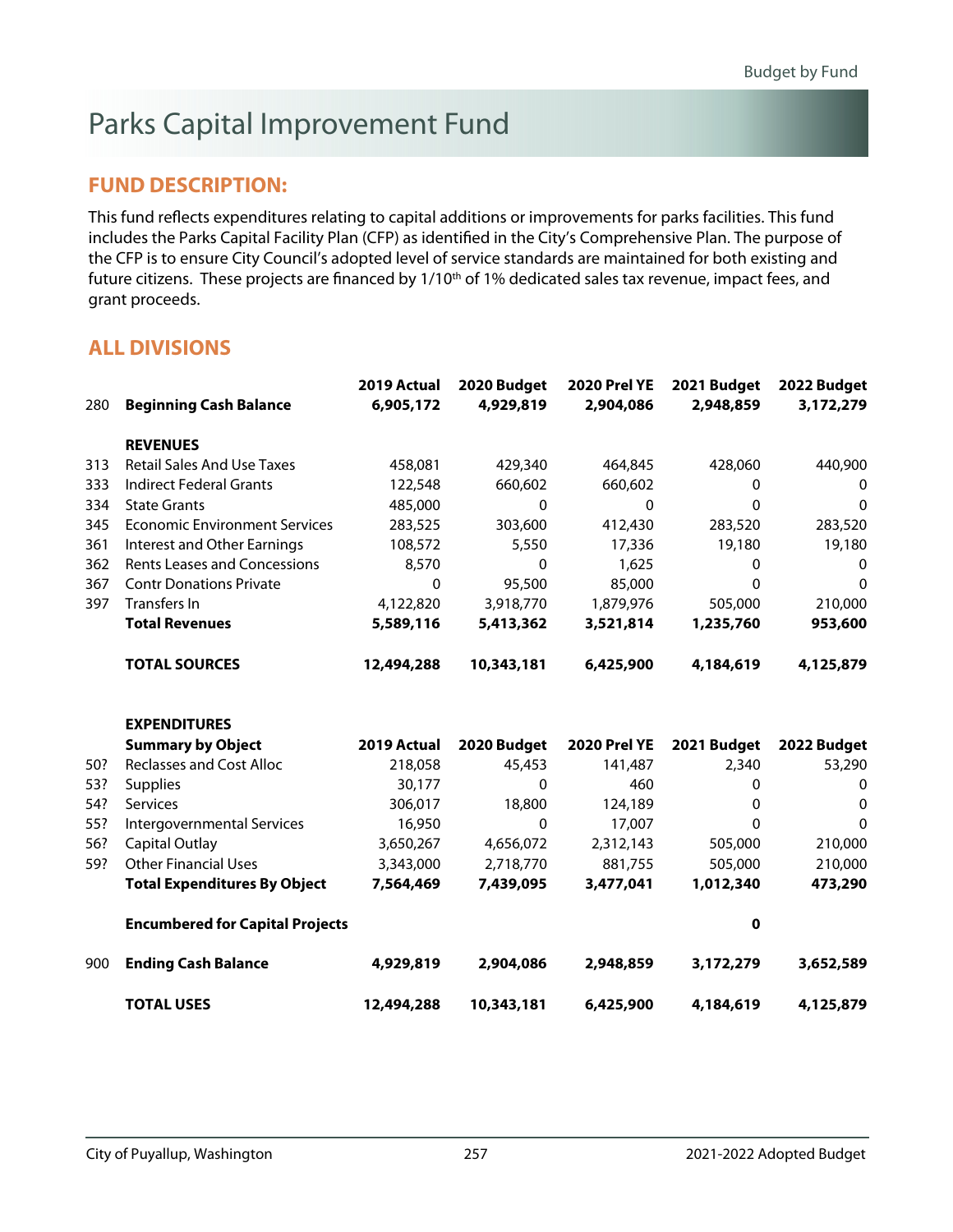# Parks Capital Improvement Fund

### **CAPITAL PROJECTS**

| <b>REVENUES</b>                       | 2019 Actual | 2020 Budget | <b>2020 Prel YE</b> | 2021 Budget | 2022 Budget  |
|---------------------------------------|-------------|-------------|---------------------|-------------|--------------|
| <b>Indirect Federal Grants</b>        | 122,548     | 660,602     | 660,602             | 0           |              |
| <b>State Grants</b>                   | 485,000     | 0           | 0                   | 0           | 0            |
| <b>Contr Donations Private</b>        | 0           | 95,500      | 85,000              | $\Omega$    | 0            |
| Transfers In                          | 3,765,570   | 3,918,770   | 1,794,976           | 505,000     | 210,000      |
| <b>Total Revenues</b>                 | 4,373,117   | 4,674,872   | 2,540,578           | 505,000     | 210,000      |
| <b>PROJECT EXPENDITURES</b>           | 2019 Actual | 2020 Budget | <b>2020 Prel YE</b> | 2021 Budget | 2022 Budget  |
| Parks Equipment                       | 60,783      | 50,000      | 22,572              | 50,000      | 50,000       |
| Rec Center Building Exterior          | 0           | 497,413     | 0                   | 0           | 0            |
| <b>Clarks Creek N Fitness Station</b> | 0           | 85,000      | 85,000              | 0           | 0            |
| Riverwalk Trail Future Devlpmt        | 426,836     | 123,268     | 16,131              | 0           | 0            |
| <b>CC Tennis Court Improvements</b>   | 20,738      | 109,272     | 62,291              | 0           | $\Omega$     |
| <b>Bradley Lake Trail Connections</b> | 0           | 280,000     | 1,535               | $\Omega$    | $\Omega$     |
| <b>Green City-Tree City USA</b>       | 14,850      | 45,150      | 24,801              | 30,000      | 30,000       |
| PRC/PAC Equip Replace                 | 0           | 20,000      | 0                   | 0           | 0            |
| Rainier Woods Dog Park                | 2,100       | 0           | 0                   | 0           | 0            |
| Rainier Woods Park Restrooms          | 78,710      | 150,604     | 141,370             | 0           | 0            |
| Van Lierop Park Phase I               | 485,000     | 0           | 0                   | 0           | 0            |
| <b>Trail Loop Improvements</b>        | 11,726      | 83,498      | 500                 | 0           | $\pmb{0}$    |
| <b>Pioneer Park Restrooms</b>         | 0           | 650,000     | 0                   | $\mathbf 0$ | $\mathbf 0$  |
| <b>Puyallup Valley Sports Fields</b>  | 3,243,175   | 2,001,732   | 1,922,052           | 0           | $\mathbf{0}$ |
| Puy Valley Sports Cplx Gen Imp        | 0           | 160,000     | 40,494              | 0           | 0            |
| Puy Valley Sports Cplx Playgnd        | 0           | 100,000     | 101,944             | 0           | $\mathbf 0$  |
| Van Lierop Park Trail Connect         | 0           | 150,135     | 106,878             | 0           | 0            |
| Parks, Rec & Open Space Plan          | 29,200      | 18,800      | 15,010              | 0           | 0            |
| Wildwood Prk Ballfield Parking        | 0           | 100,000     | 0                   | 0           | 0            |
| <b>Bradley Lake Park Elec Outlets</b> | 0           | 50,000      | 0                   | $\mathbf 0$ | $\Omega$     |
| <b>Skate Park Improvements</b>        | 0           | 0           | 0                   | $\Omega$    | 20,000       |
| Van Lierop Park Playground            | 0           | 0           | 0                   | 300,000     | $\Omega$     |
| Wildwood Pk Parking Lot Lightg        | 0           | 0           | 0                   | 0           | 50,000       |
| Veteran's Park Irrigation             | 0           | 0           | 0                   | $\mathbf 0$ | 60,000       |
| Peach Pk Playground Replacemnt        | 0           | 0           | 0                   | 125,000     | 0            |
| <b>Total Project Expenditures</b>     | 4,373,117   | 4,674,872   | 2,540,578           | 505,000     | 210,000      |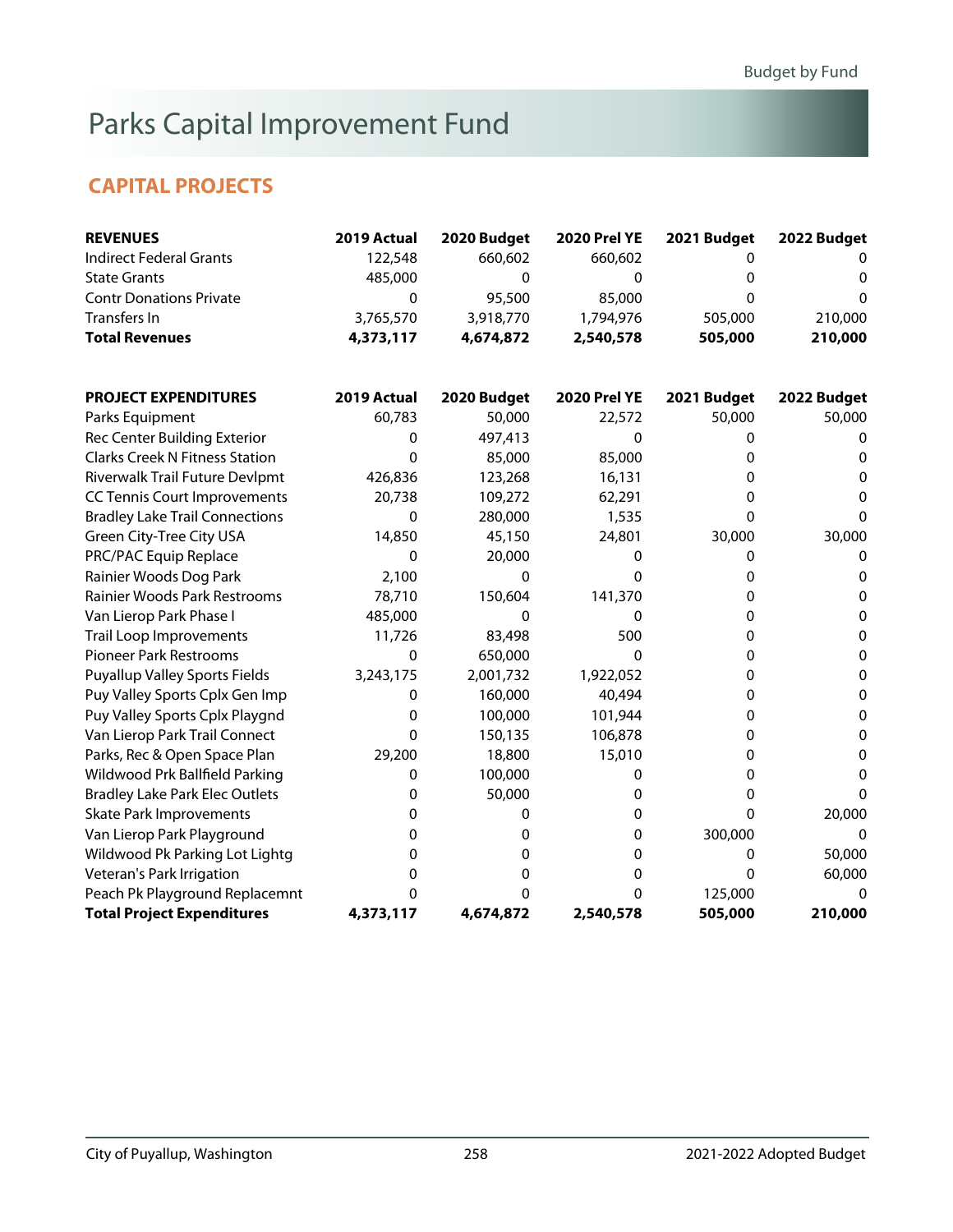# Facilities Capital Projects Fund

### **FUND DESCRIPTION**

The intention of this fund is to account for all projects related to the development of the City's Governmental Facility Projects.

|     |                                        | 2019 Actual | 2020 Budget | <b>2020 Prel YE</b> | 2021 Budget | 2022 Budget  |
|-----|----------------------------------------|-------------|-------------|---------------------|-------------|--------------|
| 280 | <b>Beginning Cash Balance</b>          | 724,474     | 2,206,576   | 1,984,322           | 1,961,283   | 1,870,453    |
|     | <b>REVENUES</b>                        |             |             |                     |             |              |
| 361 | Interest and Other Earnings            | 45,587      | 1,130       | 12,752              | 9,170       | 9,170        |
| 369 | Other                                  | 55,917      | $\Omega$    | $\Omega$            | $\Omega$    | 0            |
| 397 | Transfers In                           | 1,926,062   | 652,984     | 49,278              | 362,000     | $\mathbf{0}$ |
|     | <b>Total Revenues</b>                  | 2,027,566   | 654,114     | 62,030              | 371,170     | 9,170        |
|     | <b>TOTAL SOURCES</b>                   | 2,752,040   | 2,860,690   | 2,046,352           | 2,332,453   | 1,879,623    |
|     | <b>EXPENDITURES</b>                    |             |             |                     |             |              |
|     | <b>Summary by Object</b>               | 2019 Actual | 2020 Budget | <b>2020 Prel YE</b> | 2021 Budget | 2022 Budget  |
| 54? | Services                               | 147,659     | 73,384      | 49,278              | 0           | 0            |
| 56? | Capital Outlay                         | 125,073     | 579,600     | $\mathbf{0}$        | 362,000     | 0            |
| 59? | <b>Other Financial Uses</b>            | 272,732     | 223,384     | 35,791              | 100,000     | 0            |
|     | <b>Total Expenditures By Object</b>    | 545,464     | 876,368     | 85,069              | 462,000     | 0            |
|     | <b>Encumbered for Capital Projects</b> |             |             |                     | 0           |              |
| 900 | <b>Ending Cash Balance</b>             | 2,206,576   | 1,984,322   | 1,961,283           | 1,870,453   | 1,879,623    |
|     | <b>TOTAL USES</b>                      | 2,752,040   | 2,860,690   | 2,046,352           | 2,332,453   | 1,879,623    |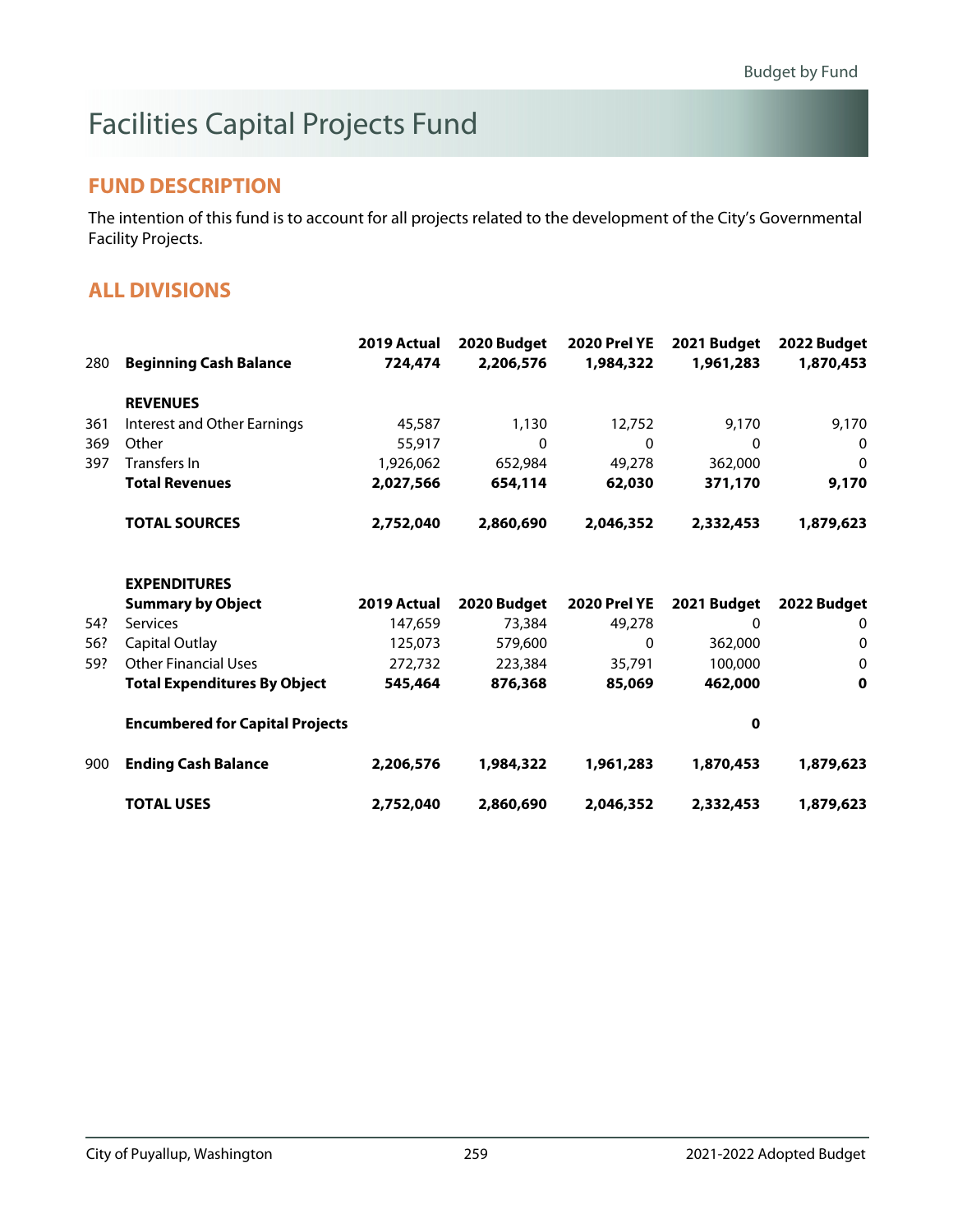# Facilities Capital Projects Fund

### **CAPITAL PROJECTS**

| <b>REVENUES</b>                   | 2019 Actual | 2020 Budget | <b>2020 Prel YE</b> | 2021 Budget | 2022 Budget  |
|-----------------------------------|-------------|-------------|---------------------|-------------|--------------|
| Transfers In                      | 272,732     | 652,984     | 49,278              | 362,000     | 0            |
| <b>Total Revenues</b>             | 272,732     | 652,984     | 49,278              | 362,000     | 0            |
| <b>PROJECT EXPENDITURES</b>       | 2019 Actual | 2020 Budget | <b>2020 Prel YE</b> | 2021 Budget | 2022 Budget  |
| <b>Public Safety Building</b>     | 149,778     | 17,280      | 35,791              |             | 0            |
| Council Chambers A/V Upgrade      | 119,058     | O           | 0                   |             | 0            |
| Library Master Plan               | 3,896       | 56,104      | 0                   | 0           | $\mathbf{0}$ |
| Meridian Cross Street Banner      | 0           | 191,600     | 13,487              | 0           | $\bf{0}$     |
| <b>Activity Center HVAC</b>       | 0           | 388,000     | 0                   | 262,000     | $\mathbf{0}$ |
| Parks Yard Gate & Card Reader     | 0           | 0           | 0                   | 100,000     | $\bf{0}$     |
| <b>Total Project Expenditures</b> | 272,732     | 652,984     | 49,278              | 362,000     | 0            |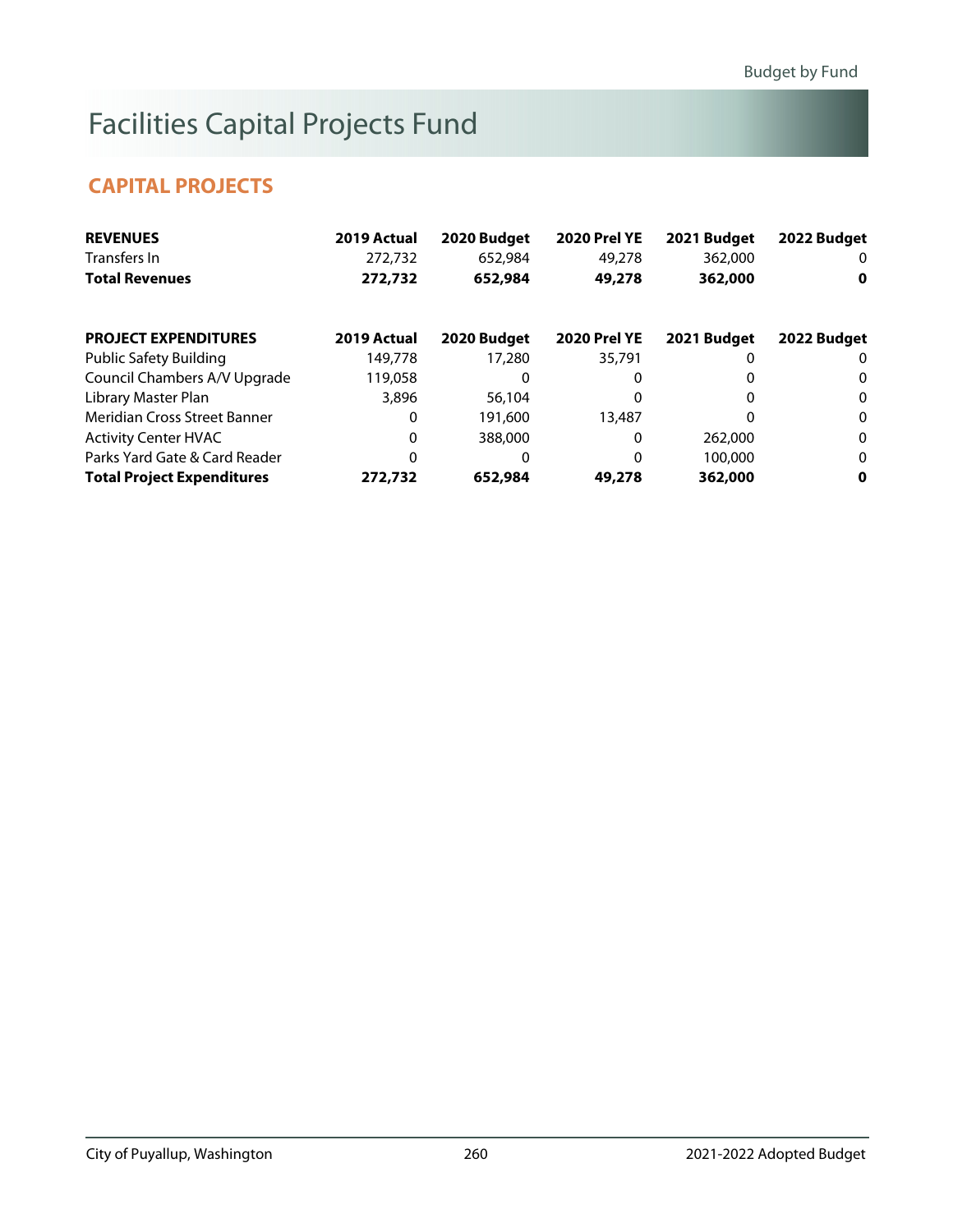<span id="page-47-0"></span>Enterprise Funds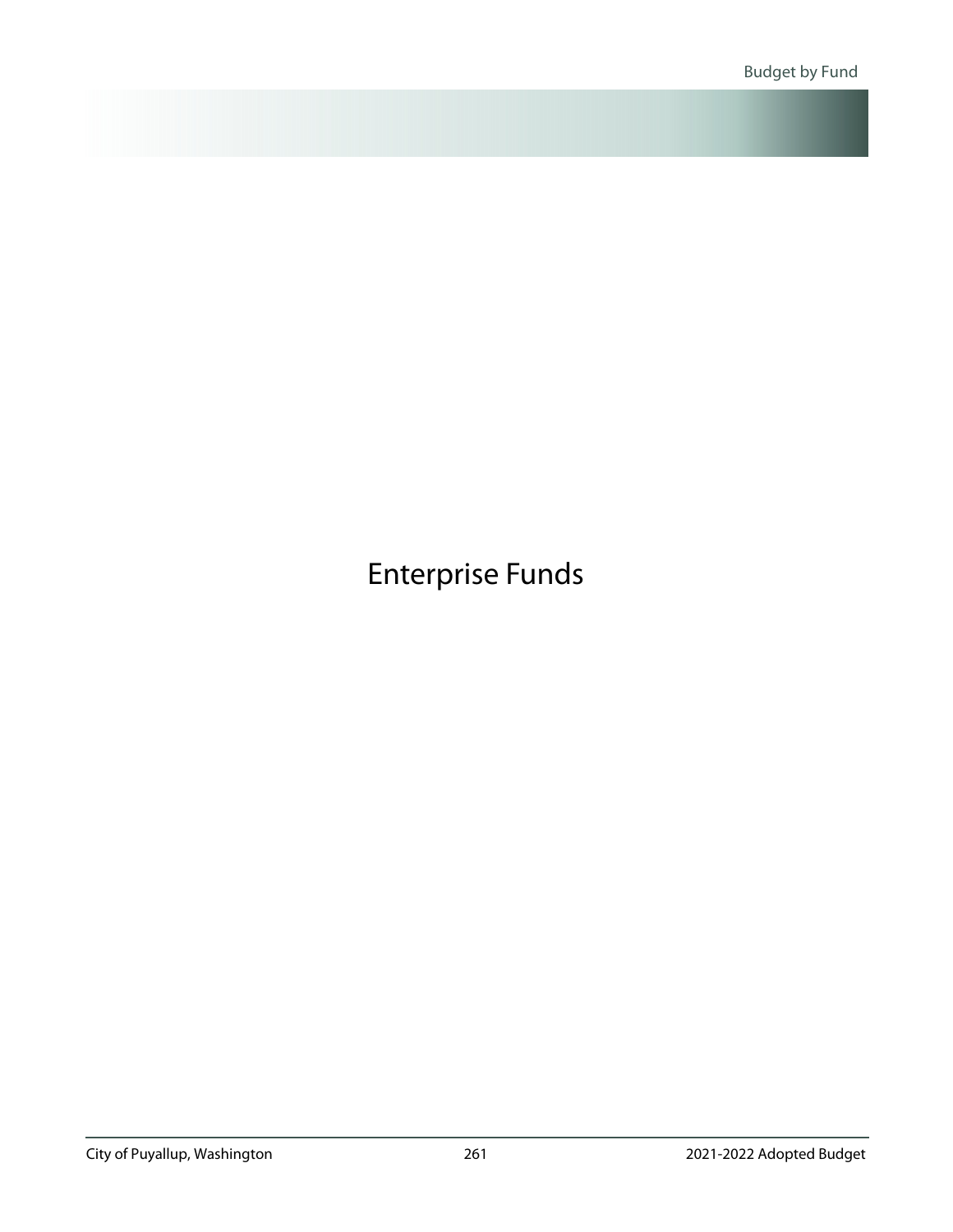# Sanitation Fund

### **FUND DESCRIPTION**

This Fund is responsible for the operations, maintenance, and debt service expenses of the gas migration system at the inactive landfill. Revenues of \$21.78 per utility account per year support these expenses.

### **FUND COMMENTS**

The City issued nearly \$2.6 million of Combined Utility Revenue Bonds in 2011. to reimburse the City for the costs of settlement of claims against the Solid Waste utility for environmental remediation. Rates were increased in 2011 to cover the associated debt service payments and the bonds will be paid off in 2020.

Rates have not been reduced for 2021-22, in anticipation of additional environmental remediation requirements expected from the Department of Ecology.

|     |                                        | 2019 Actual | 2020 Budget | <b>2020 Prel YE</b> | 2021 Budget  | 2022 Budget |
|-----|----------------------------------------|-------------|-------------|---------------------|--------------|-------------|
| 280 | <b>Beginning Cash Balance</b>          | 375,210     | 375,957     | 271,223             | 297,353      | 520,423     |
|     | <b>REVENUES</b>                        |             |             |                     |              |             |
| 343 | Utilities and Environment              | 436,084     | 432,460     | 434,645             | 448,000      | 452,450     |
| 361 | Interest and Other Earnings            | 9,301       | 1,170       | 2,273               | 2,330        | 2,330       |
|     | <b>Total Revenues</b>                  | 445,385     | 433,630     | 436,918             | 450,330      | 454,780     |
|     | <b>TOTAL SOURCES</b>                   | 820,595     | 809,587     | 708,141             | 747,683      | 975,203     |
|     | <b>EXPENDITURES</b>                    |             |             |                     |              |             |
|     | <b>Summary by Object</b>               | 2019 Actual | 2020 Budget | <b>2020 Prel YE</b> | 2021 Budget  | 2022 Budget |
| 50? | <b>Reclasses and Cost Alloc</b>        | 34,486      | 42,704      | 31,988              | 42,500       | 43,290      |
| 51? | <b>Salaries and Wages</b>              | 25,058      | 28,110      | 28,790              | 29,700       | 30,810      |
| 52? | <b>Personnel Benefits</b>              | 13,183      | 14,990      | 13,851              | 14,300       | 14,760      |
| 53? | <b>Supplies</b>                        | 48          | 22,520      | 660                 | 22,520       | 22,520      |
| 54? | <b>Services</b>                        | 42,042      | 113,830     | 19,985              | 113,830      | 113,830     |
| 55? | Intergovernmental Services             | 1,150       | 1,750       | 1,150               | 1,750        | 1,750       |
| 57? | Debt Service Principal                 | 303,330     | 300,000     | 300,000             | $\mathbf{0}$ | 0           |
| 58? | Debt Service Interest                  | 24,150      | 12,500      | 12,403              | 500          | 500         |
| 59? | <b>Other Financial Uses</b>            | 1,190       | 1,960       | 1,960               | 2,160        | 2,160       |
|     | <b>Total Expenditures By Object</b>    | 444,638     | 538,364     | 410,788             | 227,260      | 229,620     |
|     | <b>Encumbered for Capital Projects</b> |             |             |                     | 0            |             |
| 900 | <b>Ending Cash Balance</b>             | 375,957     | 271,223     | 297,353             | 520,423      | 745,583     |
|     | <b>TOTAL USES</b>                      | 820,595     | 809,587     | 708,141             | 747,683      | 975,203     |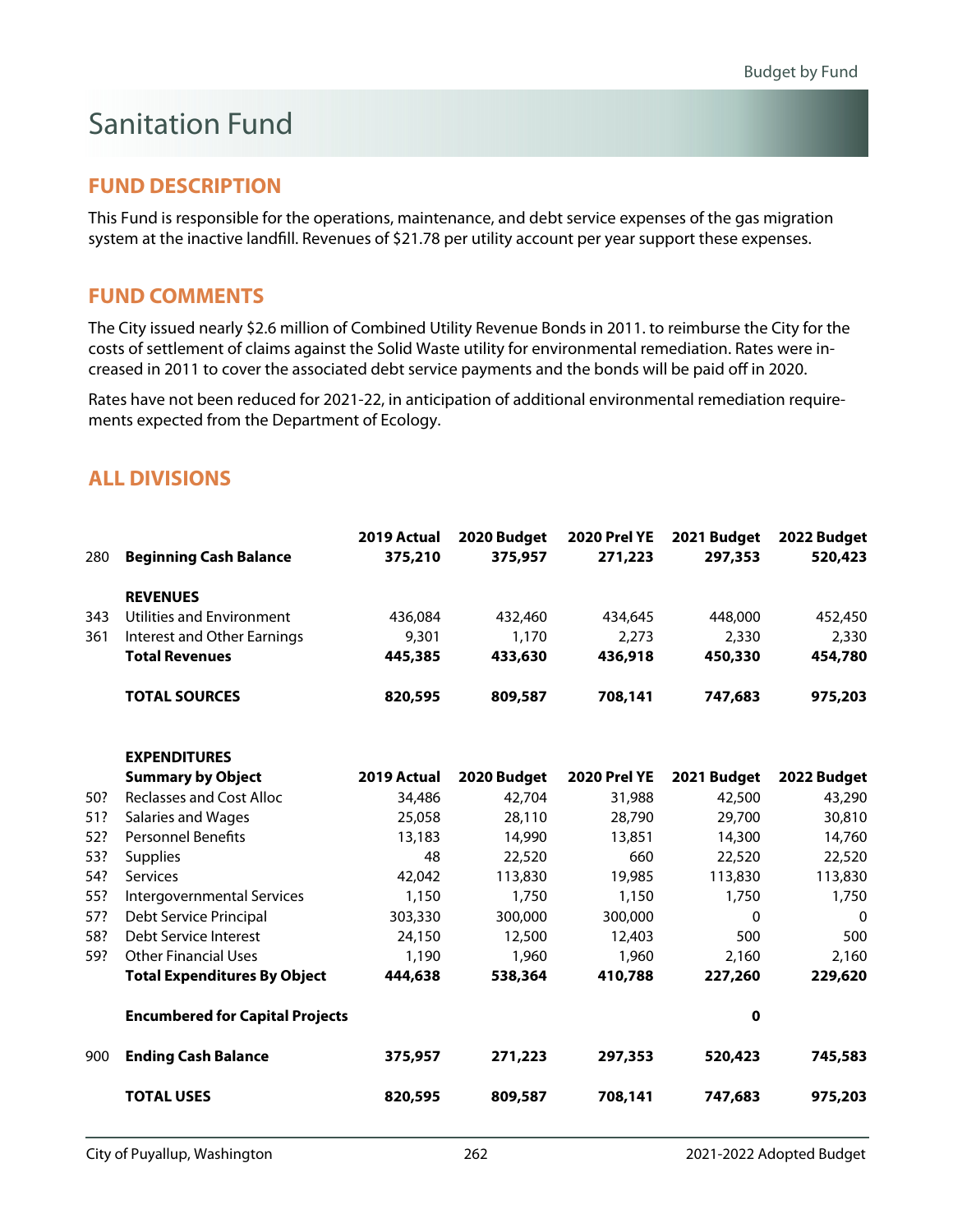### Water Fund

### **FUND DESCRIPTION**

This Fund accounts for the operating of the City's water utility. Activities of the fund include administration, billing and collections, operations, maintenance, repairs, engineering, and construction. The expenses are completely funded by user charges and system development charges.

### **FUND COMMENTS**

The 2021-22 adopted budget incorporates the cost of ongoing operations, including routine baseline adjustments for contractual and other non-discretionary costs. Also included is \$3.8 million for capital projects, which are listed later in this section.

Rates are scheduled to increase in February 2021 by 1.5% based on the June 2020 Engineering News Record Construction Cost Index.

A utility rate study is currently underway and includes the Water Utility. The conclusions will inform the City of rates needed to provide sufficient funding for operations, payment of debt and adequately maintain and replace water infrastructure.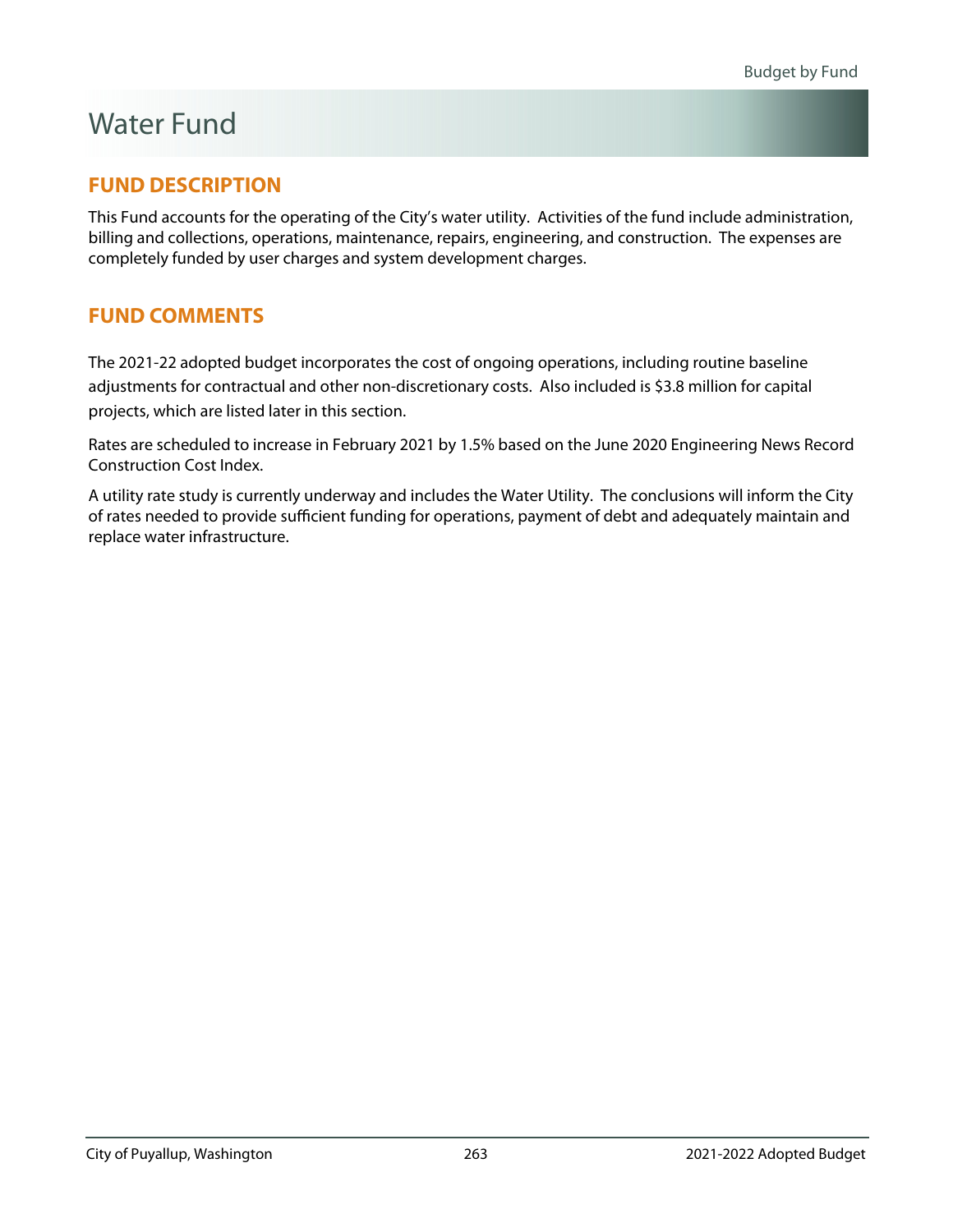### Water Fund

| 280 | <b>Beginning Cash Balance</b>          | 2019 Actual<br>6,542,057 | 2020 Budget<br>6,589,370 | <b>2020 Prel YE</b><br>3,588,192 | 2021 Budget<br>3,951,787 | 2022 Budget<br>4,035,527 |
|-----|----------------------------------------|--------------------------|--------------------------|----------------------------------|--------------------------|--------------------------|
|     | <b>REVENUES</b>                        |                          |                          |                                  |                          |                          |
| 321 | <b>Business Licenses and Permits</b>   | 22,956                   | 19,410                   | 24,158                           | 23,000                   | 23,000                   |
| 333 | <b>Indirect Federal Grants</b>         | 0                        | 0                        | 8,752                            | 0                        | 0                        |
| 341 | <b>General Government Services</b>     | 3,558                    | 0                        | $\Omega$                         | $\Omega$                 | $\mathbf 0$              |
| 343 | Utilities and Environment              | 6,628,840                | 6,801,613                | 6,633,714                        | 6,929,240                | 7,104,310                |
| 361 | <b>Interest and Other Earnings</b>     | 79,094                   | 10,500                   | 25,918                           | 20,000                   | 20,000                   |
| 362 | <b>Rents Leases and Concessions</b>    | 117,756                  | 95,940                   | 123,838                          | 107,330                  | 107,330                  |
| 369 | Other                                  | 16,184                   | 0                        | 1                                | 0                        | $\mathbf{0}$             |
| 379 | <b>Capital Contributions</b>           | 289,860                  | 406,278                  | 453,856                          | 305,430                  | 311,530                  |
| 397 | Transfers In                           | 1,784,230                | 4,814,037                | 2,008,059                        | 1,838,000                | 2,000,000                |
|     | <b>Total Revenues</b>                  | 8,942,479                | 12,147,778               | 9,278,296                        | 9,223,000                | 9,566,170                |
|     | <b>TOTAL SOURCES</b>                   | 15,484,536               | 18,737,148               | 12,866,488                       | 13,174,787               | 13,601,697               |
|     | <b>EXPENDITURES</b>                    |                          |                          |                                  |                          |                          |
|     | <b>Summary by Object</b>               | 2019 Actual              | 2020 Budget              | <b>2020 Prel YE</b>              | 2021 Budget              | 2022 Budget              |
| 50? | <b>Reclasses and Cost Alloc</b>        | 712,247                  | 761,166                  | 699,934                          | 753,540                  | 773,150                  |
| 51? | Salaries and Wages                     | 1,454,554                | 1,482,980                | 1,383,670                        | 1,516,430                | 1,554,150                |
| 52? | <b>Personnel Benefits</b>              | 817,326                  | 871,270                  | 803,889                          | 857,630                  | 880,320                  |
| 53? | <b>Supplies</b>                        | 313,156                  | 303,060                  | 320,720                          | 303,060                  | 303,060                  |
| 54? | Services                               | 729,789                  | 807,030                  | 658,673                          | 694,030                  | 697,320                  |
| 55? | Intergovernmental Services             | 807,342                  | 844,830                  | 817,223                          | 844,830                  | 844,830                  |
| 56? | <b>Capital Outlay</b>                  | 1,528,662                | 4,691,037                | 1,761,984                        | 1,838,000                | 2,000,000                |
| 57? | Debt Service Principal                 | 251,928                  | 79,480                   | 79,476                           | $\pmb{0}$                | $\mathbf 0$              |
| 58? | Debt Service Interest                  | 6,461                    | 1,300                    | 877                              | 500                      | 500                      |
| 59? | <b>Other Financial Uses</b>            | 2,273,701                | 5,306,803                | 2,388,256                        | 2,331,240                | 2,468,730                |
|     | <b>Total Expenditures By Object</b>    | 8,895,166                | 15,148,956               | 8,914,701                        | 9,139,260                | 9,522,060                |
|     | <b>Encumbered for Capital Projects</b> |                          |                          |                                  | $\pmb{0}$                |                          |
| 900 | <b>Ending Cash Balance</b>             | 6,589,370                | 3,588,192                | 3,951,787                        | 4,035,527                | 4,079,637                |
|     | <b>TOTAL USES</b>                      | 15,484,536               | 18,737,148               | 12,866,488                       | 13,174,787               | 13,601,697               |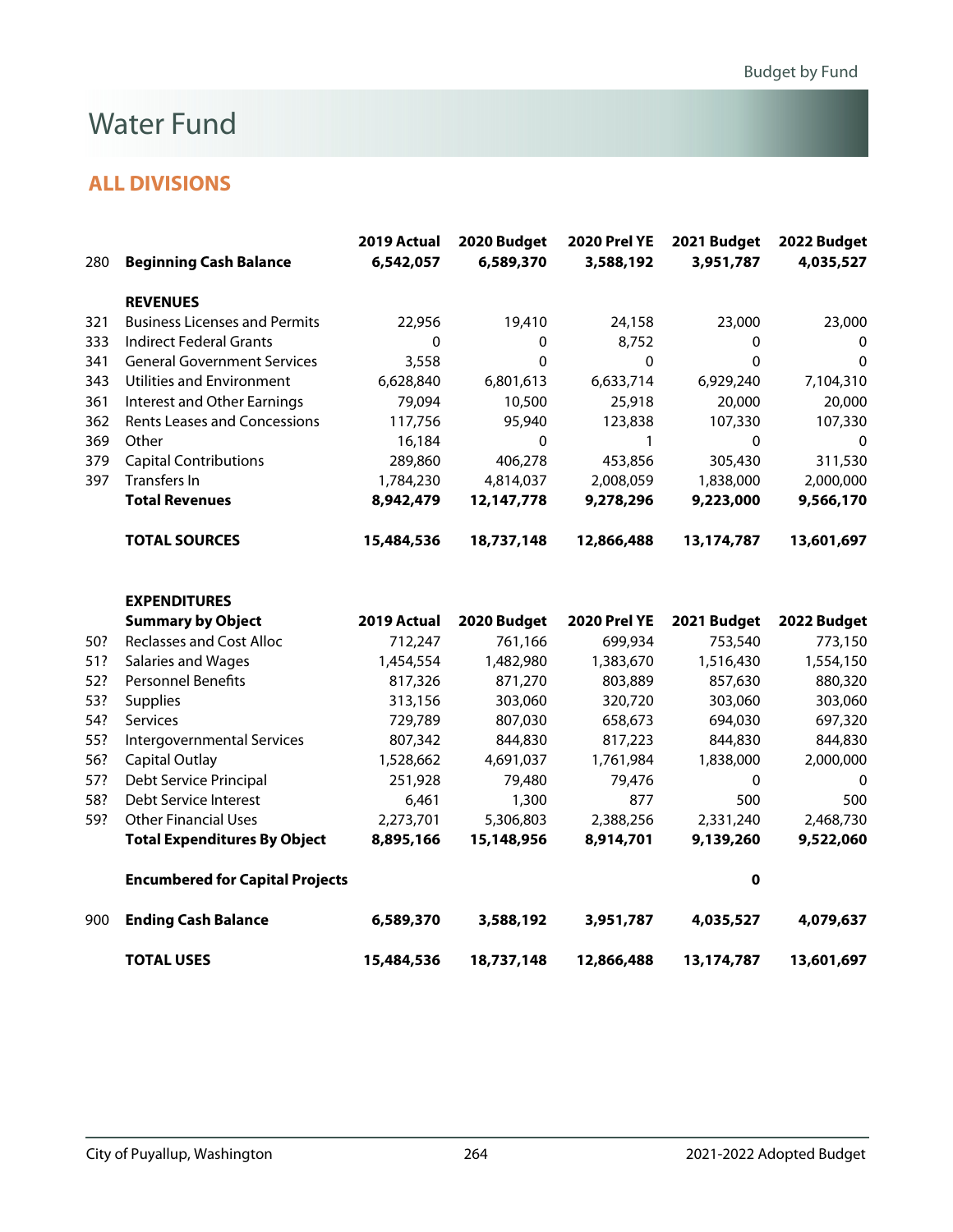### Water Fund

### **CAPITAL PROJECTS**

| <b>REVENUES</b>                       | 2019 Actual | 2020 Budget | <b>2020 Prel YE</b> | 2021 Budget | 2022 Budget |
|---------------------------------------|-------------|-------------|---------------------|-------------|-------------|
| <b>General Government Services</b>    | 260         | 0           | 0                   | 0           |             |
| Transfers In                          | 1,782,540   | 4,814,037   | 2,008,059           | 1,838,000   | 2,000,000   |
| <b>Total Revenues</b>                 | 1,782,800   | 4,814,037   | 2,008,059           | 1,838,000   | 2,000,000   |
|                                       |             |             |                     |             |             |
| <b>PROJECT EXPENDITURES</b>           | 2019 Actual | 2020 Budget | <b>2020 Prel YE</b> | 2021 Budget | 2022 Budget |
| System Improvements Water             | 0           | 250,424     | $\Omega$            | 250,000     | 250,000     |
| Rate Analysis-Water                   | 0           | 120,000     | 1,171               | 0           | 0           |
| Salmon Springs Main Replacemnt        | 0           | 8,305       | 0                   | 0           | 0           |
| 15th St NW/SW;4th SW-Stewart          | 14,817      | 0           | 0                   | 0           | 0           |
| Shaw Rd; 23rd to Manorwood            | 1,555       | 0           | 0                   | 0           | 0           |
| <b>Bridge St Wat Main Relocation</b>  | 0           | 55,000      | 46,472              | 0           | 0           |
| Salmon Springs Ph 2 Main Repl         | 226,081     | 0           | 631                 | 0           | 0           |
| Water Comprehensive Plan              | 8,527       | 0           | $\Omega$            | 0           | 0           |
| <b>Monitored Security System</b>      | 0           | 343         | 0                   | 0           | 0           |
| Milwaukee Bridge Replacement          | 594         | 799,406     | 55                  | 0           | 0           |
| 23rd Ave SE Reservoir Coating         | 1,369,859   | 229,388     | 138,616             | 0           | 0           |
| 20th St & 12th Ave Main Rplcmt        | 27,930      | 484,070     | 315,289             | 0           | $\mathbf 0$ |
| 14th St SW Phase 2 Main Rplcmt        | 0           | 350,000     | 0                   | 0           | 0           |
| Parkwood Phase 1 Main Rplcmt          | 0           | 74,104      | 0                   | 0           | 0           |
| Maplewood Main Rplcmt                 | 0           | 500,000     | 0                   | 0           | 0           |
| 26th St NW Main Rplcmt                | $\mathbf 0$ | 125,000     | 11,660              | 0           | 0           |
| SR 410 Overpass At East Main          | 63,811      | 536,189     | 408,122             | 0           | 0           |
| Meter Reading Operating System        | 17,765      | 59,327      | 59,326              | 0           | $\mathbf 0$ |
| <b>Future Water Supply Assessment</b> | 0           | 7,000       | $\mathbf 0$         | 0           | 0           |
| Manorwood Phase 1 Main Rplcmt         | 51,861      | 966,321     | 900,386             | 0           | 0           |
| <b>Operational Radio Replacement</b>  | 0           | 3,000       | 0                   | 0           | 0           |
| Salmon Spring PH 3 Main Repl          | 0           | 246,160     | 125,695             | 1,458,000   | 0           |
| Risk & Resiliency Certificatio        | 0           | 0           | 638                 | 30,000      | $\Omega$    |
| 10th St SE Line Replacement           | 0           | 0           | 0                   | 100,000     | 400,000     |
| Reservoir Recoating-39th Ave          | 0           | 0           | 0                   | 0           | 150,000     |
| Seismic Retrofit Reservoir39th        | 0           | 0           | 0                   | 0           | 1,200,000   |
| <b>Total Project Expenditures</b>     | 1,782,800   | 4,814,037   | 2,008,059           | 1,838,000   | 2,000,000   |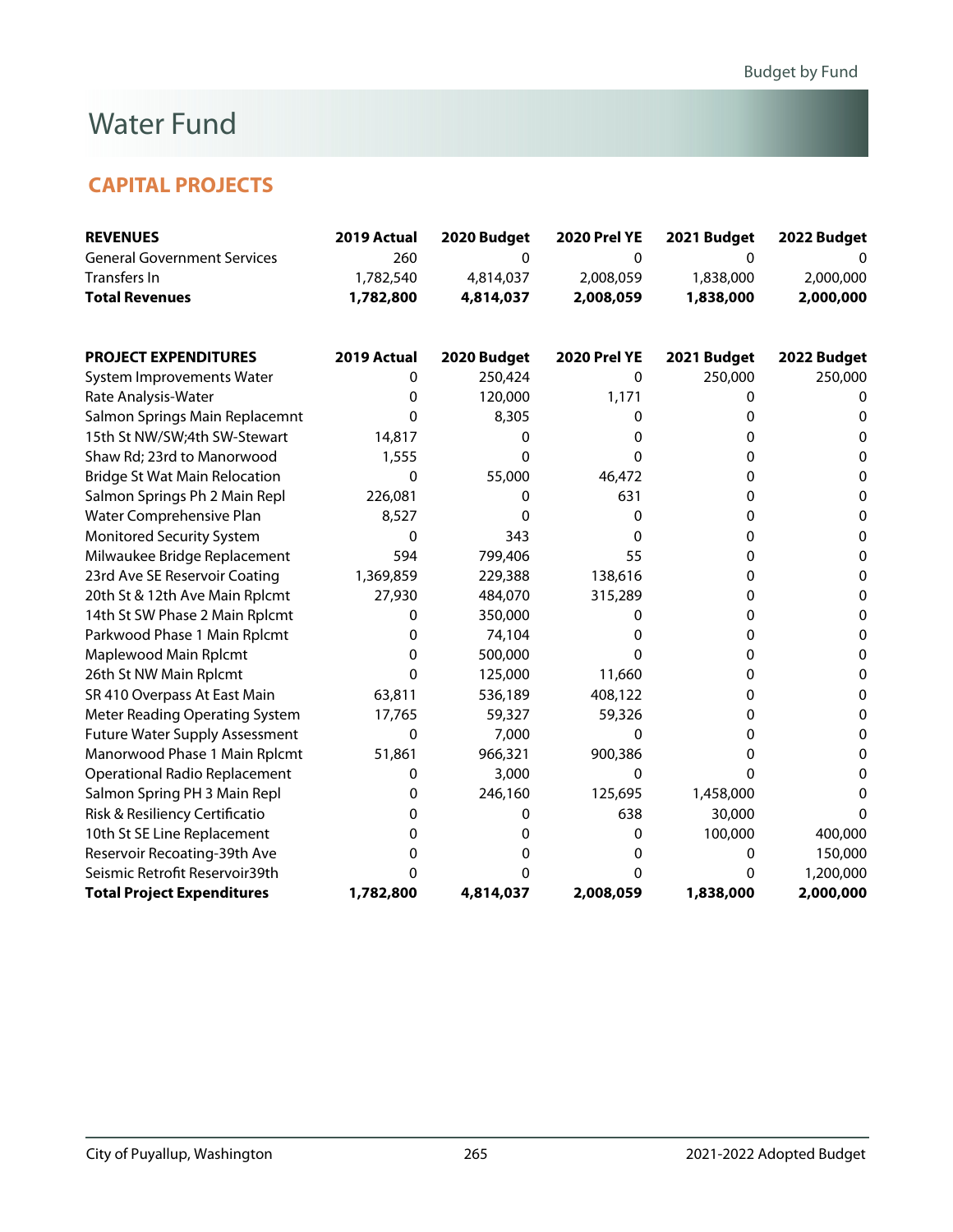# Wastewater Fund

### **FUND DESCRIPTION**

This Fund accounts for the operating of the City's wastewater utility. Activities of the Fund include administration, billing and collections, operations, maintenance, repairs, engineering, and construction. The expenses are completely funded by user charges and system development charges.

### **FUND COMMENTS**

The 2021-22 adopted budget incorporates the cost of ongoing operations, including routing baseline adjustments for contractual and other non-discretionary costs. Also included is \$7.2 million for capital projects, which are listed later in this section.

Rates are scheduled to increase 1.5% in February 2021 based on the June 2020 Engineering News Record Construction Cost Index.

A utility rate study is currently underway and includes the Wastewater Utility. The conclusions will inform the City of rates needed to provide sufficient funding for operations, payment of debt and adequately maintain and replace water infrastructure.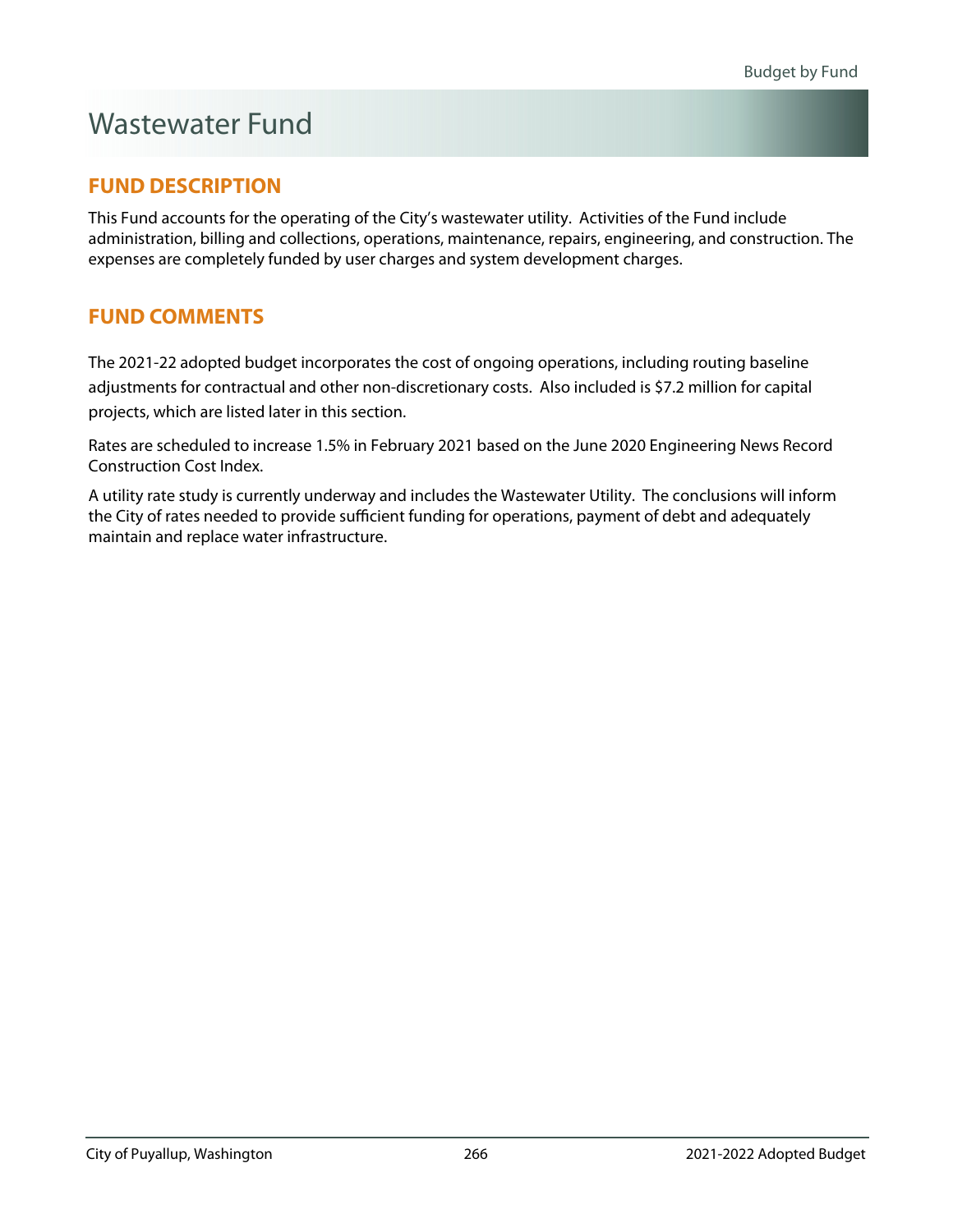### Wastewater Fund

### **ALL DIVISIONS**

| 280 | <b>Beginning Cash Balance</b>          | 2019 Actual<br>29,494,513 | 2020 Budget<br>30,844,516 | <b>2020 Prel YE</b><br>16,437,194 | 2021 Budget<br>16,595,187 | 2022 Budget<br>17,224,756 |
|-----|----------------------------------------|---------------------------|---------------------------|-----------------------------------|---------------------------|---------------------------|
|     | <b>REVENUES</b>                        |                           |                           |                                   |                           |                           |
| 322 | <b>Other Licenses and Permits</b>      | 536                       | 540                       | 536                               | 540                       | 540                       |
| 333 | <b>Indirect Federal Grants</b>         | $\Omega$                  | 0                         | 10,465                            | 0                         | 0                         |
| 341 | <b>General Government Services</b>     | 3,366                     | $\Omega$                  | 560                               | $\Omega$                  | $\Omega$                  |
| 343 | Utilities and Environment              | 11,341,708                | 11,808,389                | 11,542,333                        | 11,929,020                | 12,166,330                |
| 361 | <b>Interest and Other Earnings</b>     | 377,957                   | 45,590                    | 112,611                           | 90,000                    | 90,000                    |
| 362 | <b>Rents Leases and Concessions</b>    | 6,264                     | 6,260                     | 6,264                             | 6,000                     | 6,000                     |
| 367 | <b>Contr Donations Private</b>         | $\mathbf 0$               | 77,000                    | $\mathbf 0$                       | $\mathbf 0$               | 0                         |
| 379 | <b>Capital Contributions</b>           | 871,974                   | 1,777,284                 | 752,169                           | 918,800                   | 937,180                   |
| 395 | <b>Disposition Capital Assets</b>      | 3,450                     | $\mathbf 0$               | $\mathbf 0$                       | $\mathbf 0$               | 0                         |
| 397 | Transfers In                           | 2,498,753                 | 18,897,022                | 3,956,655                         | 3,540,000                 | 3,700,000                 |
|     | <b>Total Revenues</b>                  | 15,104,007                | 32,612,085                | 16,381,593                        | 16,484,360                | 16,900,050                |
|     | <b>TOTAL SOURCES</b>                   | 44,598,520                | 63,456,601                | 32,818,787                        | 33,079,547                | 34,124,806                |
|     | <b>EXPENDITURES</b>                    |                           |                           |                                   |                           |                           |
|     | <b>Summary by Object</b>               | 2019 Actual               | 2020 Budget               | <b>2020 Prel YE</b>               | 2021 Budget               | 2022 Budget               |
| 50? | <b>Reclasses and Cost Alloc</b>        | 1,785,824                 | 2,048,713                 | 1,800,042                         | 1,865,230                 | 1,909,700                 |
| 51? | Salaries and Wages                     | 1,801,754                 | 1,851,780                 | 1,860,339                         | 2,031,770                 | 2,092,060                 |
| 52? | Personnel Benefits                     | 991,841                   | 1,080,520                 | 1,054,816                         | 1,126,720                 | 1,158,540                 |
| 53? | Supplies                               | 557,065                   | 591,970                   | 564,518                           | 586,970                   | 586,970                   |
| 54? | Services                               | 1,822,538                 | 1,631,574                 | 1,526,682                         | 1,027,590                 | 1,027,590                 |
| 55? | Intergovernmental Services             | 1,191,138                 | 1,335,420                 | 1,199,949                         | 1,335,420                 | 1,335,420                 |
| 56? | Capital Outlay                         | 1,511,688                 | 18,461,038                | 3,253,829                         | 3,540,000                 | 3,700,000                 |
| 57? | Debt Service Principal                 | 984,560                   | 534,340                   | 534,340                           | 245,000                   | 255,000                   |
| 58? | Debt Service Interest                  | 118,354                   | 96,950                    | 96,882                            | 89,150                    | 81,800                    |
| 59? | <b>Other Financial Uses</b>            | 2,989,242                 | 19,387,102                | 4,332,202                         | 4,006,940                 | 4,154,650                 |
|     | <b>Total Expenditures By Object</b>    | 13,754,004                | 47,019,407                | 16,223,600                        | 15,854,790                | 16,301,730                |
|     | <b>Encumbered for Capital Projects</b> |                           |                           |                                   | 0                         |                           |
| 900 | <b>Ending Cash Balance</b>             | 30,844,516                | 16,437,194                | 16,595,187                        | 17,224,757                | 17,823,076                |

**TOTAL USES 44,598,520 63,456,601 32,818,787 33,079,548 34,124,806**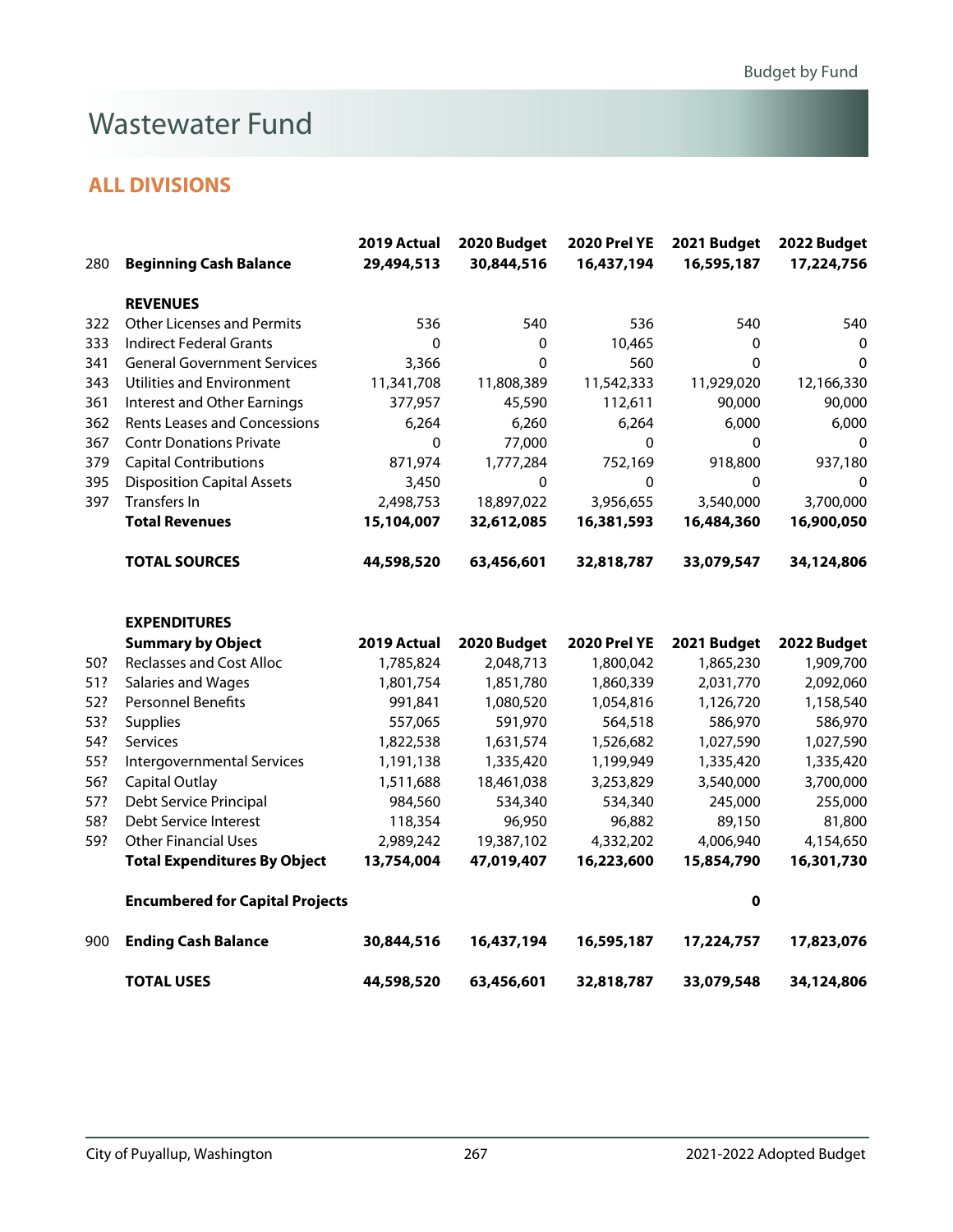# Wastewater Fund

### **CAPITAL PROJECTS**

| <b>REVENUES</b>                       | 2019 Actual | 2020 Budget | <b>2020 Prel YE</b> | 2021 Budget | 2022 Budget |
|---------------------------------------|-------------|-------------|---------------------|-------------|-------------|
| <b>General Government Services</b>    | 0           | 0           | 560                 | 0           |             |
| Transfers In                          | 2,498,753   | 18,897,022  | 3,956,655           | 3,540,000   | 3,700,000   |
| <b>Total Revenues</b>                 | 2,498,753   | 18,897,022  | 3,957,215           | 3,540,000   | 3,700,000   |
| <b>PROJECT EXPENDITURES</b>           | 2019 Actual | 2020 Budget | <b>2020 Prel YE</b> | 2021 Budget | 2022 Budget |
| System Improvements Sewer             | 99          | 678,048     | 5,031               | 500,000     | 500,000     |
| <b>Treatment Plant Upgrades</b>       | 0           | 16,632      | 0                   | 0           | O           |
| Rate Analysis-Sewer                   | 0           | 120,000     | 0                   | 0           | 0           |
| 8th Ave NW LID Retrofit               | 0           | 25,500      | 420                 | 0           | O           |
| Inflow/Infiltration Reduction         | 0           | 900,000     | 0                   | 300,000     | 300,000     |
| <b>Corrosion Prevention Projects</b>  | 0           | 21,183      | 0                   | 0           | $\Omega$    |
| Aging Equipment Replacement           | 5,630       | 1,486,567   | 112,085             | 500,000     | 500,000     |
| <b>Corp Yards Decant Facility</b>     | 0           | 238,051     | 0                   | 0           | 0           |
| 15th St NW/SW;4th SW-Stewart          | 15,052      | 0           | 0                   | 0           | 0           |
| W Pioneer Line Repl; 18th-19th        | 0           | 565,376     | 223                 | 0           | 205,000     |
| 12th Ave SE Line Replacement          | 0           | 327,017     | 0                   | 0           | 0           |
| N Levee Lift Station Upgrade          | 0           | 1,700,000   | 119,270             | 0           | 0           |
| 4th-River Rd LS Elect Upgrades        | 495,019     | 70,000      | 3,692               | 0           | 0           |
| 6th Ave NW Alley N                    | 907,539     | 16,485      | 16,485              | 0           | 0           |
| Flood Wall WPCP                       | 432,582     | 0           | 242                 | 0           | 0           |
| 20 Year Facilities Plan               | 68,830      | 156,170     | 25,407              | 0           | 0           |
| Sand Shed Pole Barn                   | 0           | 115,350     | 0                   | 0           | 0           |
| 39th Ave SW; 11th-17th                | 0           | 199,814     | 199,813             | 0           | 0           |
| <b>Biosolids Premise Isolation</b>    | 0           | 94,366      | 0                   | 0           | 0           |
| <b>Aeration Basin #4</b>              | 0           | 2,200,000   | 0                   | 0           | 0           |
| 9th Ave NE Main Replacement           | 0           | 1,800,000   | 155,507             | 0           | 0           |
| E Main; 18th To 23rd-Main Repl        | 0           | 840,000     | 61,793              | 0           | 0           |
| E Main; 23rd-Riv Ls-Main Repl         | 0           | 660,000     | 0                   | 0           | 0           |
| <b>UV Disinfectant System</b>         | 207,501     | 3,722,499   | 3,158,351           | 0           | 0           |
| New Headworks Odor System             | 0           | 200,000     | 0                   | 0           | 0           |
| Secondary Clarifier No. 3             | 0           | 0           | 831                 | 940,000     | 1,000,000   |
| Shaw Rd; 23rd to Manorwood            | 4,465       | 0           | 0                   | 0           | 0           |
| <b>Aeration Blower Replacement</b>    | 0           | 588,000     | 0                   | 0           | 0           |
| <b>Cross Valley Interconnection</b>   | 0           | 175,000     | 0                   | 175,000     | 0           |
| Replace PLC & Scada Systems           | $\pmb{0}$   | 300,000     | 0                   | 0           | U           |
| <b>Replace Generator Bldg Blowers</b> | 0           | 190,000     | 0                   | 0           | 0           |
| <b>Cooper Precipitant Metering Rm</b> | 0           | 650,000     | 0                   | 0           | 0           |
| <b>WSU Frontage Impvmts Phase 2</b>   | 0           | 135,000     | 0                   | 0           | 0           |
| 9th Ave SW; Meridian-5th St SW        | 362,036     | 12,964      | 0                   | 0           | 0           |
| <b>Clarks Crk Pump Station Replac</b> | 0           | 640,000     | 98,066              | 550,000     | 0           |
| WSU Frontage Impvmts Phase 4A         | 0           | 50,000      | 0                   | 0           | 0           |
| <b>Operational Radio Replacement</b>  | 0           | 3,000       | 0                   | 0           | 0           |
| 10th St SE Line Replacement           | 0           | 0           | 0                   | 400,000     | 0           |
| SR512 Crsng 14thAve SE to 5th         | 0           | 0           | 0                   | 175,000     | 1,195,000   |
| <b>Total Project Expenditures</b>     | 2,498,753   | 18,897,022  | 3,957,215           | 3,540,000   | 3,700,000   |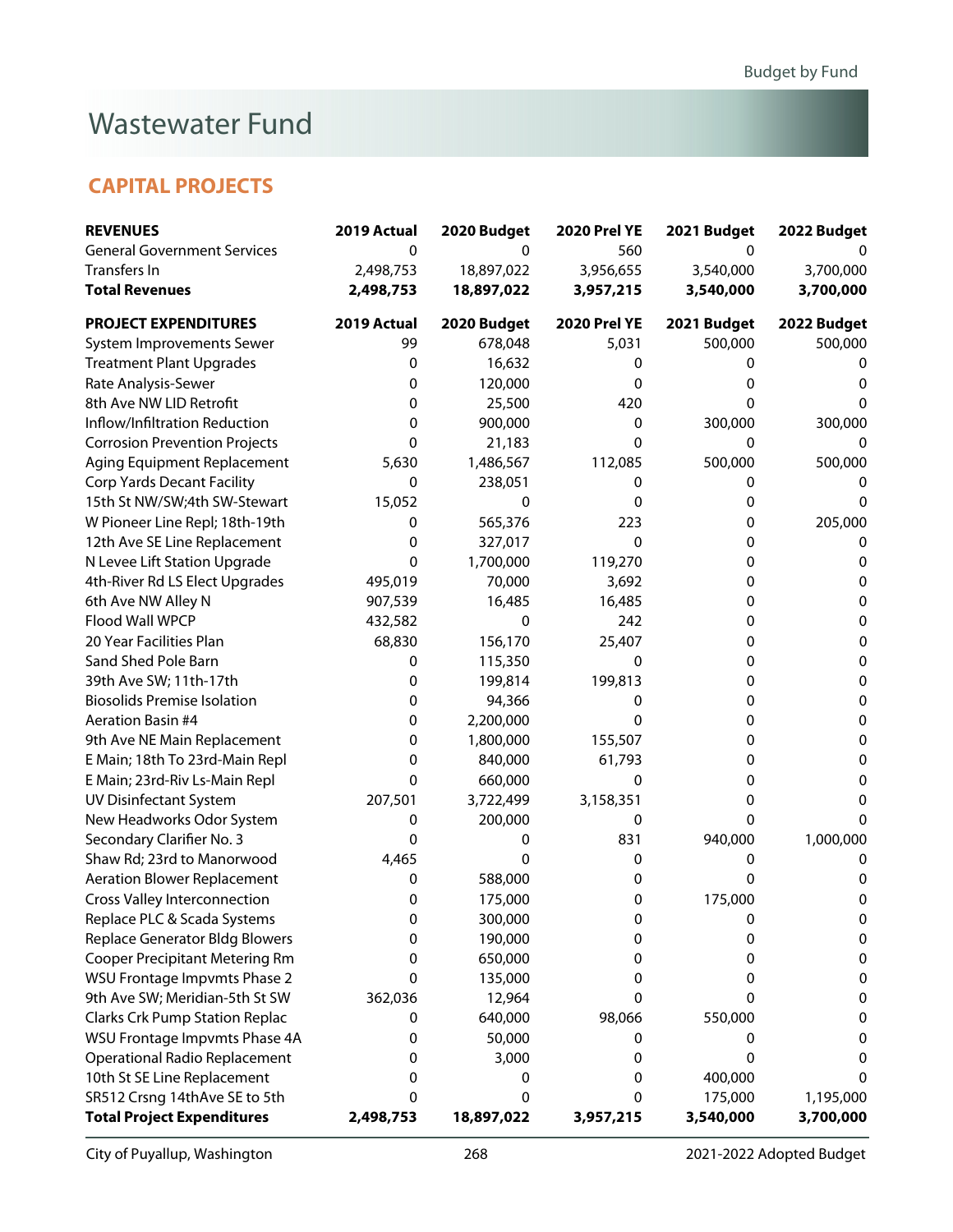# Stormwater Fund

### **FUND DESCRIPTION**

This Fund accounts for the operating of the City's stormwater utility. Activities of the Fund include administration, billing and collections, operations, maintenance, repairs, engineering, and construction. The expenses are completely funded by user charges and system development charges.

### **FUND COMMENTS**

The 2021-22 adopted budget incorporates the cost of ongoing operations, including routine baseline adjustments for contractual and other non-discretionary costs. Also included is \$4.2 million for capital projects, which are listed later in this section.

Rates are scheduled to increase in February 2021 by 1.5% based on the June 2020 Engineering News Record Construction Cost Index.

A utility rate study is currently underway and includes the Stormwater Utility. The conclusions will inform the City of rates needed to provide sufficient funding for operations, payment of debt and adequately maintain and replace water infrastructure.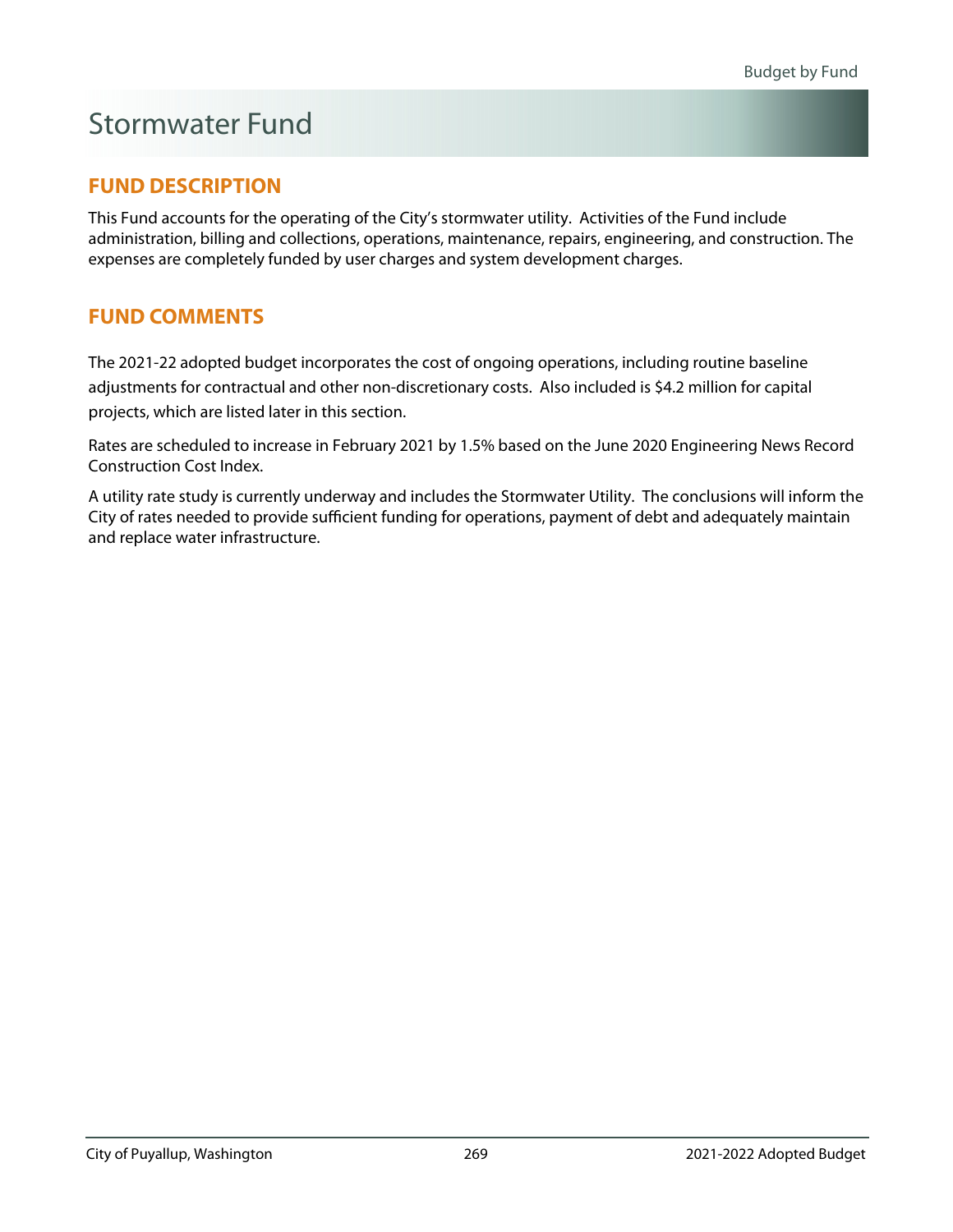# Stormwater Fund

|     |                                        | 2019 Actual | 2020 Budget  | <b>2020 Prel YE</b> | 2021 Budget | 2022 Budget |
|-----|----------------------------------------|-------------|--------------|---------------------|-------------|-------------|
| 280 | <b>Beginning Cash Balance</b>          | 11,215,019  | 11,462,453   | 6,224,240           | 8,375,615   | 6,480,685   |
|     | <b>REVENUES</b>                        |             |              |                     |             |             |
| 333 | <b>Indirect Federal Grants</b>         | 67,259      | 69,984       | 68,163              | 70,000      | 70,000      |
| 334 | <b>State Grants</b>                    | 1,007,820   | 5,237,884    | 368,654             | 0           | 0           |
| 341 | <b>General Government Services</b>     | 225,562     | $\mathbf{0}$ | 1,106               | 0           | $\mathbf 0$ |
| 343 | <b>Utilities and Environment</b>       | 5,003,084   | 5,112,194    | 5,138,473           | 5,171,760   | 5,334,280   |
| 361 | Interest and Other Earnings            | 117,392     | 26,460       | 36,703              | 45,000      | 45,000      |
| 379 | <b>Capital Contributions</b>           | 671,382     | 950,774      | 739,297             | 707,430     | 721,580     |
| 397 | Transfers In                           | 1,212,439   | 4,773,888    | 2,119,193           | 3,290,000   | 952,500     |
|     | <b>Total Revenues</b>                  | 8,304,937   | 16,171,184   | 8,471,589           | 9,284,190   | 7,123,360   |
|     | <b>TOTAL SOURCES</b>                   | 19,519,956  | 27,633,637   | 14,695,829          | 17,659,805  | 13,604,045  |
|     | <b>EXPENDITURES</b>                    |             |              |                     |             |             |
|     | <b>Summary by Object</b>               | 2019 Actual | 2020 Budget  | <b>2020 Prel YE</b> | 2021 Budget | 2022 Budget |
| 50? | <b>Reclasses and Cost Alloc</b>        | 1,597,581   | 1,829,618    | 1,436,944           | 1,397,810   | 1,434,990   |
| 51? | Salaries and Wages                     | 1,065,263   | 1,145,400    | 1,048,586           | 1,160,510   | 1,191,200   |
| 52? | <b>Personnel Benefits</b>              | 582,353     | 640,280      | 589,056             | 631,350     | 648,350     |
| 53? | <b>Supplies</b>                        | 47,535      | 73,470       | 44,592              | 68,470      | 68,470      |
| 54? | Services                               | 1,176,854   | 1,342,306    | 972,930             | 427,080     | 427,080     |
| 55? | Intergovernmental Services             | 550,852     | 528,160      | 571,699             | 550,160     | 550,160     |
| 56? | Capital Outlay                         | 1,289,731   | 10,661,945   | 155,574             | 3,290,000   | 952,500     |
| 57? | Debt Service Principal                 | 164,810     | 12,560       | 12,552              | 11,370      | 11,370      |
| 58? | Debt Service Interest                  | 7,116       | 750          | 291                 | 680         | 620         |
| 59? | <b>Other Financial Uses</b>            | 1,575,407   | 5,174,908    | 2,298,489           | 3,641,690   | 1,296,810   |
|     | <b>Total Expenditures By Object</b>    | 8,057,503   | 21,409,397   | 7,130,714           | 11,179,120  | 6,581,550   |
|     | <b>Encumbered for Capital Projects</b> |             |              |                     | 0           |             |
| 900 | <b>Ending Cash Balance</b>             | 11,462,453  | 6,224,240    | 8,375,615           | 6,480,685   | 7,022,495   |
|     | <b>TOTAL USES</b>                      | 19,519,956  | 27,633,637   | 15,506,329          | 17,659,805  | 13,604,045  |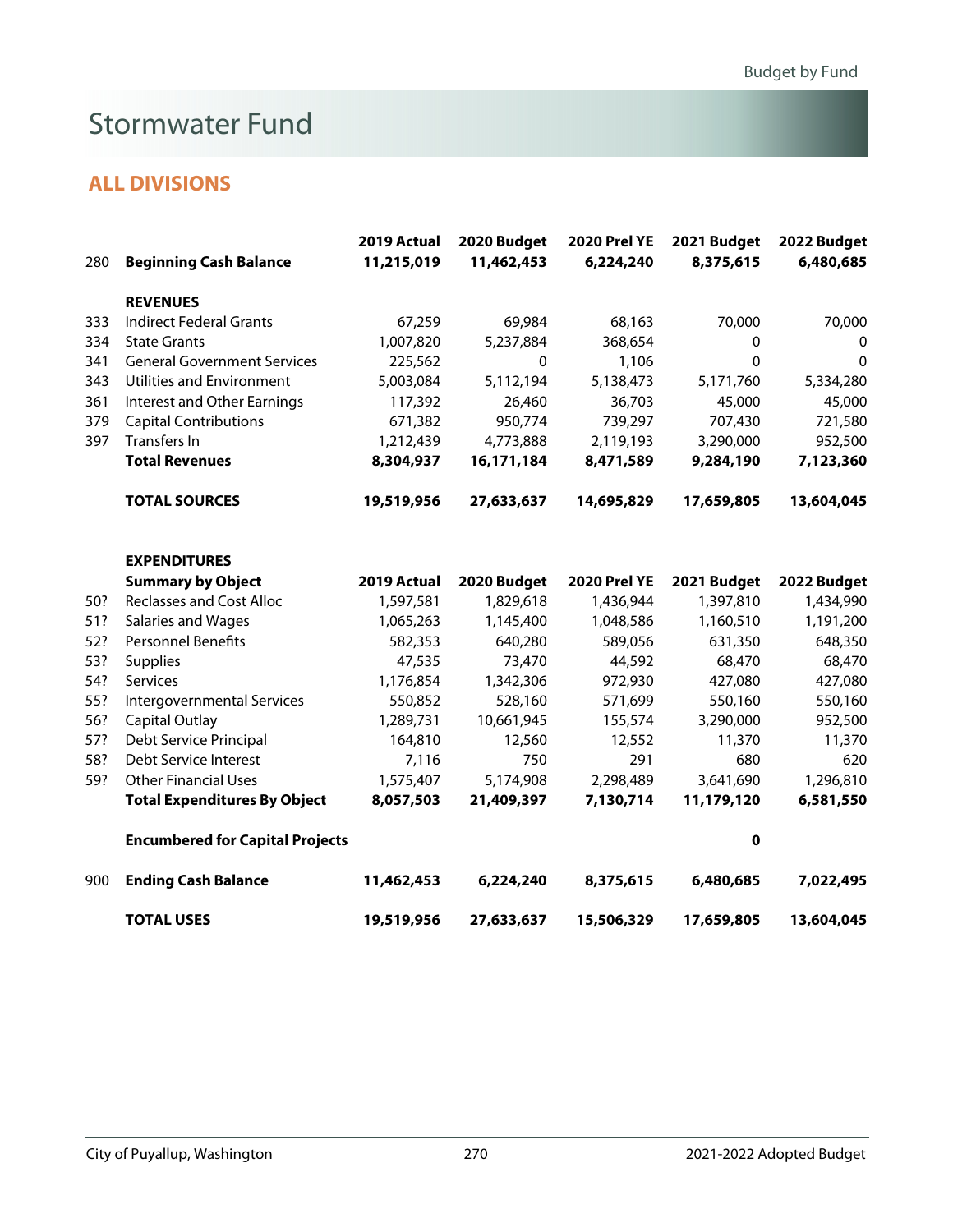# Stormwater Fund

### **CAPITAL PROJECTS**

| <b>REVENUES</b>                      | 2019 Actual | 2020 Budget | <b>2020 Prel YE</b> | 2021 Budget | 2022 Budget |
|--------------------------------------|-------------|-------------|---------------------|-------------|-------------|
| <b>Direct Federal Grants</b>         | 0           | 1,621,000   | 810,500             | 0           |             |
| <b>State Grants</b>                  | 1,007,820   | 5,237,884   | 368,654             | 0           | 0           |
| <b>General Government Services</b>   | 223,721     | 0           | 0                   | 0           | 0           |
| <b>Capital Contributions</b>         | 0           | 49,200      | 0                   | 0           | 0           |
| Transfers In                         | 1,159,349   | 4,712,987   | 926,100             | 3,290,000   | 952,500     |
| <b>Total Revenues</b>                | 2,390,889   | 11,621,071  | 2,105,253           | 3,290,000   | 952,500     |
| <b>PROJECT EXPENDITURES</b>          | 2019 Actual | 2020 Budget | <b>2020 Prel YE</b> | 2021 Budget | 2022 Budget |
| E. Main - Deer Creek                 | 0           | 673,419     | 0                   | 0           |             |
| Rate Analysis-Storm                  | 0           | 120,000     | 0                   | 0           | 0           |
| Puy Contrib/Usace/Gl Study           | 34,550      | 25,450      | 0                   | 0           | 0           |
| Meeker Cr Channel Restoration        | 826         | 45,844      | 9,000               | 0           | 0           |
| <b>Wapato Creek Diversion Repair</b> | 0           | 96,882      | 0                   | 0           | 0           |
| <b>Toscanos Storm Repair</b>         | 0           | 55,828      | 1,591               | 0           | 0           |
| 12th Ave SE-Prop Adj Flaherty        | 1,034       | 104,706     | 0                   | 0           | 0           |
| Clarks Creek Elodea Mgmt             | 224,257     | 230,000     | 121,553             | 150,000     | 150,000     |
| 39th Ave SW;11th to 17th Const       | 0           | 379,238     | 379,237             | 0           | 0           |
| System Improvements Storm            | 147,269     | 248,031     | 27,735              | 250,000     | 250,000     |
| 15th St NW/SW;4th SW-Stewart         | 65,342      | 0           | 0                   | 0           | 0           |
| LID Incentive Program                | 71,016      | 163,000     | 153,094             | 0           | 0           |
| LID Retrofit Program                 | 0           | 19,106      | 0                   | 0           | 0           |
| Impl Puy River Fecal Tmdl            | 0           | 50,000      | 0                   | 0           | 0           |
| Impl Req Fecal Tmdl                  | 0           | 100,000     | 0                   | 0           | 0           |
| Impl Req Disslv Oxygen Tmdl          | 0           | 324,291     | 54,640              | 0           | 0           |
| Monitoring Sites (Four)              | 5,449       | 0           | 0                   | 0           | 0           |
| Shaw Rd; 23rd to Manorwood           | 26,367      | 0           | 0                   | 0           | 0           |
| Shaw Rd; 12th to 23rd                | 0           | 42,756      | 0                   | 0           | 0           |
| Horsley Property House Demo          | 370,155     | 0           | 0                   | 0           | $\pmb{0}$   |
| Upper CC Channel Stabilization       | 26,893      | 77,426      | 4,800               | 0           | $\pmb{0}$   |
| WSU Frontage Impvmts Phase 1         | 974,015     | 137,185     | 77,184              | 0           | $\pmb{0}$   |
| 9th Ave SW; Meridian 5th St SW       | 48,725      | 6,098       | 175                 | 0           | $\pmb{0}$   |
| Silver Creek Chan Stab Up Pr08       | 0           | 100,000     | 0                   | 0           | 0           |
| WSU Frontage Impvmts Phase 4A        | 136,763     | 1,567,499   | 84,816              | 0           | 0           |
| WSU Frontage Impvmts Phase 4B        | 140,433     | 2,167,513   | 71,518              | 0           | 0           |
| Meeker Cr S Pump Sta Upgrades        | 4,893       | 0           | 0                   | 0           | 0           |
| <b>Corp Yards Decant Facility</b>    | 102,553     | 1,713,380   | 226,379             | 0           | 0           |
| Clark's Creek Sediment Removal       | 5,280       | 74,720      | 39,621              | 0           | 0           |
| City-Wide Storm Pond Fencing         | 0           | 20,000      | 0                   | 20,000      | 20,000      |
| 27th ST SE Culvert Repairs           | 0           | 300,000     | 847                 | 0           | 0           |
| 23rd Ave SE (Meridian-9Th)           | 0           | 150,000     | 0                   | 0           | 0           |
| 11th ST SW Meeker Creek Culvert      | 0           | 1,004,700   | 42,561              | 0           | 0           |
| Operational Radio Replacement        | 0           | 3,000       | 0                   | 0           | 0           |
| ST 4th St Storm Extension            | 0           | 1,621,000   | 810,500             | 2,830,000   | 532,500     |
| 19th Ave SE Culvert Modifica         | 0           | 0           | 0                   | 40,000      | O           |
| Shaw & 23rd Intersection Impr        | 5,070       | 0           | 0                   | 0           | 0           |
| <b>Total Project Expenditures</b>    | 2,390,889   | 11,621,072  | 2,105,253           | 3,290,000   | 952,500     |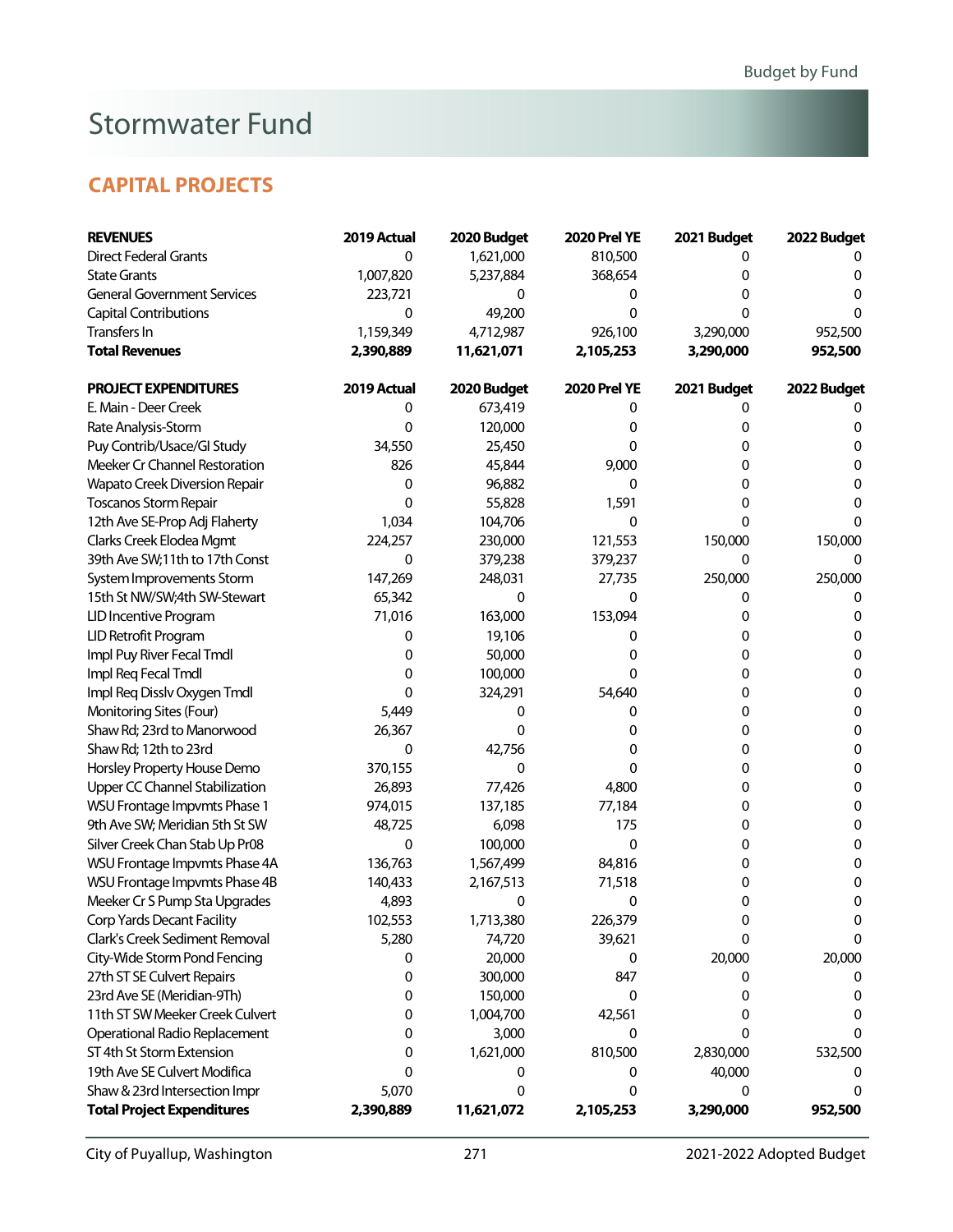# Pioneer Park Pavilion Fund

### **FUND DESCRIPTION**

This Fund accounts for the operating of the City's Pioneer Park Pavilion building. The building is divided into two spaces. The pavilion portion of the building (10,100 square feet) is used for wedding receptions, reunions, and other contracted events. The leased portion of the building (1,808 square feet) is a restaurant. The goal is that both buildings are completely funded by user charges. Activities of the fund include administration, billing and collections, operations, maintenance, repairs, construction and debt service. The construction was funded by debt proceeds and related debt service was paid from designated revenues of the Motel Tax Fund and lease revenue.

### **FUND COMMENTS**

The Pavilion serves as home to the Puyallup Farmer's Market, the NW Sinfonietta and many city sponsored community events, and as a rental facility for large group functions such as: weddings, receptions, staff trainings, birthday parties, auctions, memorial services, and craft fairs. Community events include the Holiday Market, Memorial Day Ceremony, Veteran's Day Ceremony, the Puyallup Fair Wrangler's Breakfast and the Daffodil Princess Promenade.

2020 activities have been severely limited, due to the response to the COVID-19 pandemic. As a result, the fund shows significant revenue losses for the year and will receive a transfer from the General Fund to maintain a positive cash balance.

The 2021-22 adopted budget reflects the cost of ongoing operations. Overall, the facility continues to move toward self-supporting status.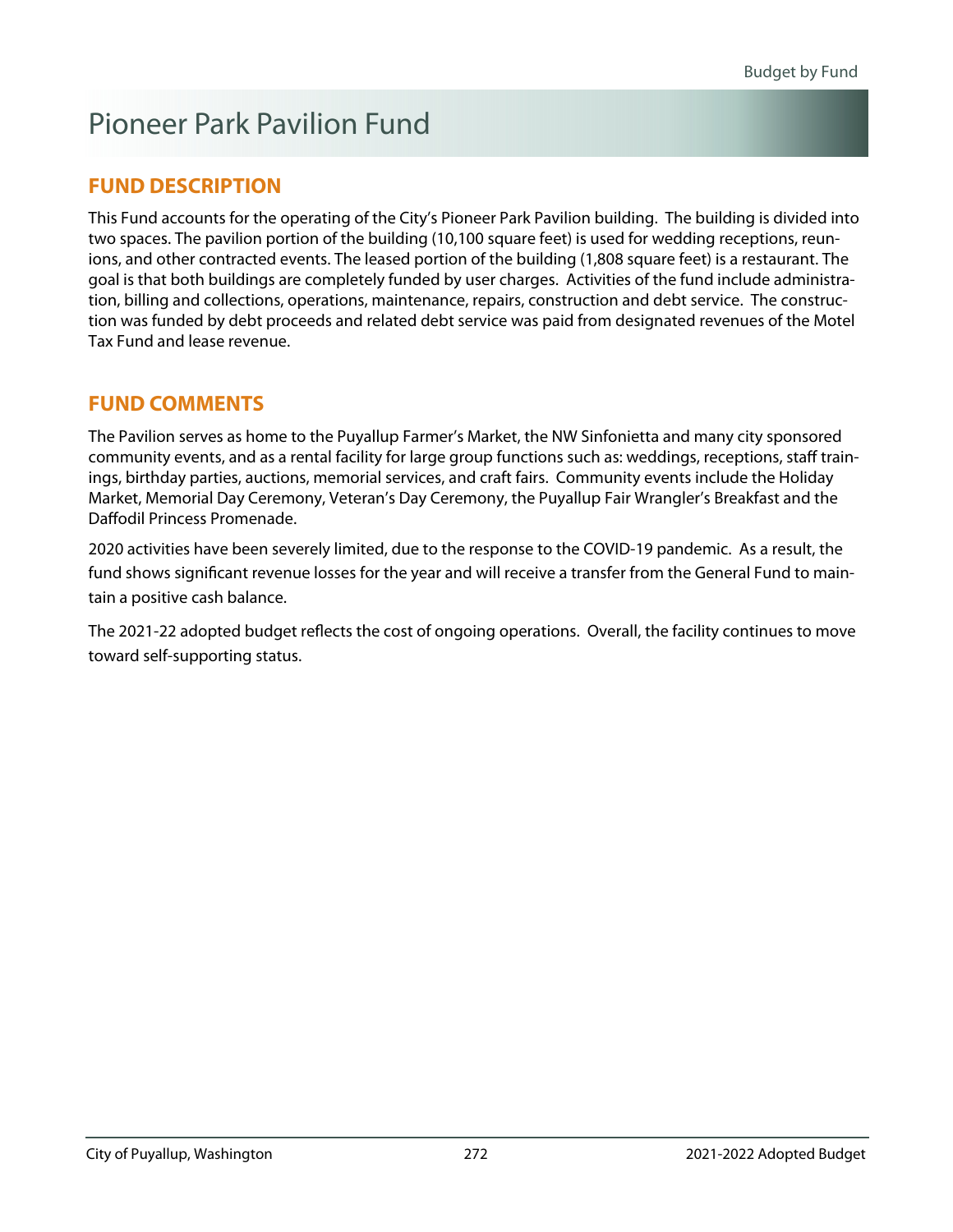# Pioneer Park Pavilion Fund

| 280 | <b>Beginning Cash Balance</b>       | 2019 Actual<br>177,774 | 2020 Budget<br>175,767 | <b>2020 Prel YE</b><br>95,158 | 2021 Budget<br>88,777 | 2022 Budget<br>22,987 |
|-----|-------------------------------------|------------------------|------------------------|-------------------------------|-----------------------|-----------------------|
|     | <b>REVENUES</b>                     |                        |                        |                               |                       |                       |
| 347 | <b>Culture and Recreation Svcs</b>  | 61                     | $\Omega$               | $\mathbf 0$                   | $\mathbf{0}$          | $\mathbf 0$           |
| 361 | Interest and Other Earnings         | 2,825                  | 270                    | 599                           | 750                   | 750                   |
| 362 | <b>Rents Leases and Concessions</b> | 329,085                | 274,310                | 54,549                        | 284,000               | 284,000               |
| 367 | <b>Contr Donations Private</b>      | 0                      | $\mathbf{0}$           | 4,933                         | 0                     | 0                     |
| 369 | Other                               | 4,500                  | 3,750                  | 4,500                         | 4,500                 | 4,500                 |
| 397 | <b>Transfers In</b>                 | 0                      | 0                      | 137,580                       | $\Omega$              | 0                     |
|     | <b>Total Revenues</b>               | 336,472                | 278,330                | 202,161                       | 289,250               | 289,250               |
|     | <b>TOTAL SOURCES</b>                | 514,246                | 454,097                | 297,319                       | 378,027               | 312,237               |
|     | <b>EXPENDITURES</b>                 |                        |                        |                               |                       |                       |
|     | <b>Summary by Object</b>            | 2019 Actual            | 2020 Budget            | <b>2020 Prel YE</b>           | 2021 Budget           | 2022 Budget           |
| 50? | <b>Reclasses and Cost Alloc</b>     | 19,819                 | 23,242                 | 11,432                        | 21,660                | 21,600                |
| 51? | <b>Salaries and Wages</b>           | 102,337                | 104,940                | 42,528                        | 105,660               | 106,470               |
| 52? | <b>Personnel Benefits</b>           | 36,460                 | 44,270                 | 21,137                        | 43,690                | 44,340                |
| 53? | <b>Supplies</b>                     | 9,642                  | 14,300                 | 1,982                         | 14,300                | 14,300                |
| 54? | Services                            | 44,290                 | 47,790                 | 17,467                        | 47,790                | 47,790                |
| 55? | Intergovernmental Services          | 4,442                  | 3,270                  | 308                           | 3,270                 | 3,270                 |
| 59? | <b>Other Financial Uses</b>         | 121,489                | 121,127                | 113,688                       | 118,670               | 119,690               |
|     | <b>Total Expenditures By Object</b> | 338,479                | 358,939                | 208,542                       | 355,040               | 357,460               |
| 900 | <b>Ending Cash Balance</b>          | 175,767                | 95,158                 | 88,777                        | 22,987                | (45, 223)             |
|     | <b>TOTAL USES</b>                   | 514,246                | 454,097                | 297,319                       | 378,027               | 312,237               |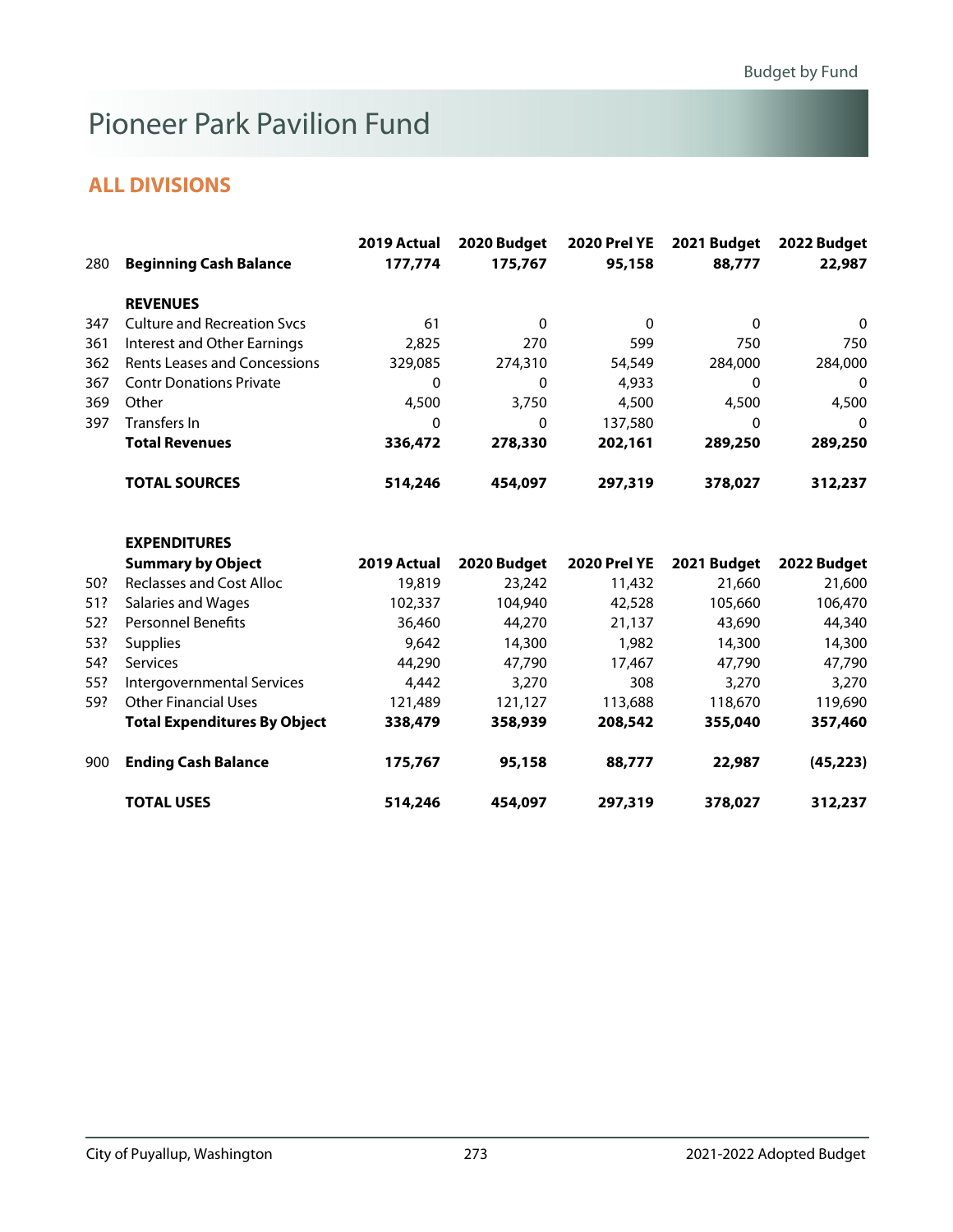<span id="page-60-0"></span>Internal Service Funds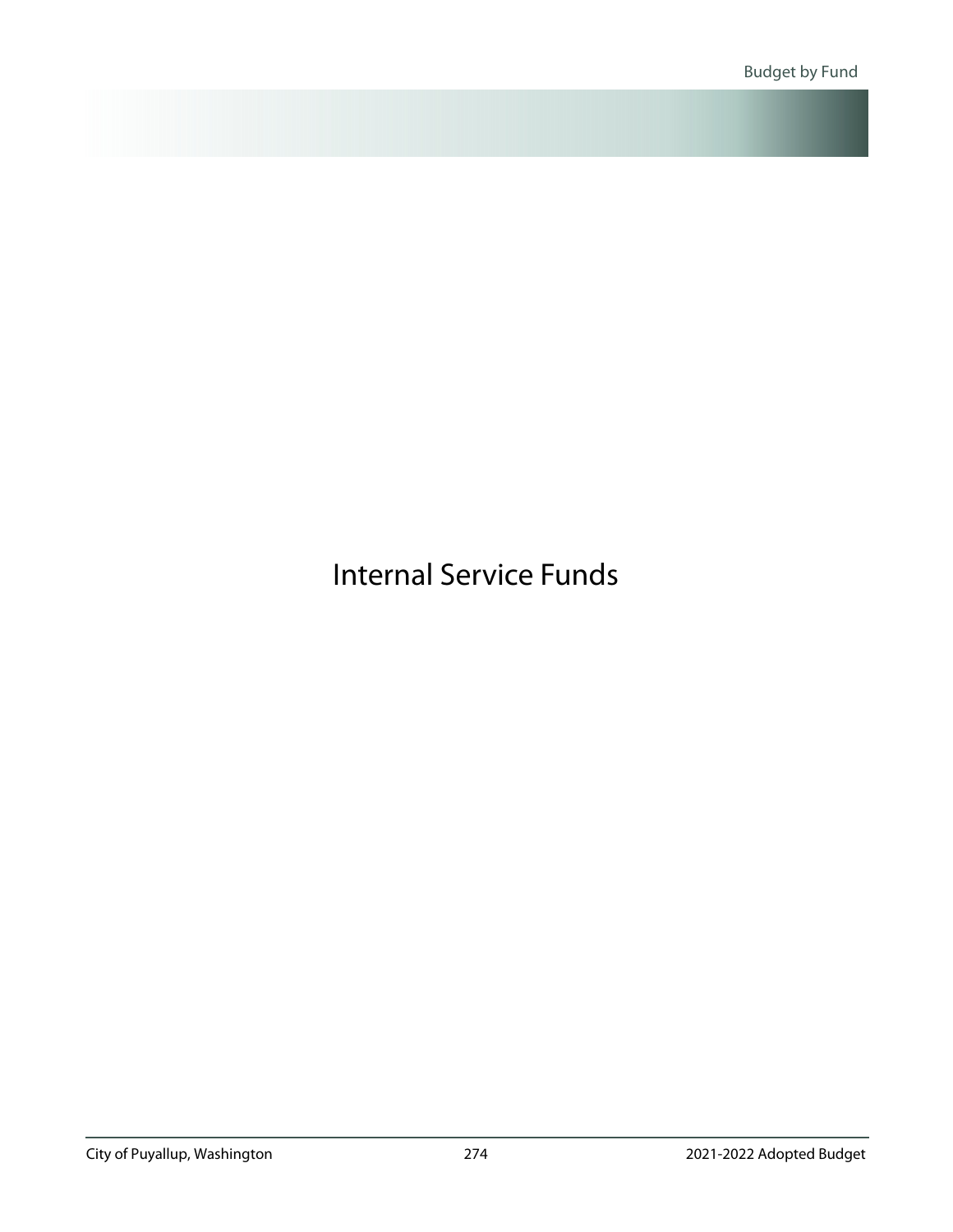# Equipment Rental and Replacement Fund

#### **FUND DESCRIPTION**

Accounts for the costs of maintaining and replacing City vehicles and auxiliary equipment. Assessments are paid by City departments based on the number and types of vehicles and equipment used.

#### **FUND COMMENTS**

The 2021-22 adopted budget reflects the cost of ongoing operations and vehicle replacement program. It a capital budget of \$1.7 million for vehicle replacements per the 10-year replacement schedule.

|     |                                        | 2019 Actual | 2020 Budget | <b>2020 Prel YE</b> | 2021 Budget  | 2022 Budget  |
|-----|----------------------------------------|-------------|-------------|---------------------|--------------|--------------|
| 280 | <b>Beginning Cash Balance</b>          | 1,994,395   | 2,316,204   | 2,128,183           | 1,500,714    | 1,321,564    |
|     | <b>REVENUES</b>                        |             |             |                     |              |              |
| 333 | <b>Indirect Federal Grants</b>         | $\Omega$    | $\Omega$    | 1,380               | 0            | 0            |
| 348 | <b>Internal Svc Sales</b>              | 1,550,858   | 1,736,660   | 1,463,196           | 1,575,000    | 1,575,000    |
| 361 | <b>Interest and Other Earnings</b>     | 47,892      | 6,180       | 12,991              | 12,500       | 12,500       |
| 365 | Internal Svc Fund Misc                 | 1,085,330   | 1,147,360   | $\mathbf{0}$        | 803,290      | 803,290      |
| 369 | Other                                  | 880         | 0           | 0                   | $\mathbf 0$  | 0            |
| 395 | <b>Disposition Capital Assets</b>      | 46,080      | 14,320      | 33,760              | 0            | $\mathbf 0$  |
| 397 | Transfers In                           | 395,000     | $\Omega$    | $\mathbf 0$         | $\mathbf{0}$ | $\mathbf{0}$ |
|     | <b>Total Revenues</b>                  | 3,126,040   | 2,904,520   | 1,511,327           | 2,390,790    | 2,390,790    |
|     | <b>TOTAL SOURCES</b>                   | 5,120,435   | 5,220,724   | 3,639,510           | 3,891,504    | 3,712,354    |
|     | <b>EXPENDITURES</b>                    |             |             |                     |              |              |
|     | <b>Summary by Object</b>               | 2019 Actual | 2020 Budget | <b>2020 Prel YE</b> | 2021 Budget  | 2022 Budget  |
| 50? | <b>Reclasses and Cost Alloc</b>        | 152,231     | 110,015     | 126,053             | 142,160      | 142,150      |
| 51? | Salaries and Wages                     | 364,732     | 358,400     | 354,649             | 377,010      | 386,040      |
| 52? | <b>Personnel Benefits</b>              | 214,516     | 231,290     | 226,261             | 234,150      | 240,280      |
| 53? | <b>Supplies</b>                        | 583,838     | 697,400     | 457,048             | 614,860      | 614,860      |
| 54? | <b>Services</b>                        | 177,692     | 152,490     | 207,608             | 166,910      | 166,910      |
| 56? | <b>Capital Outlay</b>                  | 1,130,639   | 1,368,000   | 681,838             | 864,000      | 864,000      |
| 57? | Debt Service Principal                 | 8,370       | 0           | 0                   | 0            | 0            |
| 58? | Debt Service Interest                  | 377         | 0           | 3                   | $\mathbf 0$  | $\mathbf 0$  |
| 59? | <b>Other Financial Uses</b>            | 171,838     | 174,946     | 85,337              | 170,850      | 167,500      |
|     | <b>Total Expenditures By Object</b>    | 2,804,231   | 3,092,541   | 2,138,796           | 2,569,940    | 2,581,740    |
|     | <b>Encumbered for Capital Projects</b> |             |             |                     | 0            |              |
| 900 | <b>Ending Cash Balance</b>             | 2,316,204   | 2,128,183   | 1,500,714           | 1,321,564    | 1,130,614    |
|     | <b>TOTAL USES</b>                      | 5,120,435   | 5,220,724   | 3,639,510           | 3,891,504    | 3,712,354    |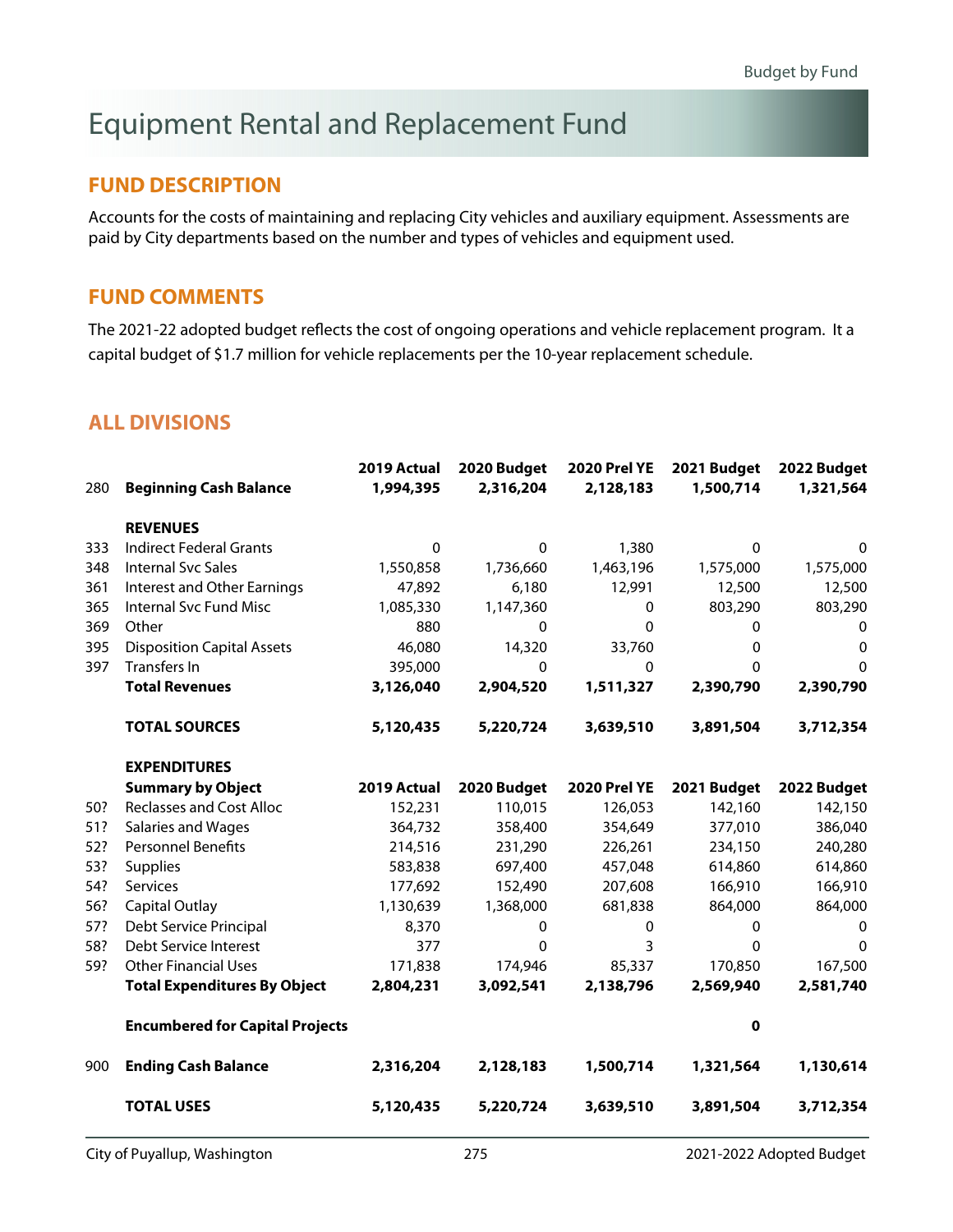### Insurance Fund

### **FUND DESCRIPTION**

The Insurance Fund accounts for liability and property insurance, and unemployment and workers' compensation (L&I) claims. This Fund pays for the related premiums, claims, and deductibles. Assessments are made to other City Funds based on the number of worked hours, which is the same method upon which the premiums are calculated. If actual expenditures are less than departmental assessments, the difference remains in the Fund to build a reserve.

|     |                                     | 2019 Actual  | 2020 Budget  | <b>2020 Prel YE</b> | 2021 Budget | 2022 Budget |
|-----|-------------------------------------|--------------|--------------|---------------------|-------------|-------------|
| 280 | <b>Beginning Cash Balance</b>       | 1,143,813    | 1,233,934    | 1,262,136           | 1,252,912   | 1,305,452   |
|     | <b>REVENUES</b>                     |              |              |                     |             |             |
| 333 | <b>Indirect Federal Grants</b>      | $\mathbf{0}$ | $\Omega$     | 32,368              | $\mathbf 0$ | 0           |
| 361 | Interest and Other Earnings         | 36,577       | 4,640        | 11,211              | 10,500      | 10,500      |
| 365 | <b>Internal Svc Fund Misc</b>       | 1,318,400    | 1,459,000    | 1,459,000           | 1,619,000   | 1,668,000   |
| 366 | Interfund Interdept Misc            | 72,100       | 74,000       | 74,000              | 74,000      | 74,000      |
| 367 | <b>Contr Donations Private</b>      | 0            | $\mathbf{0}$ | 1,500               | 0           | 0           |
| 369 | Other                               | 746,462      | 650,000      | 682,557             | 650,000     | 650,000     |
|     | <b>Total Revenues</b>               | 2,173,539    | 2,187,640    | 2,260,637           | 2,353,500   | 2,402,500   |
|     | <b>TOTAL SOURCES</b>                | 3,317,352    | 3,421,574    | 3,522,773           | 3,606,412   | 3,707,952   |
|     | <b>EXPENDITURES</b>                 |              |              |                     |             |             |
|     | <b>Summary by Object</b>            | 2019 Actual  | 2020 Budget  | <b>2020 Prel YE</b> | 2021 Budget | 2022 Budget |
| 50? | <b>Reclasses and Cost Alloc</b>     | 110,286      | 121,224      | 125,515             | 120,800     | 122,580     |
| 51? | Salaries and Wages                  | 77,796       | 79,740       | 79,752              | 81,180      | 82,800      |
| 52? | <b>Personnel Benefits</b>           | 293,781      | 48,010       | 383,389             | 48,770      | 50,030      |
| 53? | <b>Supplies</b>                     | 13,142       | 7,820        | 1,232               | 7,820       | 7,820       |
| 54? | Services                            | 1,570,343    | 1,888,794    | 1,662,931           | 2,027,770   | 2,076,770   |
| 59? | <b>Other Financial Uses</b>         | 18,071       | 13,850       | 17,042              | 14,620      | 14,620      |
|     | <b>Total Expenditures By Object</b> | 2,083,418    | 2,159,438    | 2,269,861           | 2,300,960   | 2,354,620   |
| 900 | <b>Ending Cash Balance</b>          | 1,233,934    | 1,262,136    | 1,252,912           | 1,305,452   | 1,353,332   |
|     | <b>TOTAL USES</b>                   | 3,317,352    | 3,421,574    | 3,522,773           | 3,606,412   | 3,707,952   |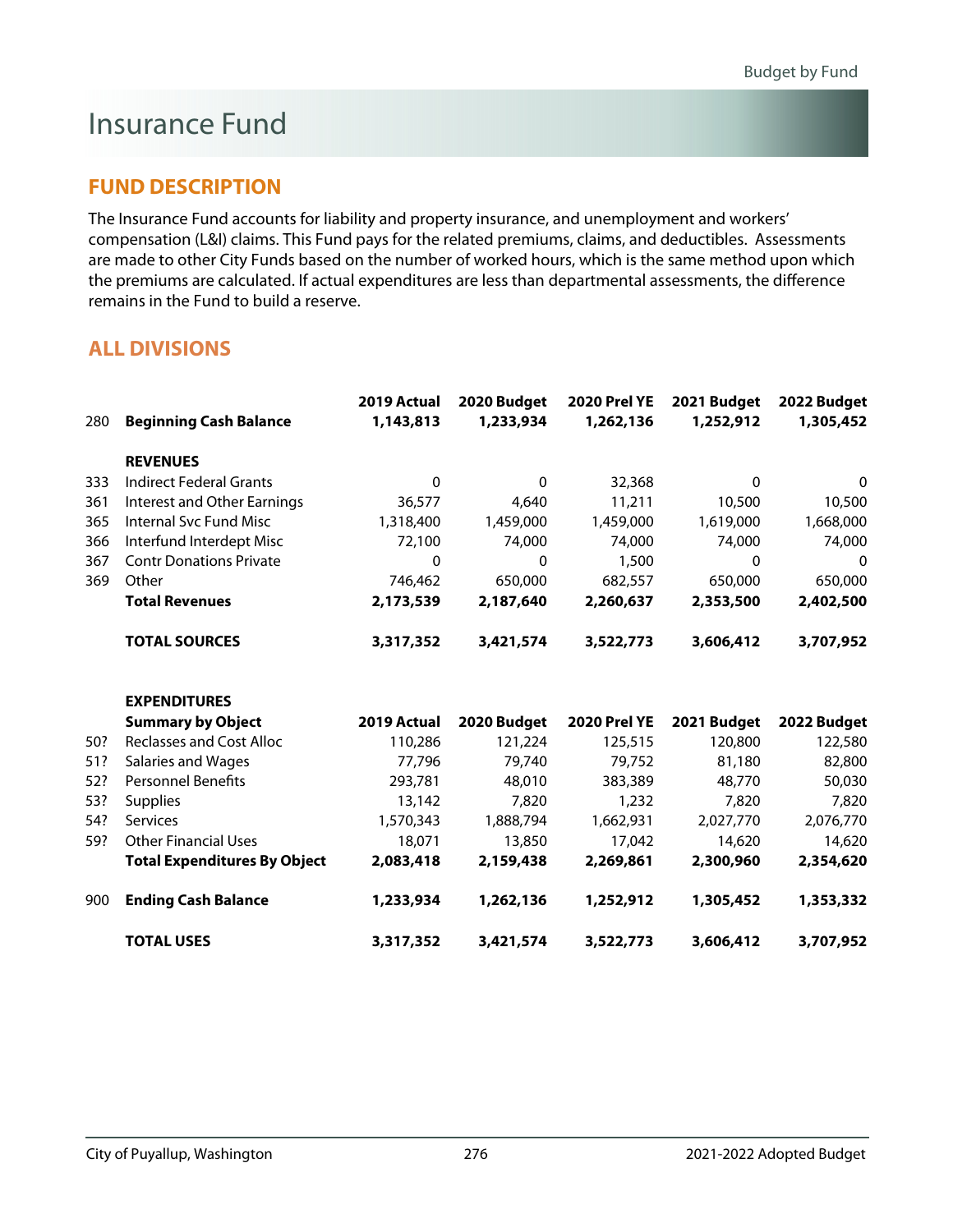# Information Technology and Communications Fund

#### **FUND DESCRIPTION**

This fund accounts for the technology & communications needs of the City. Assessments made to departments are largely based on the number computers and laptops used, with some exceptions for department specific items.

The 2021-2022 adopted budget reflects the cost of ongoing operations, including baseline adjustments for the increasing cost of software support.

| 280 | <b>Beginning Cash Balance</b>          | 2019 Actual<br>2,059,691 | 2020 Budget<br>2,276,886 | <b>2020 Prel YE</b><br>1,256,413 | 2021 Budget<br>908,482 | 2022 Budget<br>495,922 |
|-----|----------------------------------------|--------------------------|--------------------------|----------------------------------|------------------------|------------------------|
|     | <b>REVENUES</b>                        |                          |                          |                                  |                        |                        |
| 334 | <b>State Grants</b>                    | 6,690                    | 0                        | 0                                | 0                      | 0                      |
| 337 | <b>Interlocal Grants</b>               | 164,430                  | $\Omega$                 | 197,028                          | 0                      | 0                      |
| 338 | Intergovernmental Services             | 125,670                  | 60,810                   | 161,333                          | 198,000                | 198,000                |
| 341 | <b>General Government Services</b>     | 90                       | 1,690                    | 1,263                            | $\Omega$               | 0                      |
| 348 | <b>Internal Svc Sales</b>              | 3,416,200                | 3,106,710                | 3,234,825                        | 3,411,100              | 3,091,080              |
| 361 | <b>Interest and Other Earnings</b>     | 25,933                   | 3,820                    | 6,564                            | 39,000                 | 39,000                 |
| 365 | Internal Svc Fund Misc                 | 392,280                  | 407,100                  | $\mathbf 0$                      | 190,060                | 190,060                |
| 397 | Transfers In                           | 345,044                  | 1,653,151                | 732,040                          | 0                      | 0                      |
|     | <b>Total Revenues</b>                  | 4,476,337                | 5,233,281                | 4,333,053                        | 3,838,160              | 3,518,140              |
|     | <b>TOTAL SOURCES</b>                   | 6,536,029                | 7,510,167                | 5,589,466                        | 4,746,642              | 4,014,062              |
|     | <b>EXPENDITURES</b>                    |                          |                          |                                  |                        |                        |
|     | <b>Summary by Object</b>               | 2019 Actual              | 2020 Budget              | <b>2020 Prel YE</b>              | 2021 Budget            | 2022 Budget            |
| 50? | <b>Reclasses and Cost Alloc</b>        | 191,100                  | 207,728                  | 209,121                          | 201,510                | 202,890                |
| 51? | Salaries and Wages                     | 614,027                  | 748,490                  | 724,209                          | 740,110                | 767,530                |
| 52? | Personnel Benefits                     | 321,718                  | 388,840                  | 365,171                          | 399,510                | 412,150                |
| 53? | Supplies                               | 538,154                  | 374,510                  | 268,393                          | 361,770                | 361,770                |
| 54? | Services                               | 1,781,685                | 1,898,380                | 2,223,068                        | 2,013,990              | 2,013,990              |
| 55? | Intergovernmental Services             | 66,022                   | 78,110                   | 121,508                          | 16,000                 | 16,000                 |
| 56? | Capital Outlay                         | 82,973                   | 1,089,591                | 6,514                            | 70,000                 | 70,000                 |
| 57? | Debt Service Principal                 | 293,220                  | 298,650                  | 298,650                          | 298,650                | $\Omega$               |
| 58? | Debt Service Interest                  | 44,698                   | 38,940                   | 38,942                           | 38,940                 | 17,670                 |
| 59? | <b>Other Financial Uses</b>            | 325,546                  | 1,130,515                | 425,407                          | 110,240                | 110,720                |
|     | <b>Total Expenditures By Object</b>    | 4,259,143                | 6,253,754                | 4,680,984                        | 4,250,720              | 3,972,720              |
|     | <b>Encumbered for Capital Projects</b> |                          |                          |                                  | $\mathbf 0$            |                        |
| 900 | <b>Ending Cash Balance</b>             | 2,276,886                | 1,256,413                | 908,482                          | 495,922                | 41,342                 |
|     | <b>TOTAL USES</b>                      | 6,536,029                | 7,510,167                | 5,589,466                        | 4,746,642              | 4,014,062              |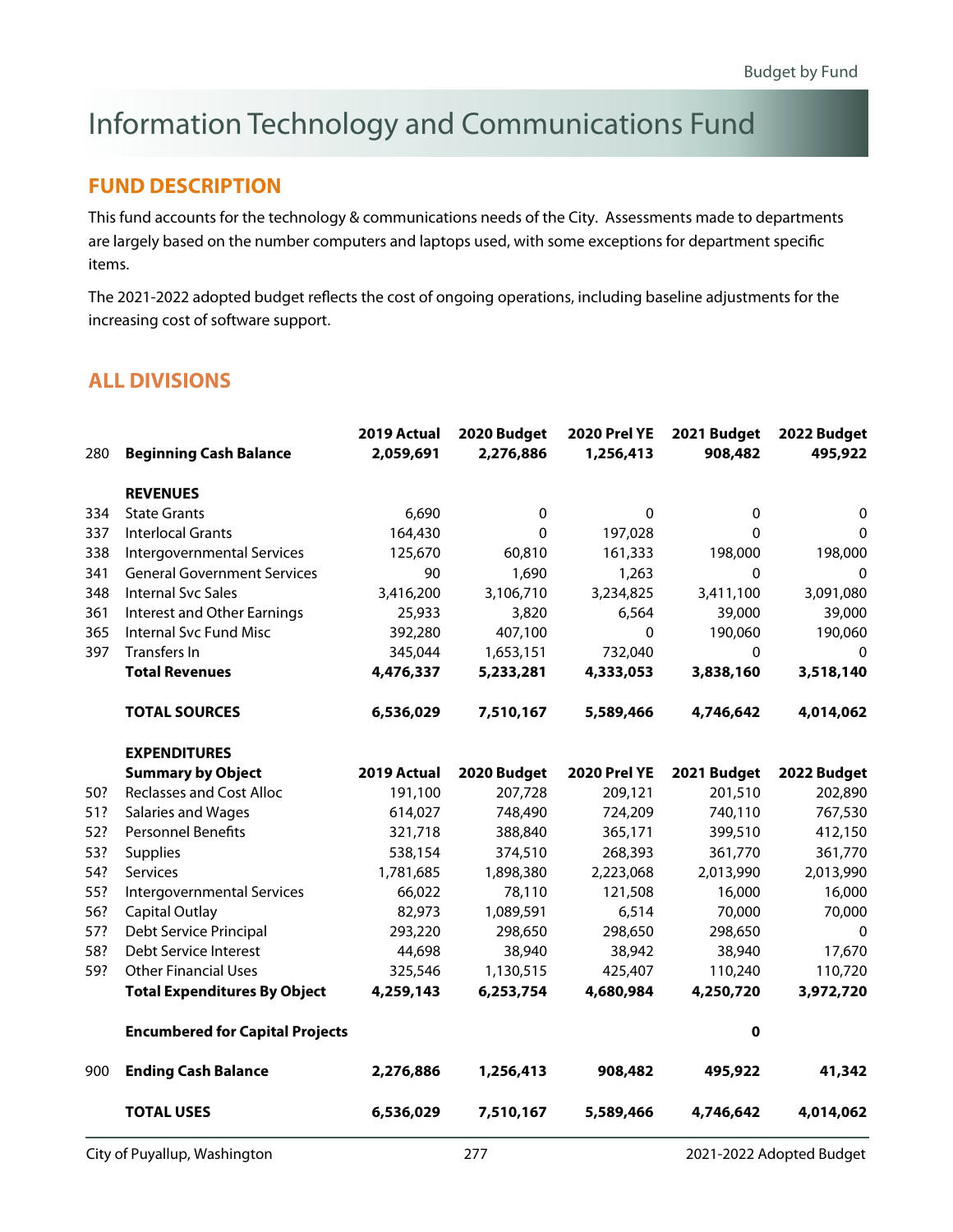# Information Technology and Communications Fund

### **CAPITAL PROJECTS**

| <b>REVENUES</b>                          | 2019 Actual | 2020 Budget | <b>2020 Prel YE</b> | 2021 Budget | 2022 Budget |
|------------------------------------------|-------------|-------------|---------------------|-------------|-------------|
| <b>Transfers In-IT Services Projects</b> | 219,601     | 1,019,591   | 324,616             |             | O           |
| <b>Total Revenues</b>                    | 219,601     | 1,019,591   | 324,616             | o           | 0           |
| <b>PROJECT EXPENDITURES</b>              | 2019 Actual | 2020 Budget | <b>2020 Prel YE</b> | 2021 Budget | 2022 Budget |
| <b>IFAS Upgrade</b>                      | 2,880       | 67,501      | O                   |             | 0           |
| <b>Fiber Optic Network</b>               | 3,000       | 264,292     | 8,489               |             | 0           |
| Security Strategic Plan                  | 123,088     |             |                     |             | 0           |
| <b>Cloud Migration</b>                   |             | 32,308      | 0                   |             | 0           |
| Video Arraign System                     | O           | 6,123       | 0                   |             | 0           |
| <b>OCourts</b>                           | 74,879      |             |                     |             | 0           |
| <b>ArcGIS Project</b>                    | 15,754      | 33,367      | 8,704               |             | 0           |
| Permit System & Implementation           | 0           | 616,000     | 307,423             |             | 0           |
| <b>Total IT Services Projects</b>        | 219,601     | 1,019,591   | 324,616             |             | 0           |
| <b>Total Project Expenditures</b>        | 219,601     | 1,019,591   | 324,616             | 0           | 0           |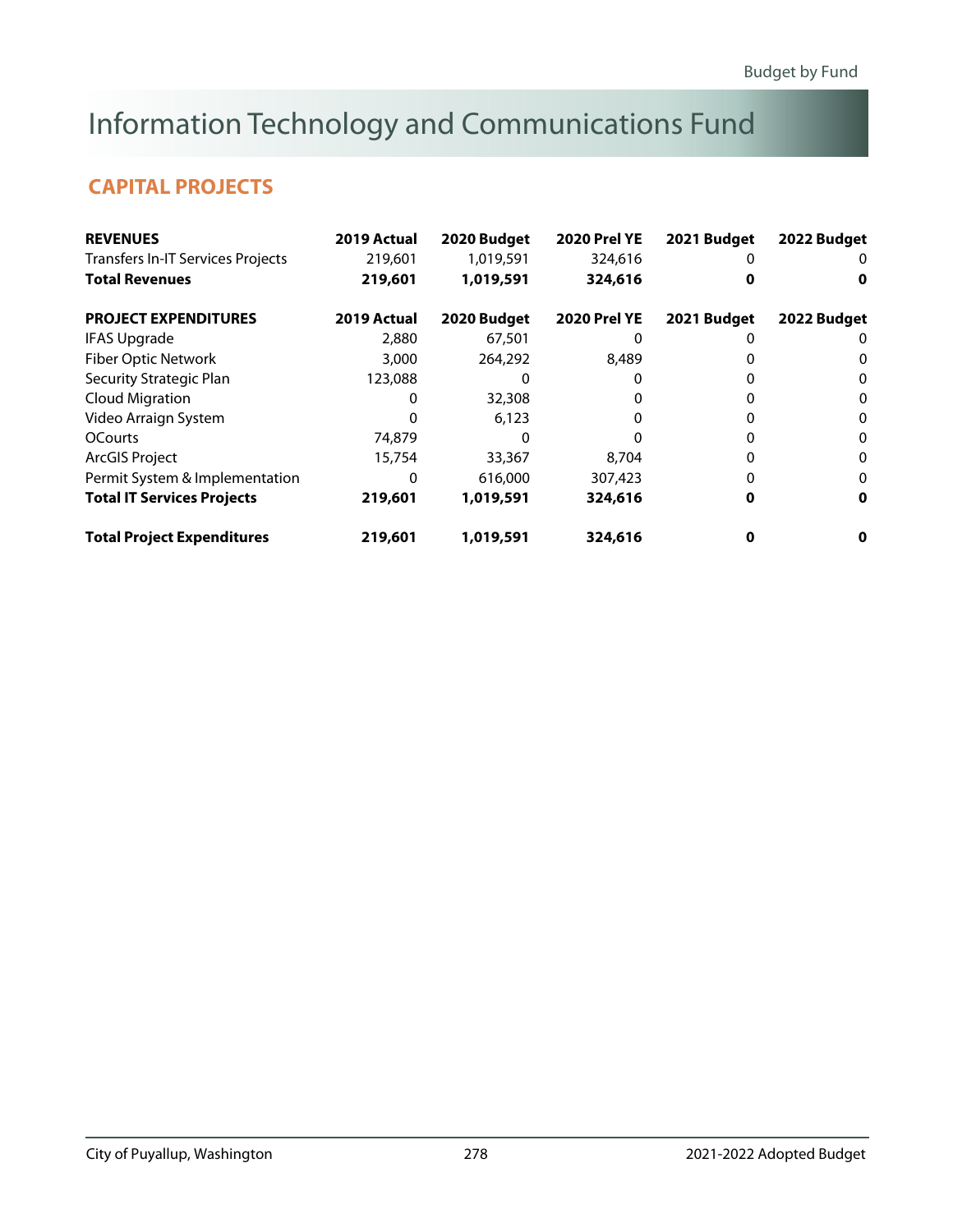# Healthcare Fund

### **FUND DESCRIPTION**

The City became self-insured (with stop loss) for medical, dental and vision benefits January 1, 2006. This Fund pays for the related claims, stop loss premiums, and administrative costs for these benefits. Actuaries help to establish rates for employees and dependents. These rates then become the assessments made to all city departments and funds. If actual expenditures are less than departmental assessments, the difference remains in the Fund to build a reserve.

### **FUND COMMENTS**

An actuarial assessment of the fund indicates that current 2020 rates are sufficient for 2021. A strong indicator is that the fund continues to have sufficient reserves to cover four to six months of claims paid. A tentative 3% increase is included for 2022, which will be re-evaluated during the mid-biennium review.

Historically, premiums were increased by 5% in 2012 - 2017, 3% in 2018 & 2019, and 5% in 2020.

|                                     | 2019 Actual | 2020 Budget  | <b>2020 Prel YE</b> | 2021 Budget | 2022 Budget |
|-------------------------------------|-------------|--------------|---------------------|-------------|-------------|
| <b>Beginning Cash Balance</b>       | 4,705,243   | 4,583,747    | 4,149,905           | 4,361,920   | 4,184,310   |
| <b>REVENUES</b>                     |             |              |                     |             |             |
| Interest and Other Earnings         | 101,867     | 13,090       | 28,243              | 25,000      | 25,000      |
| Other                               | 7,920,212   | 8,081,250    | 8,298,029           | 8,329,550   | 8,579,440   |
| <b>Total Revenues</b>               | 8,022,079   | 8,094,340    | 8,326,272           | 8,354,550   | 8,604,440   |
| <b>TOTAL SOURCES</b>                | 12,727,321  | 12,678,087   | 12,476,177          | 12,716,470  | 12,788,750  |
| <b>EXPENDITURES</b>                 |             |              |                     |             |             |
| <b>Summary by Object</b>            | 2019 Actual | 2020 Budget  | <b>2020 Prel YE</b> | 2021 Budget | 2022 Budget |
| <b>Reclasses and Cost Alloc</b>     | 539,732     | 639,672      | 551,027             | 643,650     | 644,610     |
| <b>Personnel Benefits</b>           | 6,650,038   | 6,484,630    | 6,526,688           | 6,484,630   | 6,484,630   |
| Supplies                            | 2,357       | 42,160       | 2,762               | 42,160      | 42,160      |
| Services                            | 947,561     | 1,361,720    | 1,031,623           | 1,361,720   | 1,361,720   |
| Intergovernmental Services          | 3,886       | $\mathbf{0}$ | 2,156               | $\Omega$    | $\Omega$    |
| <b>Total Expenditures By Object</b> | 8,143,574   | 8,528,182    | 8,114,256           | 8,532,160   | 8,533,120   |
| <b>Ending Cash Balance</b>          | 4,583,747   | 4,149,905    | 4,361,920           | 4,184,310   | 4,255,630   |
| <b>TOTAL USES</b>                   | 12,727,321  | 12,678,087   | 12,476,177          | 12,716,470  | 12,788,750  |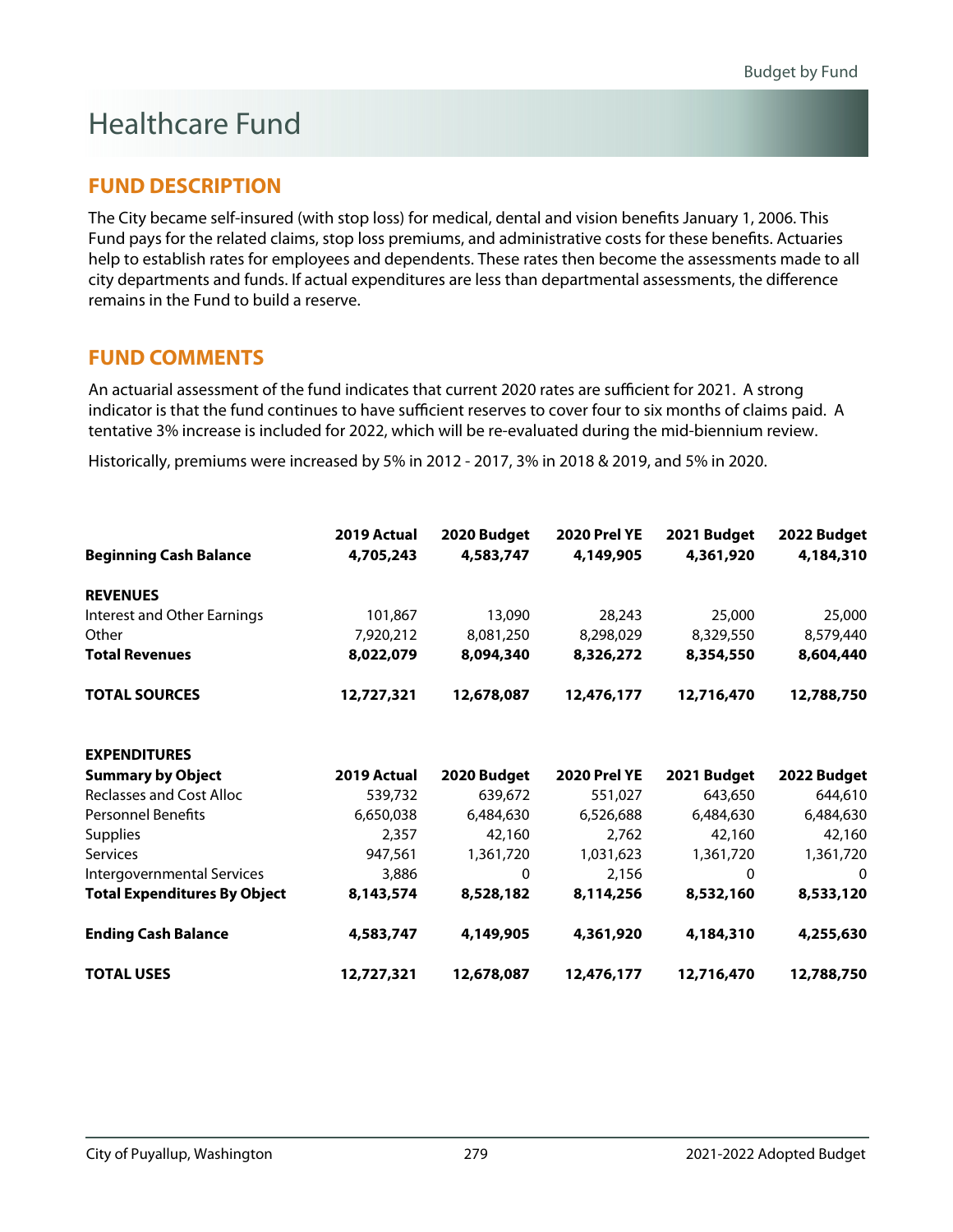# Facility Maintenance Fund

### **FUND DESCRIPTION**

Facility maintenance and custodial staff are accounted for in this internal service fund established in 2011. The fund was established to improve accounting and reporting, and to begin providing for long-term, systematic repair and replacement of mechanical equipment and physical plant assets located in City buildings and facilities.

### **FUND COMMENTS**

In 2020, Facilities was moved from Public Works to Parks & Recreation. During this transition, the existing Parks Supervisor became the Parks & Facilities Supervisor, thereby eliminating the need for the vacant Facilities Supervisor position. Facility and building operations costs are recovered through internal user charges.

|     |                                     | 2019 Actual | 2020 Budget | <b>2020 Prel YE</b> | 2021 Budget | 2022 Budget  |
|-----|-------------------------------------|-------------|-------------|---------------------|-------------|--------------|
| 280 | <b>Beginning Cash Balance</b>       | 93,863      | 64,516      | 88,413              | 78,206      | 100,146      |
|     | <b>REVENUES</b>                     |             |             |                     |             |              |
| 348 | <b>Internal Svc Sales</b>           | 2,339,011   | 2,520,670   | 2,177,922           | 2,442,990   | 2,468,410    |
| 361 | Interest and Other Earnings         | 2,942       | 530         | $\mathbf 0$         | 300         | 300          |
| 369 | Other                               | 0           | $\mathbf 0$ | 1,306               | $\mathbf 0$ | $\mathbf{0}$ |
|     | <b>Total Revenues</b>               | 2,341,953   | 2,521,200   | 2,179,228           | 2,443,290   | 2,468,710    |
|     | <b>TOTAL SOURCES</b>                | 2,435,816   | 2,585,716   | 2,267,641           | 2,521,496   | 2,568,856    |
|     | <b>EXPENDITURES</b>                 |             |             |                     |             |              |
|     | <b>Summary by Object</b>            | 2019 Actual | 2020 Budget | <b>2020 Prel YE</b> | 2021 Budget | 2022 Budget  |
| 50? | <b>Reclasses and Cost Alloc</b>     | 132,444     | 154,623     | 127,914             | 136,260     | 136,860      |
| 51? | <b>Salaries and Wages</b>           | 537,981     | 572,800     | 520,119             | 528,860     | 542,880      |
| 52? | <b>Personnel Benefits</b>           | 321,296     | 372,190     | 354,557             | 357,360     | 366,870      |
| 53? | <b>Supplies</b>                     | 247,301     | 508,470     | 172,519             | 379,230     | 379,230      |
| 54? | <b>Services</b>                     | 895,175     | 645,070     | 785,907             | 774,310     | 774,310      |
| 55? | Intergovernmental Services          | 42,997      | 44,580      | 46,189              | 44,580      | 44,580       |
| 57? | Debt Service Principal              | 76,804      | 83,770      | 83,764              | 84,750      | 90,880       |
| 58? | Debt Service Interest               | 29,129      | 25,790      | 25,288              | 21,610      | 17,370       |
| 59? | <b>Other Financial Uses</b>         | 88,173      | 90,010      | 73,179              | 94,390      | 88,530       |
|     | <b>Total Expenditures By Object</b> | 2,371,300   | 2,497,303   | 2,189,435           | 2,421,350   | 2,441,510    |
| 900 | <b>Ending Cash Balance</b>          | 64,516      | 88,413      | 78,206              | 100,146     | 127,346      |
|     | <b>TOTAL USES</b>                   | 2,435,816   | 2,585,716   | 2,267,641           | 2,521,496   | 2,568,856    |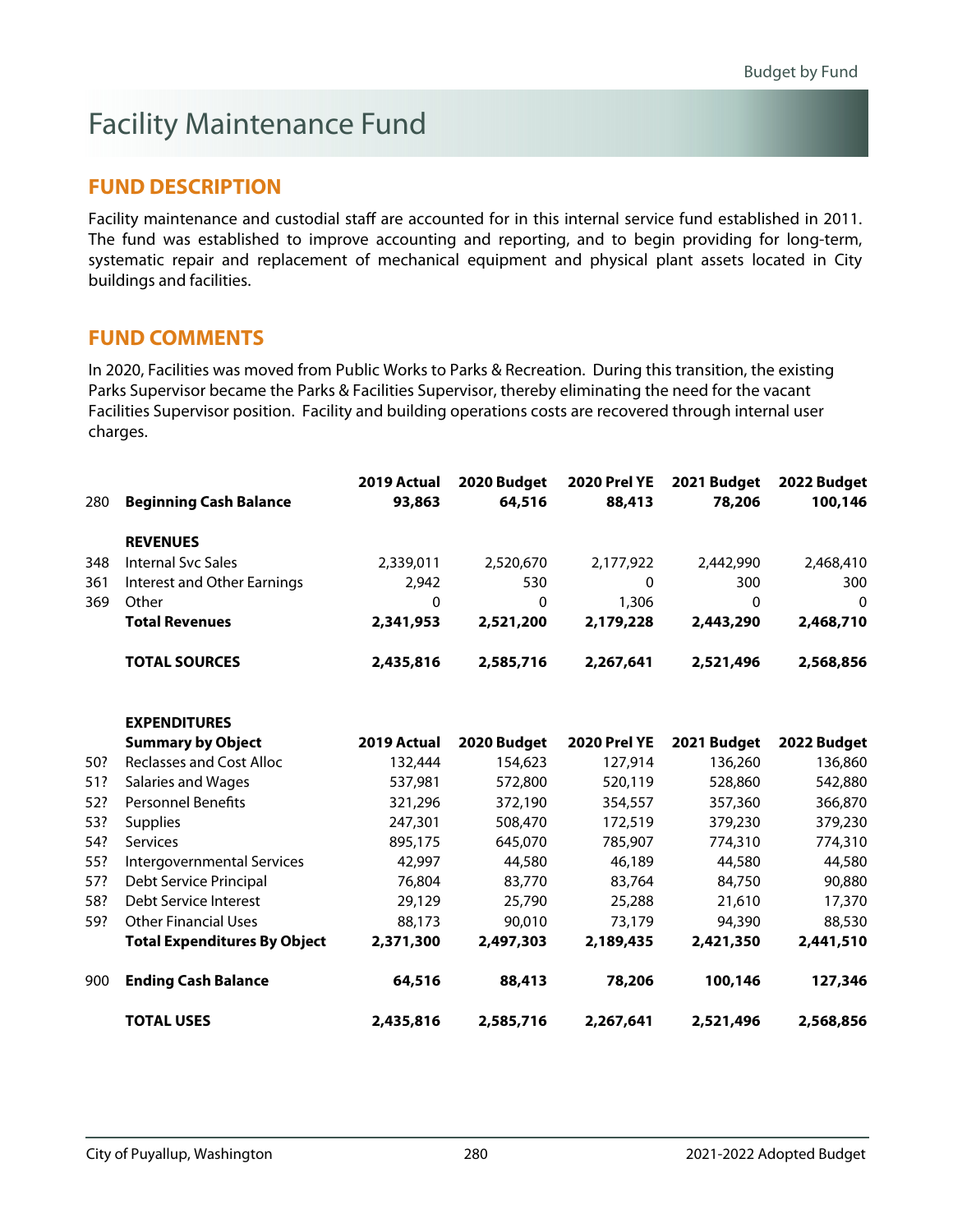# Facility Maintenance Fund

### **CAPITAL PROJECTS**

| <b>REVENUES</b>                   | 2019 Actual | 2020 Budget | <b>2020 Prel YE</b> | 2021 Budget | 2022 Budget  |
|-----------------------------------|-------------|-------------|---------------------|-------------|--------------|
| Transfers In                      | 272,732     | 652,984     | 49,278              | 362,000     | 0            |
| <b>Total Revenues</b>             | 272,732     | 652,984     | 49,278              | 362,000     | 0            |
| <b>PROJECT EXPENDITURES</b>       | 2019 Actual | 2020 Budget | <b>2020 Prel YE</b> | 2021 Budget | 2022 Budget  |
| <b>Public Safety Building</b>     | 149,778     | 17,280      | 35,791              |             | 0            |
| Council Chambers A/V Upgrade      | 119,058     | O           | 0                   |             | 0            |
| Library Master Plan               | 3,896       | 56,104      | 0                   | 0           | $\mathbf{0}$ |
| Meridian Cross Street Banner      | 0           | 191,600     | 13,487              | 0           | $\bf{0}$     |
| <b>Activity Center HVAC</b>       | 0           | 388,000     | 0                   | 262,000     | $\mathbf{0}$ |
| Parks Yard Gate & Card Reader     | 0           | 0           | 0                   | 100,000     | $\mathbf{0}$ |
| <b>Total Project Expenditures</b> | 272,732     | 652,984     | 49,278              | 362,000     | 0            |